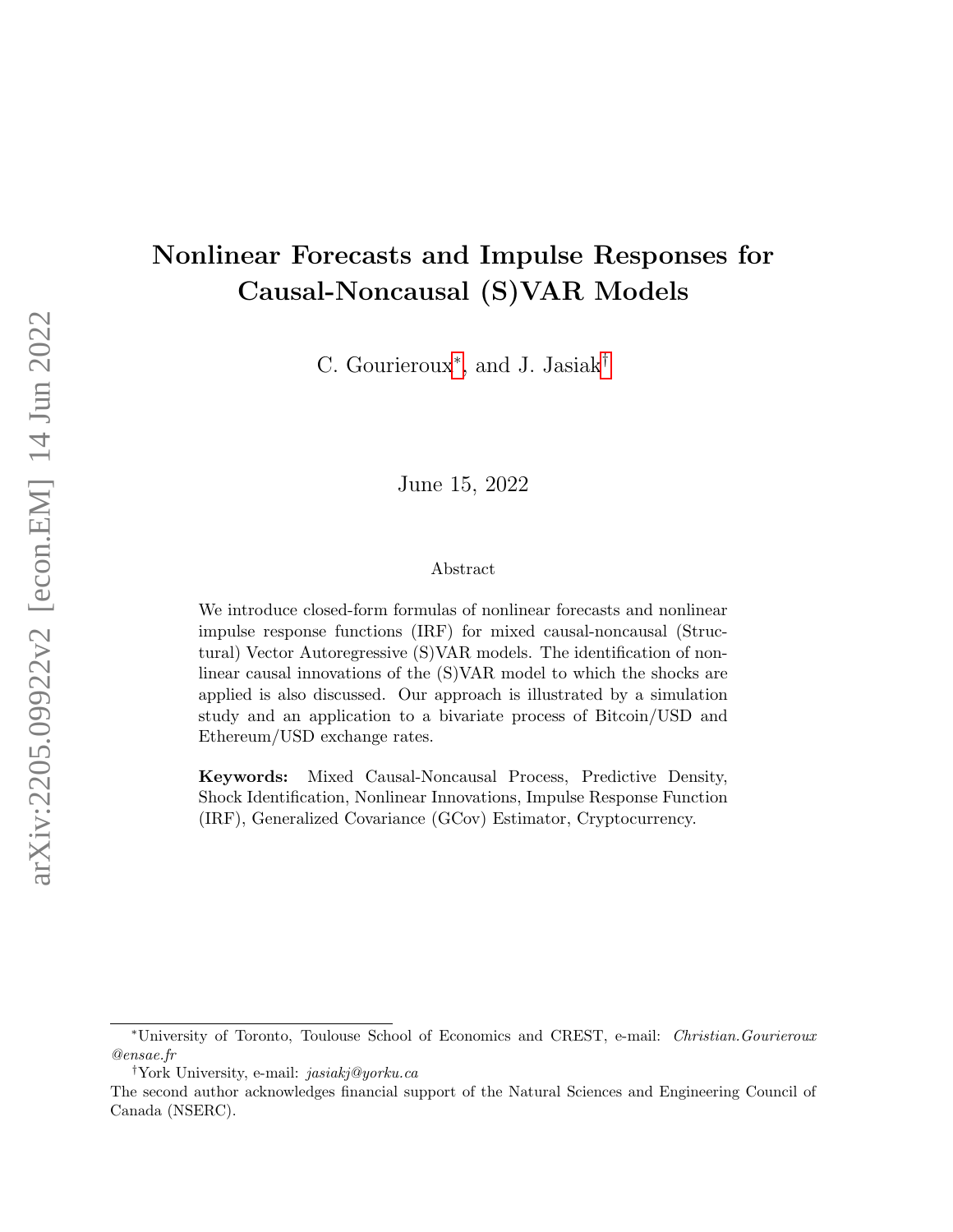## 1 Introduction

There has been a growing interest in applications involving the causal-noncausal Vector Autoregressive (VAR) models and in their theoretical properties [Hecq, Lieb, Telg (2016), Davis, Song (2020), Lanne, Luoto (2021), Swensen (2022)]. Most of the currently available inference methods for these processes are either simulation-based, or Bayesian, or arise as extensions of maximum-likelihood-based methods for causal VAR models. Especially, only simulation-based and Bayesian methods of forecasting from mixed causal-noncausal VAR processes are currently available, and in the early literature their causal predictive densities were believed to be without tractable closed-form expressions [see Lanne, Luoto, Saikkonen (2012), Nyberg, Saikkonen (2014)].

This paper provides an alternative forecasting method for multivariate processes based on a closed-form expression of the predictive density. It builds upon the results on predictive densities of noncausal processes given in Gourieroux, Jasiak (2016) and introduces a new closed-form expression of predictive density for multivariate causal-noncausal VAR processes at horizon 1. The predictive densities at any horizon higher than 1 are obtained by applying a Sampling Importance Resampling (SIR) procedure. The proposed forecasting method is applicable to Structural (SVAR) models, which are the mixed causalnoncausal VAR models satisfying an assumption of cross-sectionally independent errors.

In this class of processes, the error independence condition helps identify the autoregressive parameters and suggests a suitable error orthogonalization method. We show that in the (S)VAR model, it is possible to implement an impulse response analysis, which is consistent with the classical definition of an impulse response function tracing out "the consequences of an increase in the jth variable's innovation at date t for the value of the ith variable at time  $t+s$ , holding all other variables dated t or earlier constant" [Hamilton] (1994)]. The proposed impulse response functions are computed from nonlinear causal innovations, which are introduced for mixed causal-noncausal processes as well, by extending the results in Koop, Pesaran, Potter (1996), Gourieroux, Jasiak (2005) and are in line with those in Gonzalves et al.(2022). We define the nonlinear causal innovations for a mixed causal-noncausal (S)VAR model and determine their relationship with the errors of the (S)VAR model. The effects of shocks applied separately to nonlinear causal innovations associated with the causal and non-causal components of a multivariate process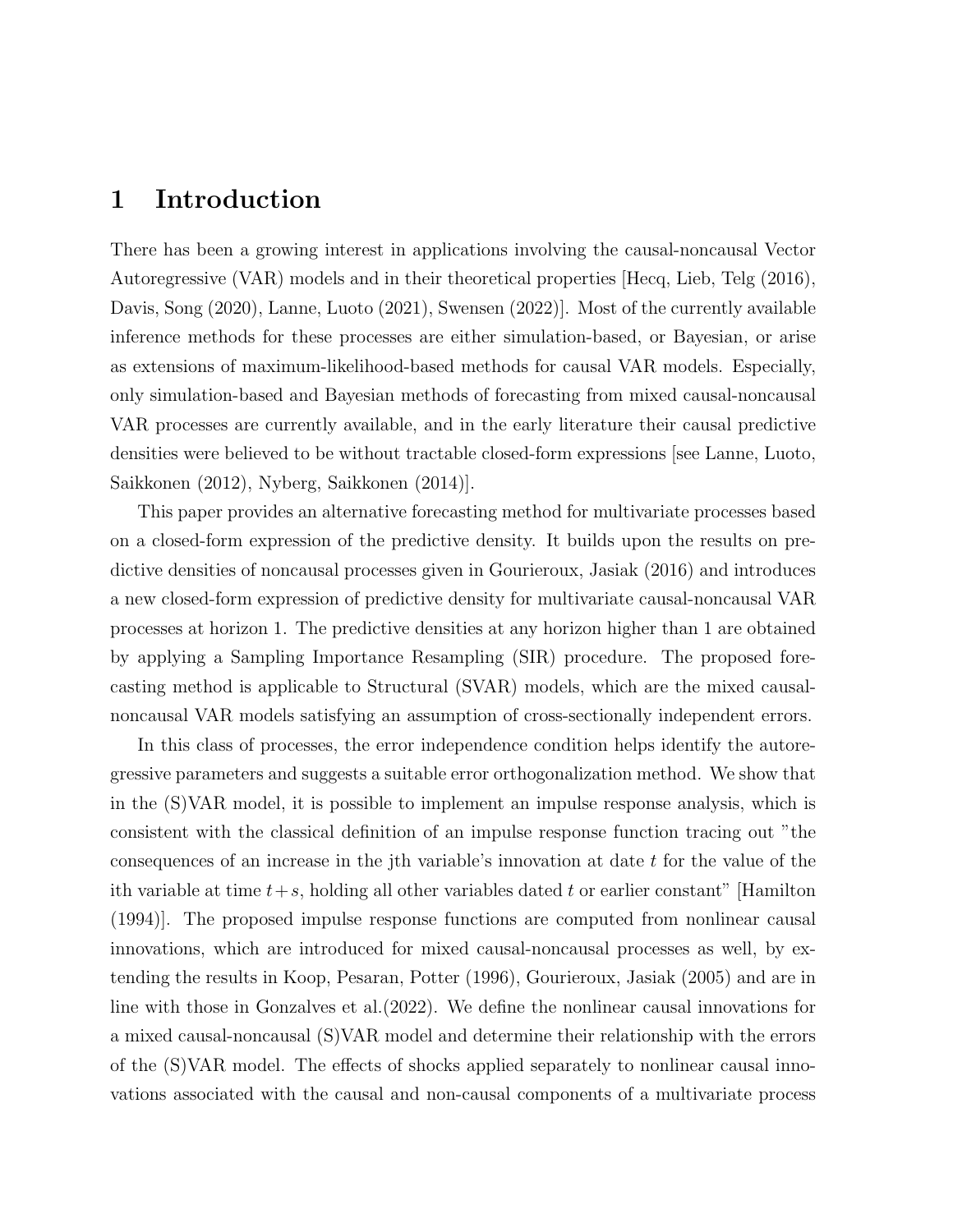$Y_t$  are discussed and the impulse response functions (IRF) and their term structure are described.

The forecast performance and the impulse response analysis are illustrated by simulated and estimated time series. We use semi-parametric estimators introduced in Gourieroux, Jasiak (2017), (2022) to estimate the (S)VAR models, and compute their residuals and nonlinear causal innovations. This approach does not require distributional assumptions on the errors of a (S)VAR model and is in line with the recent literature on SVAR models [Guay (2021)]. The semi-parametric estimation distinguishes our approach from the existing literature employing maximum likelihood-based methods [Davis, Song (2020), Swensen (2022)] .

The paper is organized as follows. Section 2 describes the (Structural) causal-noncausal VAR model. Section 3 presents the closed-form formula of multivariate predictive density. Section 4 describes the nonlinear causal innovations and the derivation of impulse response functions. Section 5 presents the semi-parametric estimation of the mixed SVAR model. Section 6 provides an illustration based on a bivariate causal-noncausal model: A simulated mixed VAR process is examined, as well as a bivariate process of Bitcoin/USD and Ethereum/USD exchange rates. In addition, Section 6 discusses the uncertainty in the term structure of impulse response functions. Section 7 concludes. The technical results are given in Appendices 1-3. Appendix 1 contains the proof of the expression of the predictive density. Appendix 2 explains why some multivariate causal-noncausal VAR models proposed in the existing literature are incompatible with the Structural VAR (SVAR) representation. Appendix 3 discusses the (under)-identification of nonlinear innovations in a multivariate framework.

Additional information is provided in the online Appendices B and C, which include a discussion of the identification conditions for Independent Component Analysis (ICA) and the closed-form expression of the kernel-based semi-nonparametric estimator of predictive density, respectively.

## 2 The Mixed Causal-Noncausal (S)VAR(1) Model

Let us consider a strictly stationary solution  $(Y_t)$  of a Structural VAR model: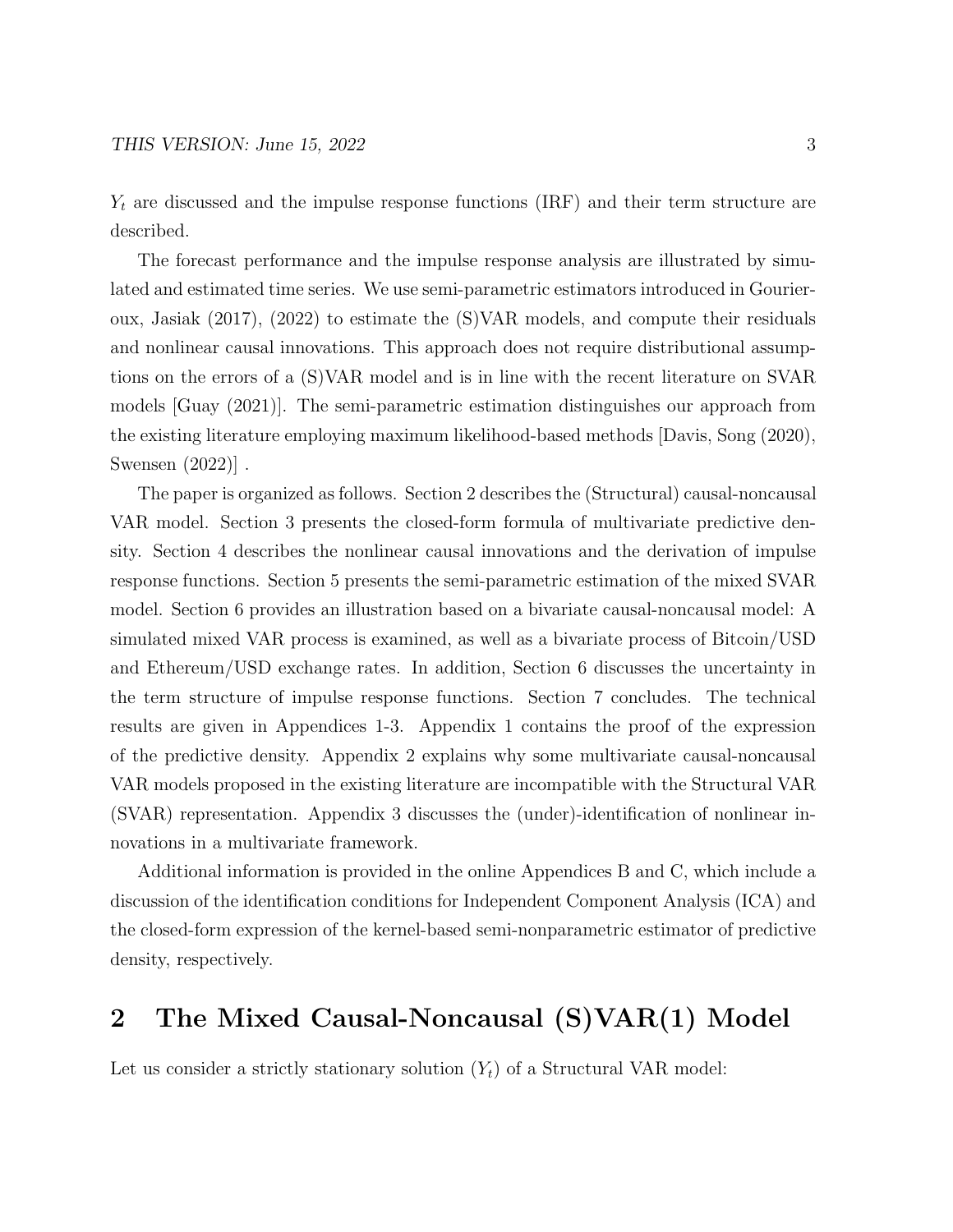$$
Y_t = \Phi_1 Y_{t-1} + \dots + \Phi_p Y_{t-p} + \varepsilon_t, \tag{2.1}
$$

$$
= \Phi_1 Y_{t-1} + \dots + \Phi_p Y_{t-p} + P u_t, \tag{2.2}
$$

where  $Y_t$  is a vector of length  $m, \Phi_j$ ,  $j = 1, ..., p$  are matrices of autoregressive coefficients of dimension  $m \times m$ , P is an invertible  $(m \times m)$  matrix <sup>[3](#page-3-0)</sup> and  $(\varepsilon_t)$  is a sequence of independent, identically distributed (i.i.d.) random vectors of dimension m with mean zero and finite variance-covariance matrix  $\Sigma$ . The components  $(u_{1t}), (u_{2t})..., (u_{mt})$  are i.i.d. and are cross-sectionally independent of one another. The cross-sectional independence condition is necessary to discuss the impulse response functions in a nonlinear framework. The stationarity assumption implies that the determinant of the autoregressive polynomial has no roots on the unit circle.

### 2.1 Identification Issues

The classical methods of estimation and testing for SVAR models are based on the first and second-order moments, such as the means, variances and autocovariances/autocorrelations, which is equivalent to assuming Gaussian error distributions. Under the assumption of Gaussian errors  $\varepsilon_t$ , two identification issues arise:

i) Matrix  $P$  is not identifiable

If  $u_t$ ,  $t = 1, ..., T$  are standard normal variables,  $u_t \sim N(0, Id)$ , where Id denotes the identity matrix and matrix P is an orthogonal matrix  $PP' = Id$ , then the distribution of  $\varepsilon_t$  is also standard normal.

ii) The roots of the autoregressive polynomial cannot be distinguished from their reciprocals.

The autoregressive matrix coefficients  $\Phi_1, ..., \Phi_p$  can be computed from the Yule-Walker equations for multivariate autocovariances. The system of Yule-Walker equations yields several solutions in  $\Phi_1, ..., \Phi_p$ , which can be distinguished by considering the values of the roots of the characteristic equation  $\det(Id - \Phi_1 z + \cdots + \Phi_p z^p) = 0$ . Let the set of roots be denoted by  $\lambda_j$ ,  $j = 1, ..., mp$ . The Yule-Walker equations are satisfied by

<span id="page-3-0"></span> $3A$  causal SVAR model with a noninvertible matrix P (because of the number of observed variables being larger than the number of shocks) is considered in Cordoni, Corsi (2019).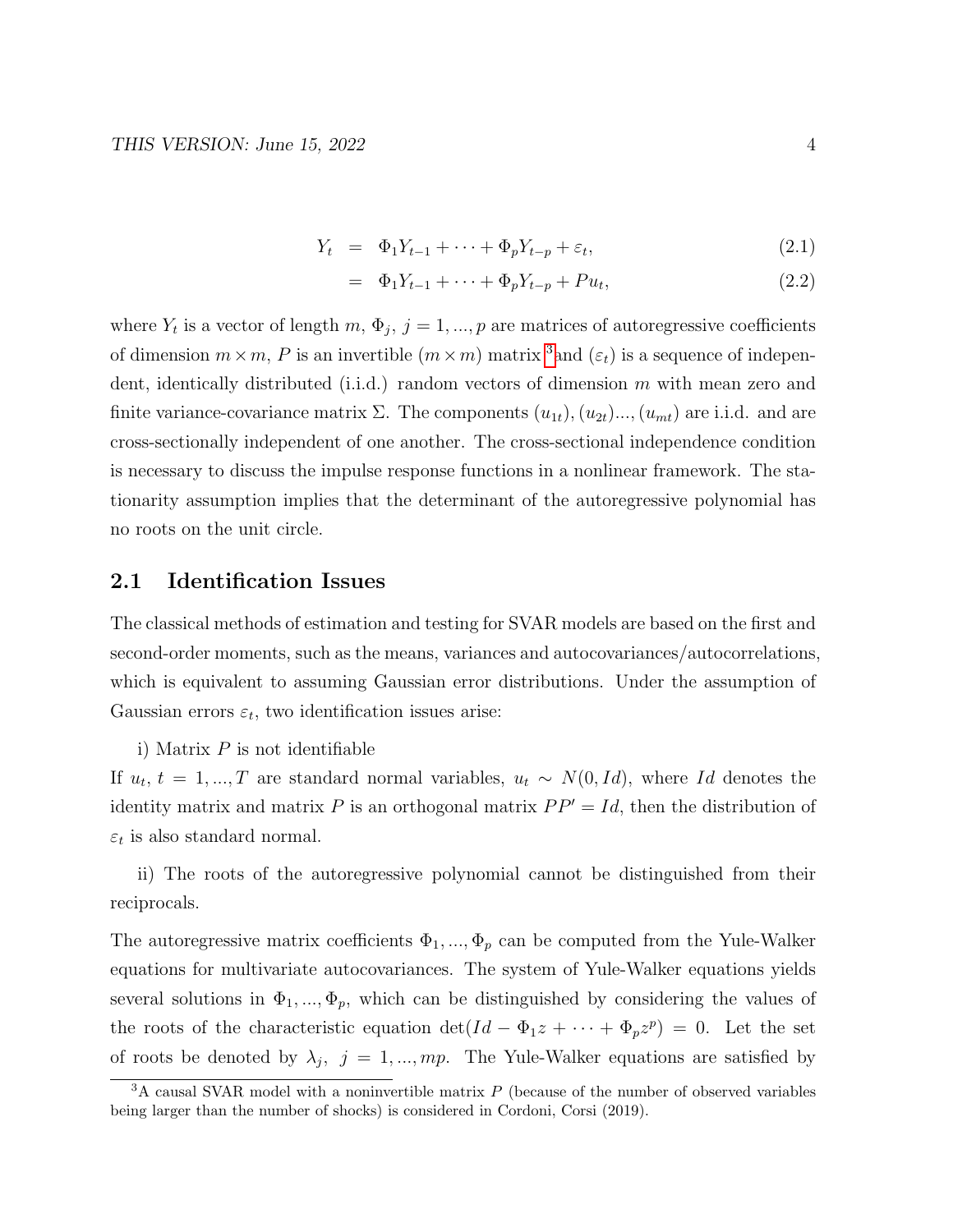either the autoregressive coefficient matrices associated with roots  $\lambda_j$ ,  $j = 1, ..., mp$ , or  $1/\lambda_j$ ,  $j = 1, ..., mp$ . Thus, in general <sup>[4](#page-4-0)</sup> the Yule-Walker equations have  $2^{mp}$  solutions in  $\Phi_1, \ldots, \Phi_p$ , if the roots are distinct [see Velasco (2022), Section 2].

The first identification issue is usually solved by introducing identifying restrictions, such as the causal ordering, i.e. the Cholesky decomposition [Sims (1980), (2002)], which has been criticized by e.g. Lutkepohl (1990), or by imposing additional restrictions such as the equality restrictions [Rubio-Ramirez, Waggoner , Zha (2010)], sign restrictions [Grangiera, Moon, Schorfheide (2018)], or long-run restrictions [see Blanchard, Quah (1989), Cochrane (1994), Section 2.1.5, Faust, Leeper (1997), Leeper et al. (2013)].

The second identification issue has been addressed recently in the literature on noncausal multivariate models. Nevertheless, the standard least squares procedures implemented in commonly used software for multivariate time series analysis are set to always provide autoregressive coefficients estimators such that the roots of the estimated autoregressive polynomial are located outside the unit circle. In many instances, this least squares estimation method leads to misleading results [see the discussion in Lanne, Saikkonen (2011)].

## 2.2 Independent Non-Gaussian Errors

It follows from the Independent Component Analysis (ICA) literature [Comon (1994), Erikson, Koivunen (2004)] and the existence of two-sided moving average representation [Chan, Ho, Tong (2006)] that the two identification issues i) and ii) can be solved without imposing identifying restrictions if the components  $u_{j,t}$  of the error vector  $u_t$  are independent of one another and non-Gaussian [Gourieroux, Monfort, Renne (2017), Lobato, Velasco (2018), Velasco (2022)]. In some sense, the Gaussian distribution is not representative of the set of error distributions. In such a case, it is possible to identify the autoregressive coefficient matrices  $\Phi_1, ..., \Phi_p$ , matrix P and also to identify non-parametrically the distributions of variables  $u_{j,t}$ ,  $j = 1, ..., m$ . The error independence conditions determine the structural characteristic of the VAR model.

The exact conditions on the distributions of  $u_t$  components allowing us to solve the identification issues are reviewed in the on-line Appendix B.

<span id="page-4-0"></span><sup>4</sup>Assuming that there are no double roots.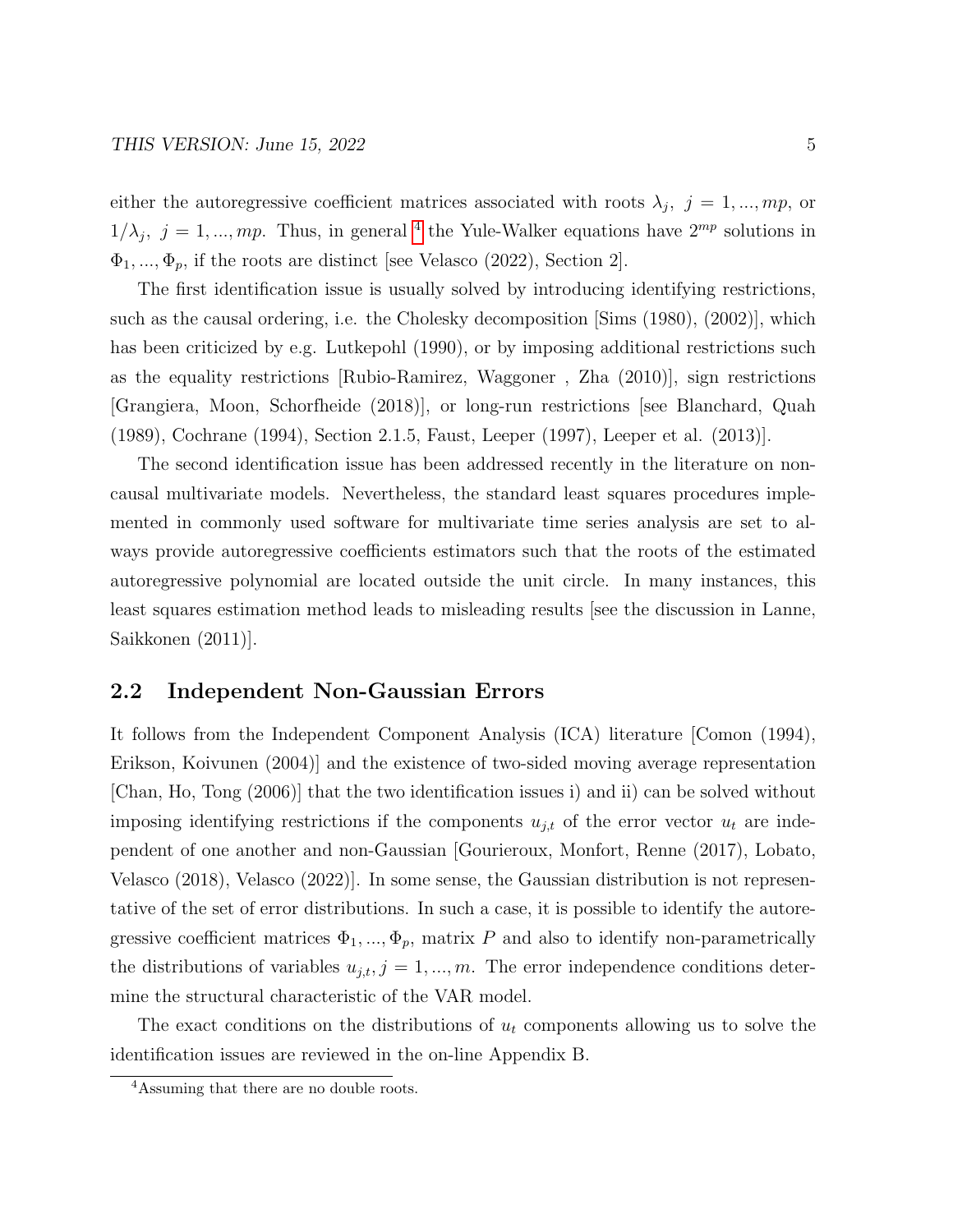### 2.3 Mixed Causal-Noncausal Processes

When the roots of the autoregressive polynomial matrix are either outside, or inside the unit circle, there exists a unique stationary solution to the VAR system  $(1.1)-(1.2)$ . This stationary solution can be written as a two-sided moving average in errors  $\varepsilon_t$ :

$$
Y_t = \sum_{j=-\infty}^{+\infty} C_j \varepsilon_{t-j}.
$$
\n(2.3)

This is a linear time series, according to the terminology used in Rosenblatt (2012). It is said to be causal in  $\varepsilon_t$ , if  $Y_t = \sum_{j=0}^{+\infty} C_j \varepsilon_{t-j}$ , or noncausal in  $\varepsilon_t$ , if  $Y_t = \sum_{j=-\infty}^{-1} C_j \varepsilon_{t-j}$  $\sum_{j=1}^{+\infty} C_{-j} \varepsilon_{t+j}$ , or mixed causal-noncausal, otherwise.

In either case, process  $(Y_t)$  can be characterized by a possibly complex conditional distribution of  $Y_{t+h}$  given  $Y_t = (Y_t, Y_{t-1}, ...)$  for  $h = 1, 2, ...$ , that provides nonlinear predictions and impulse response functions. In the presence of a noncausal, or mixed causal-noncausal representation, process  $(Y_t)$  has nonlinear dynamics and may display local trends and bubbles [Gourieroux, Zakoian (2017), Gourieroux, Jasiak (2017)].

## 3 Predictive Density

Let us consider a  $VAR(p)$  process of dimension m:

$$
Y_t = \Phi_1 Y_{t-1} + \dots + \Phi_p Y_{t-p} + \varepsilon_t,\tag{3.1}
$$

where the error vectors  $\varepsilon_t$  are i.i.d. and have a continuous distribution with probability density function g. We also assume that the roots of:

$$
\det(Id - \Phi_1 z - \dots - \Phi_p z^p) = 0,\tag{3.2}
$$

are not on the unit circle. Then, there exists a unique stationary solution of model (3.1) with a two-sided moving average representation in  $\varepsilon_t$ .

Remark 1: Alternatively, the model could have been written in a multiplicative representation proposed by Lanne, Saikkonen (2008),(2013) as:

$$
\Phi(L)\Psi(L^{-1})Y_t = \epsilon_t^*,
$$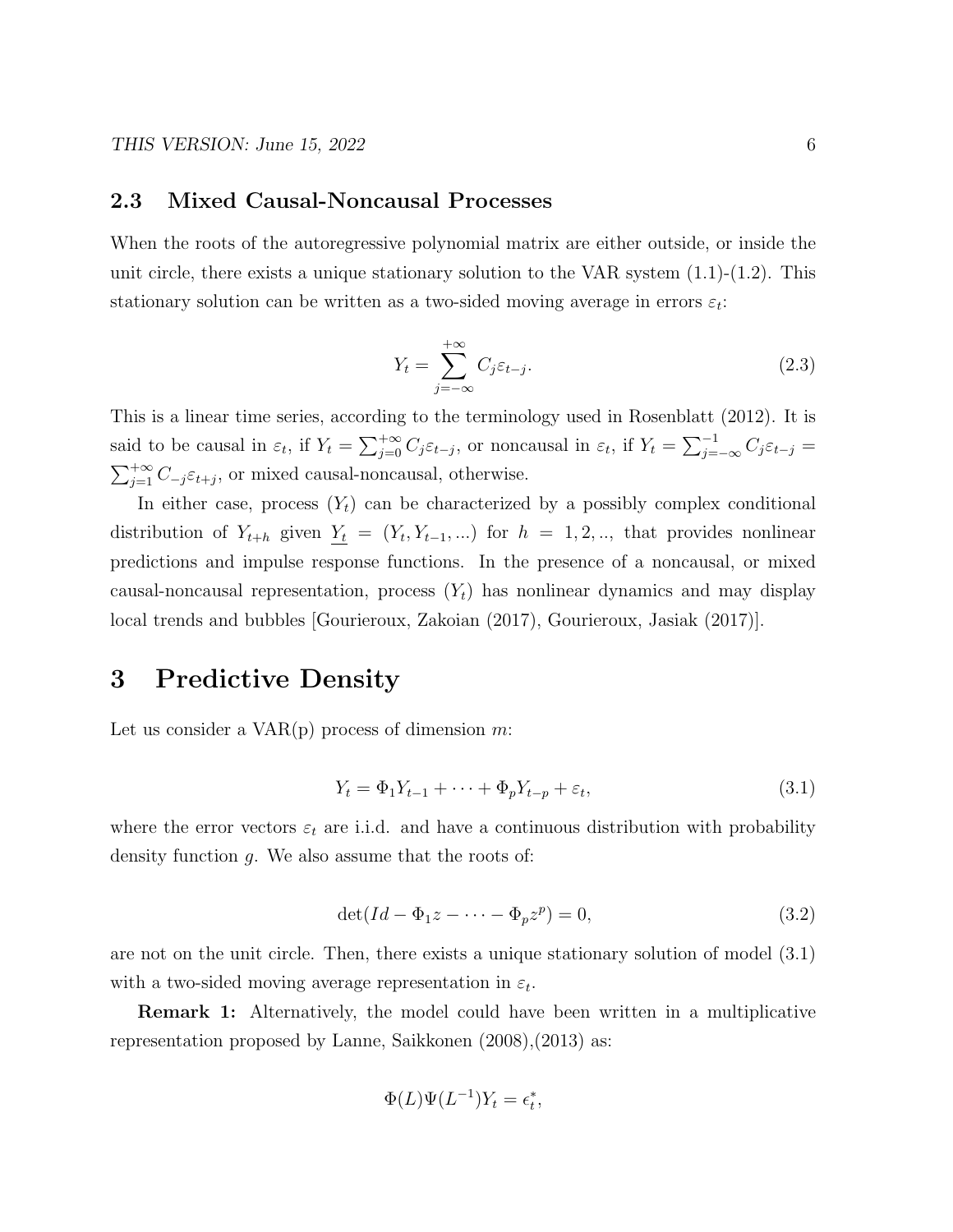where matrix autoregressive polynomials  $\Phi$  and  $\Psi$  have both roots outside the unit circle and  $\epsilon_t^*$  is an i.i.d. sequence of vectors. Appendix 2 shows that this latter representation may not be compatible with the SVAR model (2.1).

By stacking the present and lagged values of process  $(Y_t)$ , model  $(3.1)$  can be rewritten as a  $n = mp$  multidimensional VAR(1) model:

$$
\begin{pmatrix} Y_t \\ \tilde{Y}_{t-1} \end{pmatrix} = \begin{pmatrix} Y_t \\ Y_{t-1} \\ \vdots \\ Y_{t-p+1} \end{pmatrix} = \Psi \begin{pmatrix} Y_{t-1} \\ \tilde{Y}_{t-2} \end{pmatrix} + \begin{pmatrix} \varepsilon_t \\ 0 \end{pmatrix}, \tag{3.3}
$$

with

$$
\Psi = \left( \begin{array}{cccc} \Phi_1 & \cdots & \cdots & \Phi_p \\ Id & 0 & \cdots & \\ \vdots & \ddots & \ddots & \vdots \\ 0 & \cdots & Id & 0 \end{array} \right). \tag{3.4}
$$

The eigenvalues of the autoregressive matrix  $\Psi$  are the reciprocals of the roots of the characteristic equation (3.2).

Matrix  $\Psi$  has a Jordan representation:

$$
\Psi = A \left( \begin{array}{cc} J_1 & 0 \\ 0 & J_2 \end{array} \right) A^{-1},
$$

where  $J_1$  (resp.  $J_2$ ) are real  $(n_1 \times n_1)$  (resp.  $(n_2 \times n_2)$ ) matrices where  $n_2 = n - n_1$  with all eigenvalues of modulus strictly less than 1 [resp. strictly larger than 1] and  $A$  is a  $(n \times n)$  invertible matrix [see Perko (2001), Gourieroux, Jasiak (2016), Section 5.2, Davis, Song (2020), Remark 2.1. for real Jordan representations]. Then, equation (3.4) can be rewritten as:

$$
A^{-1}\begin{pmatrix} Y_t \\ \tilde{Y}_{t-1} \end{pmatrix} = \begin{pmatrix} J_1 & 0 \\ 0 & J_2 \end{pmatrix} A^{-1} \begin{pmatrix} Y_{t-1} \\ \tilde{Y}_{t-2} \end{pmatrix} + A^{-1} \begin{pmatrix} \varepsilon_t \\ 0 \end{pmatrix}.
$$
 (3.5)

Let us introduce a block decomposition of  $A^{-1}$ :

$$
A^{-1} = \left(\begin{array}{c} A^1 \\ A^2 \end{array}\right),\tag{3.6}
$$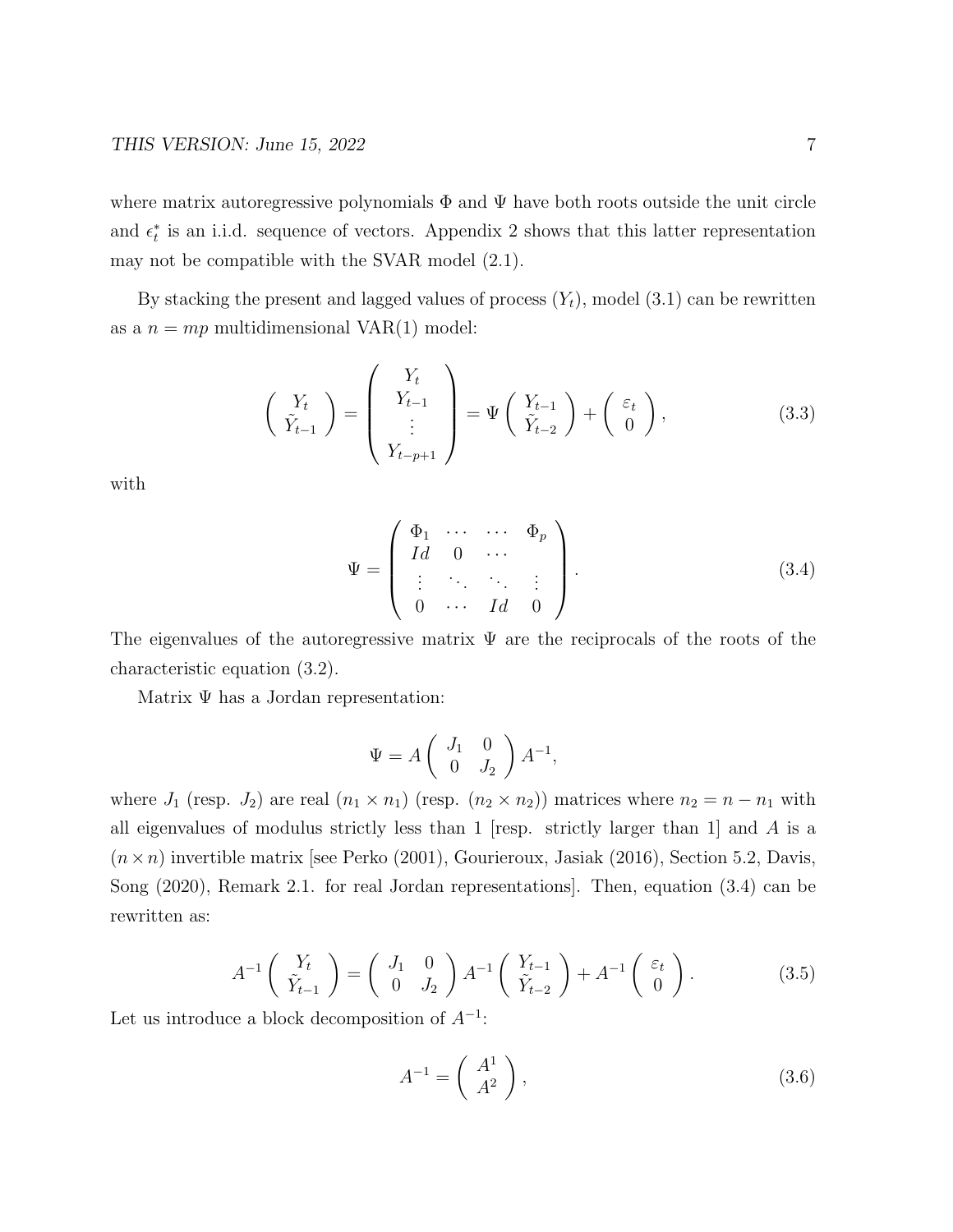where  $A<sup>1</sup>$  is of dimension  $(n_1, n)$  and the transformed variables:

$$
Z_t = \begin{pmatrix} Z_{1,t} \\ Z_{2,t} \end{pmatrix} = A^{-1} \begin{pmatrix} Y_t \\ \tilde{Y}_{t-1} \end{pmatrix}, \quad \eta_t = \begin{pmatrix} \eta_{1,t} \\ \eta_{2,t} \end{pmatrix} = A^{-1} \begin{pmatrix} \varepsilon_t \\ 0 \end{pmatrix}.
$$
 (3.7)

Then, we get:

$$
Z_{1,t} = J_1 Z_{1,t-1} + \eta_{1,t},
$$
  
\n
$$
Z_{2,t} = J_2 Z_{2,t-1} + \eta_{2,t}.
$$
\n(3.8)

The first set of equations in system  $(3.8)$  defines a causal  $VAR(1)$  model. Thus, process  $Z_1$  has the causal MA( $\infty$ ) representation:

$$
Z_{1,t} = \sum_{j=0}^{+\infty} J_1 \eta_{1,t-j},
$$
\n(3.9)

with  $\eta_{1,t}$  as the causal innovation of  $Z_{1,t}$ .

The second set of equations in system (3.8) needs to be inverted to obtain a MA representation in matrices with eigenvalues of modulus strictly less than 1. We get:

$$
Z_{2,t} = J_2^{-1} Z_{2,t+1} - J_2^{-1} \eta_{2,t+1},
$$
  
= 
$$
-\sum_{j=0}^{+\infty} [J_2^{-j-1} \eta_{2,t+j+1}].
$$
 (3.10)

Therefore,  $(Z_{2,t})$  is a noncausal process with a one-sided moving average representation in future values  $\varepsilon_{t+1}, \varepsilon_{t+2}, \ldots$ , While this noncausal component is a linear function of future values of  $\eta_{2,t}$ , it has nonlinear dynamics in the calendar time.

The expression of the predictive density of  $Y_{T+1}$  given  $\underline{Y}_T = (Y_T, Y_{T-1}, ...)$  is given below and derived in Appendix 1.

**Proposition 1:** The conditional probability density function (pdf) of  $Y_{T+1}$  given  $Y_T$ is:

$$
l(y|\underline{Y}_T) = \frac{l_2 \left[ A^2 \left( \begin{array}{c} y \\ \tilde{Y}_{T-1} \end{array} \right) \right]}{l_2 \left[ A^2 \left( \begin{array}{c} Y_T \\ \tilde{Y}_{T-1} \end{array} \right) \right]} | \det J_2 | g(y - \Phi_1 Y_T - \dots - \Phi_p Y_{T-p+1}), \tag{3.11}
$$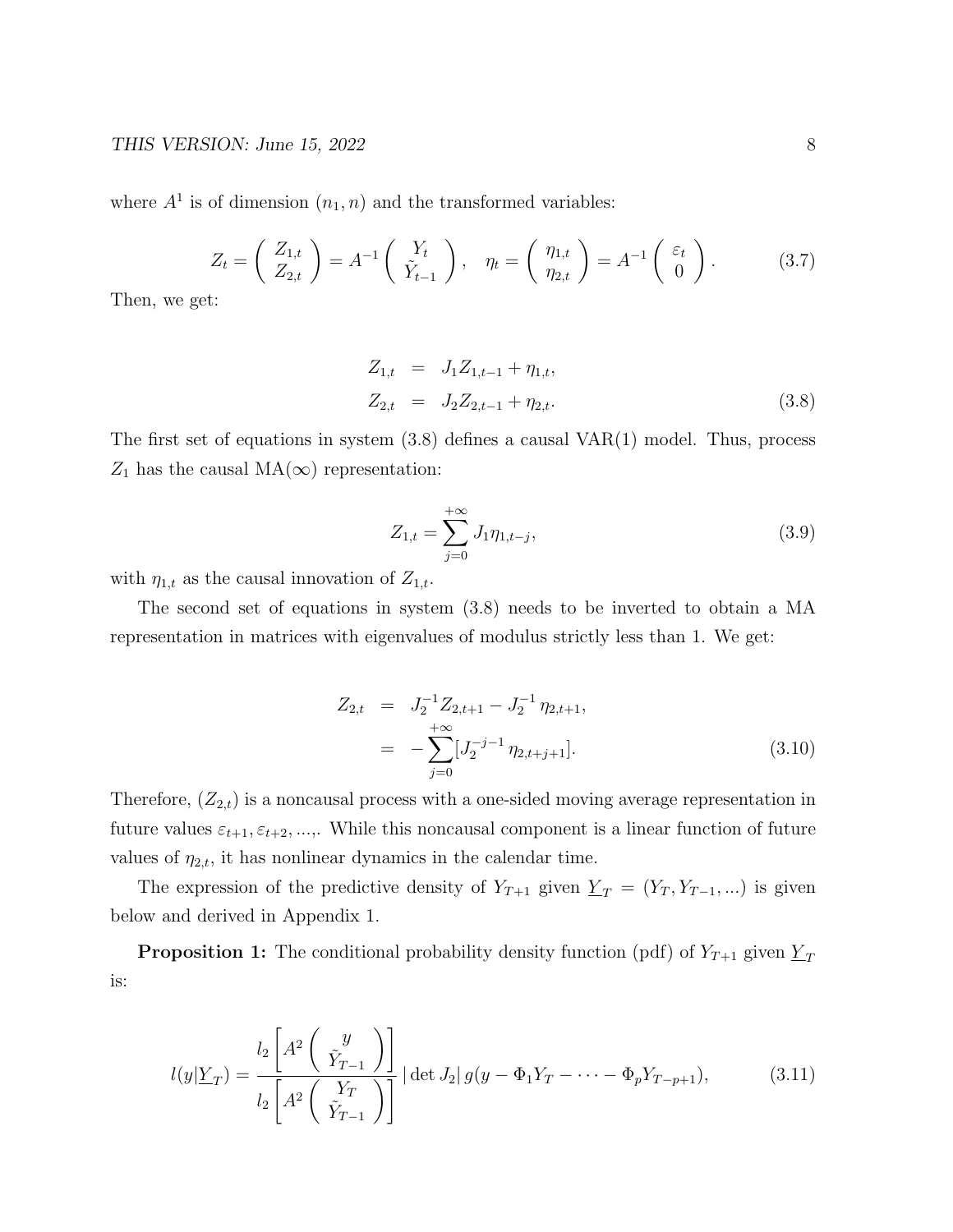where  $l_2(z_2)$  is the stationary pdf of  $Z_{2,t} = A^2 \begin{pmatrix} Y_t \\ \tilde{Y} \end{pmatrix}$  $\tilde{Y}_{t-1}$  $\setminus$ , if  $n_2 \geq 1$ . In the pure noncausal process,  $n_2 = 0$ , we have:

$$
l(y|\underline{Y}_T) = g(y - \Phi_1 Y_T - \dots - \Phi_p Y_{T-p+1}).
$$

**Corollary 1:** The mixed causal-noncausal process is a Markov process of order  $p$  in the calendar time for  $n_2 \geq 1$ .

This corollary extends to linear mixed causal-noncausal processes of any autoregressive order, the result of Cambanis, Fakhre-Zakeri (1994), who show that a linear pure noncausal autoregressive process of order 1 is a Markov process of order 1 in calendar time.

**Remark 2:** In the special case  $p = 1$  the predictive density becomes:

$$
l(y|\underline{Y}_T) = l(y|Y_T) = \frac{l_2(A^2y)}{l_1(A^2Y_T)} |\det J_2| g(y - \Phi Y_T).
$$
 (3.12)

There exists a multiplicity of Jordan representations and associated matrices A built from "extended" eigenspaces. However, det  $J_2 = \prod_{j=1}^{n_2} \lambda_j$ , where  $|\lambda_j| > 1$ ,  $j = 1, ..., n_2$ is independent of the Jordan representation. Similarly, the noncausal component  $Z_2$  is defined up to a linear invertible transformation. Since the Jacobian is the same for the  $\sqrt{ }$  $\sqrt{ }$  $\setminus$ 1

numerator and denominator of the ratio  $l_2$  $\Big|A^2$  $\mathcal{L}$  $\hat{y}$  $\tilde{Y}_{T-1}$  $\overline{1}$  $\mathbf{I}$  $l_2$  $\sqrt{ }$  $\Big|A^2$  $\sqrt{ }$  $\mathcal{L}$  $Y_T$  $\tilde{Y}_{T-1}$  $\setminus$  $\overline{1}$ 1  $\mathbf{I}$ , it has no effect on the ratio.

Thus, the expression of  $l(y|\underline{Y}_T)$  does not depend on the selected Jordan representation.

In the VAR(1) model, we have  $\dim Z_t = \dim Y_t$  and  $Y_t = AZ_t$ . Therefore, each component of  $Y_t$  is a linear combination of the causal and noncausal components  $Z_{1,t}$ ,  $Z_{2,t}$ , respectively. When  $p = 2$ , there exist more underlying causal and non-causal components.

A mixed VAR process has nonlinear causal dynamics, which is captured by the predictive density. In this non-linear, non-Gaussian framework, the predictive density provides prediction intervals at various horizons, replacing the linear pointwise predictions and prediction intervals.

The closed-form expression of the predictive density at horizon 1 allows us to perform drawings from that density by applying a Sampling Importance Resampling (SIR) method [Smith, Gelfand (1992), Tanner (1993)]. Predictions at horizons  $h > 1$  can be obtained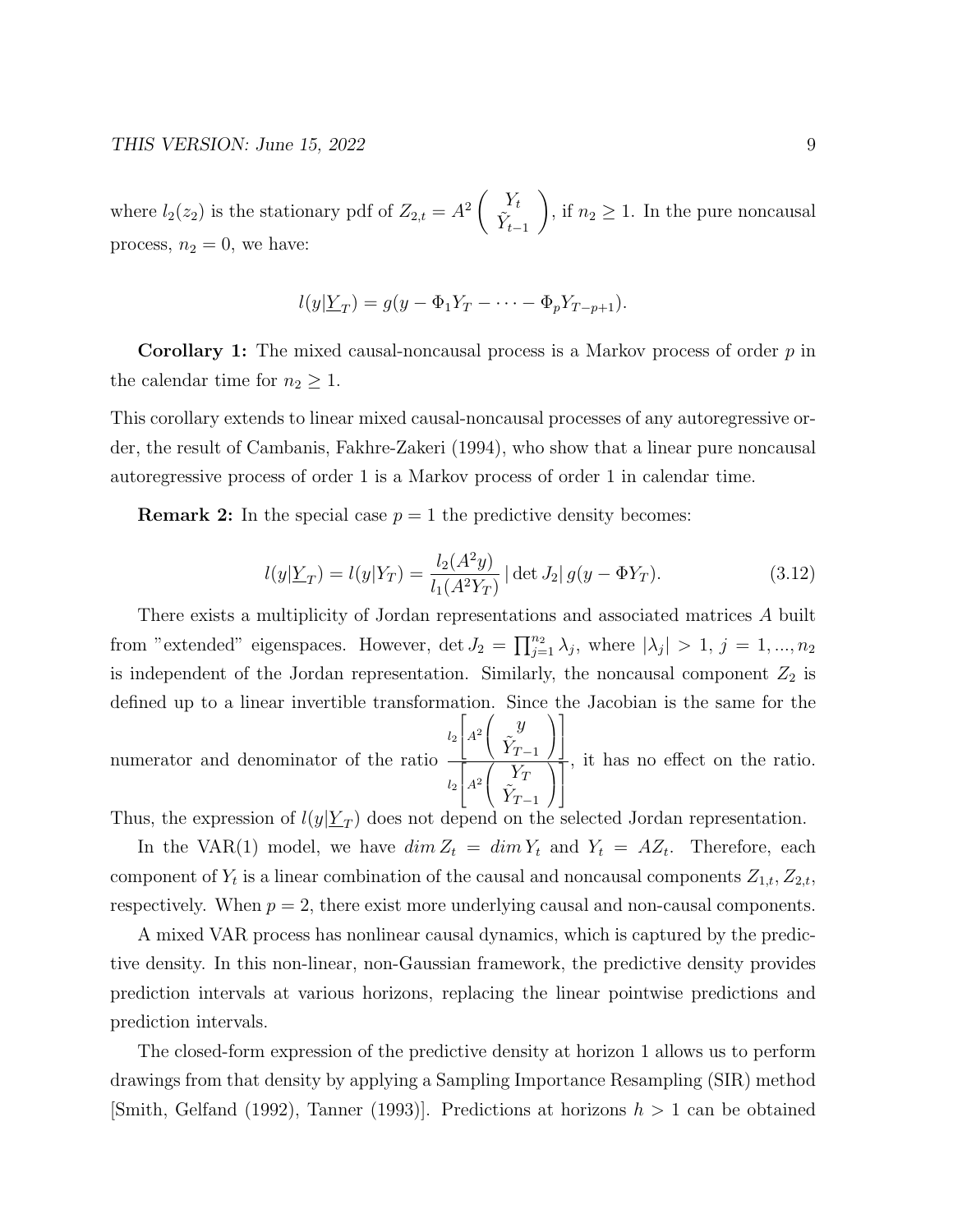as follows. By replicating  $s = 1, ..., S$  times h consecutive drawings of  $Y_{T+1}, ..., Y_{t+h}$  we build the predictive distribution at horizon  $h$ . This procedure provides the SIR-based predictive density at any horizon h.

## 4 Nonlinear Innovations and Impulse Responses

In macroeconomics and finance, the inference on a (nonlinear) dynamic model commonly includes the computation of impulse response functions, which are a useful tool for economic and financial policy evaluation. That computation need to be consistent with the structural interpretation of the model. More specifically, the "structural" IRFs have to be based on "structural" shocks that need to be identified. These shocks have to satisfy serial and cross-sectional independence conditions and be past-dependent only [Gourieroux, Jasiak (2005), Gourieroux, Monfort, Renne (2017), Gonzalves, Herrera, Kilian, Pesavento (2022)]. We discuss below the identification of shocks in the framework of mixed SVAR models.

### 4.1 Nonlinear Innovations

Several types of errors can be defined from the mixed causal-noncausal models, such as the errors  $(\varepsilon_t)$ , the causal errors  $(\eta_{1,t})$  and the noncausal errors  $(\eta_{2,t})$ . Among them, only  $(\eta_{1,t})$  can be interpreted as causal innovations, i.e. the causal innovations of  $Z_{1,t} = A^1 Y_t$ .

The remaining errors  $(\eta_{2,t})$  and components of  $(\varepsilon_t)$  do not have a causal interpretation. Therefore, they cannot be used directly to define and examine the impulse response functions [see Davis, Song (2020), Figure 1.7, for an approach different from the classical definition of IRF in noncausal models]. Therefore, nonlinear causal innovations need to be derived for any noncausal or mixed causal-noncausal VAR model.

**Definition 1:** A nonlinear causal innovation is a process  $(v_t)$  of dimension m such that:

- i) the variables  $v_t$  are i.i.d. over time.
- ii) the process  $(Y_t)$  can be written in a nonlinear autoregressive form:

$$
Y_t = a(\tilde{Y}_{t-1}, v_t). \tag{4.1}
$$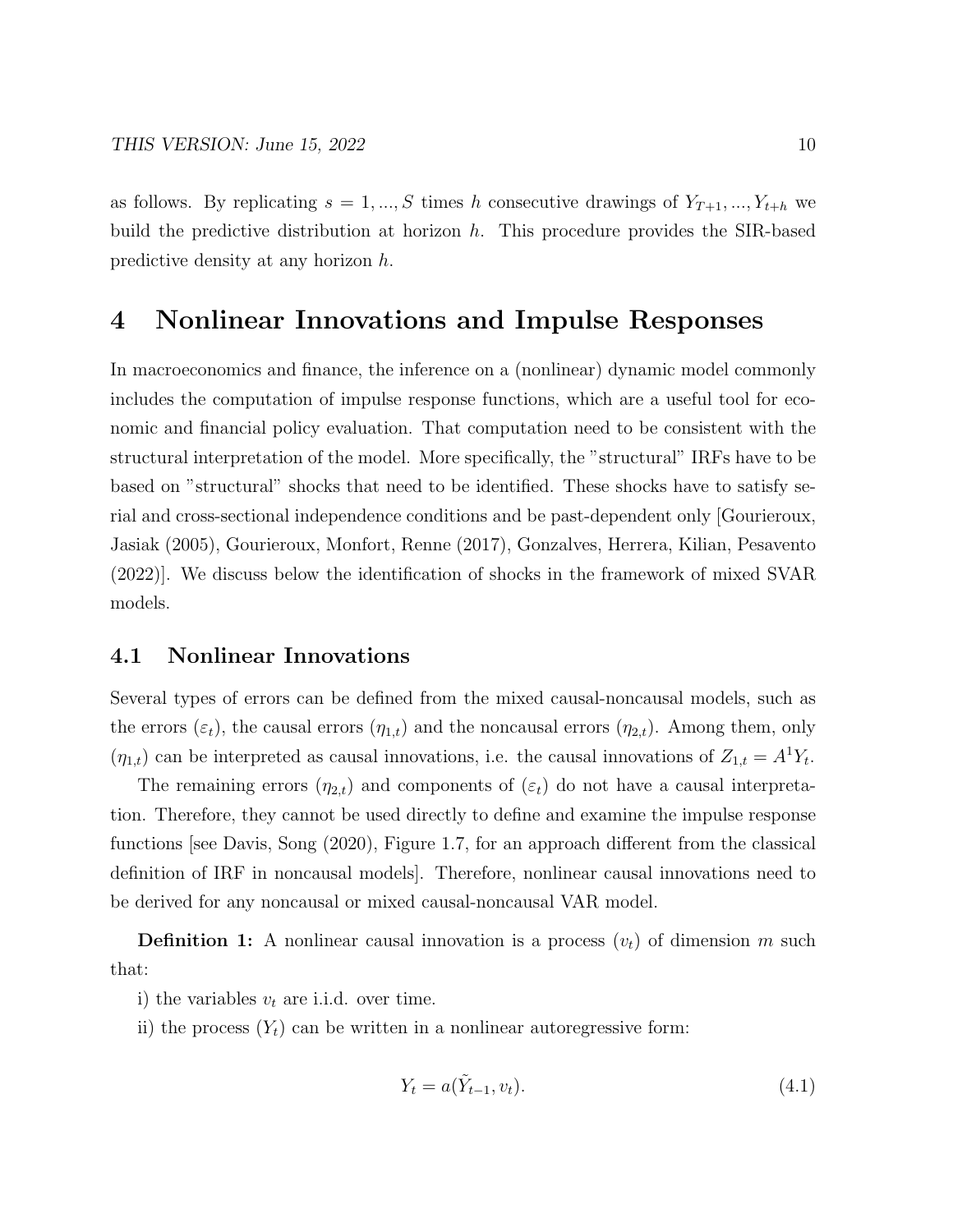It is easy to see that this condition is equivalent to the Markov of order  $p$  property of  $(Y_t)$  with a continuous distribution and can be applied to the mixed model (3.1) by Corollary 1. The nonlinear causal innovations follow from the Volterra representation of a multivariate strictly stationary process, providing the basis of nonlinear impulse response functions [Potter  $(2000)$ , Gourieroux, Jasiak  $(2005)$ ]. When function a is invertible with respect to v, we find that  $v_t$  is a nonlinear function of  $Y_t$  given its past. In the next section,  $v_t$  is used to define the structural shocks. These shocks are nonlinear combinations of different variables, and are not associated with some specific observed variable see e.g Cochrane (1994) p. 361 for a similar remark in a linear dynamic framework].

### 4.2 Impulse Response Functions (IRF)

The effect of simultaneous shocks in vector  $\delta$  of length m to  $v_T$  at time T on the distributions of future values  $Y_{T+h}$ ,  $h = 0, 1, ..., H$  can be examined from the nonlinear autoregressive model (4.1).

Let  $\hat{v}_{T+h}^s$ ,  $h = 0, ..., H$  denote a joint path of future innovations drawn in the distribution of  $v_t$ . The simulated path prior to the shock, i.e. the baseline path  $Y_{T+h}^s$ ,  $h = 1, ..., H$ , can be found from recursions:

$$
Y_{T+h}^s = a(\tilde{Y}_{T+h-1}^s, v_{T+h}^s), \quad h = 0, ..., H.
$$

The shocked path  $Y_{T+h}^s(\delta)$  is obtained by applying the propagation mechanism:

$$
Y_T^s(\delta) = a(\tilde{Y}_{T-1}^s, v_T^s + \delta), \text{ for } h = 0,
$$

and  $Y_{T+h}^s(\delta) = a(\tilde{Y}_{T+h-1}^s(\delta), v_{T+h}^s)$ , for h=1,2,.... The difference  $Y_{T+h}^s(\delta) - Y_{T+h}^s$ , h =  $1, 2, ..., H$  is a function of  $\delta$  and provides the term structure of IRF corresponding to scenario s.

By replicating this computation for S simulations (scenarios), we get for a large  $S$ and any h the joint conditional distribution <sup>[5](#page-10-0)</sup> of  $[Y_{T+h}, Y_{T+h}(\delta)]$  given  $Y_T$  and the information on uncertainty about the IRF term structures. In particular, we can compare the conditional means  $E[Y_{T+h}|\underline{Y}_T]$  and  $E[Y_{T+h}(\delta)|\underline{Y}_T]$ , the conditional variances

<span id="page-10-0"></span><sup>5</sup>This analysis has to be performed conditional on the past, which is fixed and predetermined. The comparison of the marginal distributions of  $Y_{T+h}$ ,  $Y_{T+h}^s$  only, is insufficient [see Gonzalves et al. (2021) for an unconditional approach].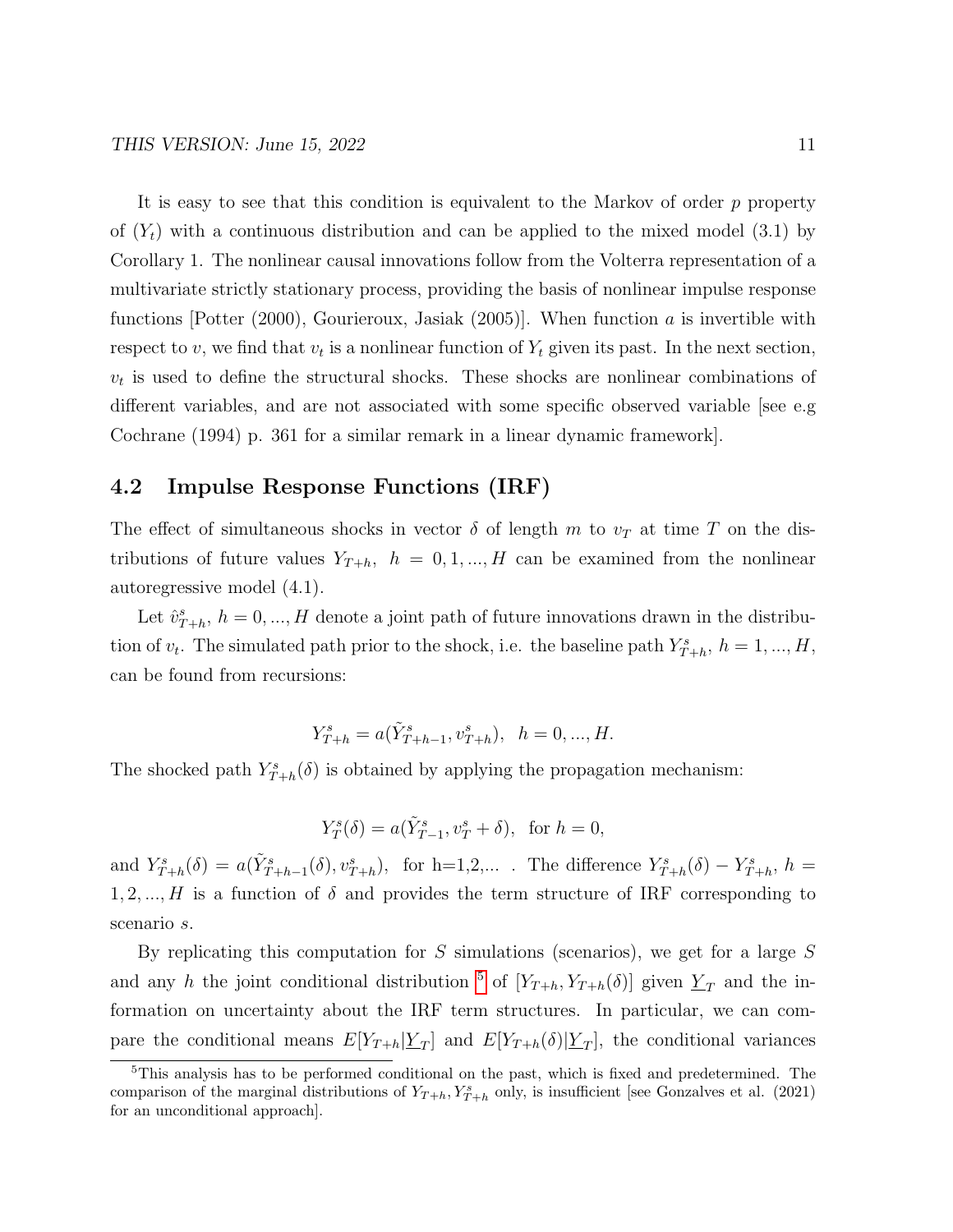$V[Y_{T+h}(\delta) - Y_{T+h} | \underline{Y}_T]$  and the conditional prediction intervals [Koop, Pesaran, Potter (1996), Gourieroux, Jasiak (2005)]. The conditional correlation  $Corr[(Y_{T+h}, Y_{T+h}(\delta)|\underline{Y}_T]$ is also informative, especially for mixed models, as it allows us to trace out the effects of shocks along the speculative bubbles.

### 4.3 The Identification of Causal Shocks

The nonlinear innovations are not defined in a unique way, even under an additional condition of independence of components  $(v_{1,t}), ..., (v_{m,t})$ , which is required to appropriately define the notion of a shock to one innovation  $v_{2,t}$ , say, with no effect on the remaining components of  $v_t$ . This identification issue is examined in Appendix 3 in a functional framework. In particular, we get the following Proposition:

#### Proposition 2:

In a VAR(1) process, the dimension of under-identification in the functional space of nonlinear innovations is finite and equal to  $2m$ .

Therefore, the identification of structural shocks is an issue in the mixed causalnoncausal VAR models, similarly to the linear causal Gaussian VAR models.

Nevertheless, the aplications of mixed causal-noncausal models indicate that the noncausal order is often equal to 1, i.e.  $n_2 = 1$  [see e.g. Gourieroux, Jasiak (2017), Hecq, Lieb, Telg  $(2016)$ , and Section 6.3 of this paper. This is likely due to the type of nonlinear dynamics generated by noncausal roots capturing the speculative bubbles and local trends. For example, in macroeconomic models, the noncausal effect is mainly due to speculative bubbles in gas prices impacting jointly the consumer price index (CPI), GDP and unemployment rate. For this reason, some papers on causal VAR models for macroeconomic data include an index of sensitive commodity prices [Christiano, Eichenbaum, Evans (1996)].

It is interesting to examine if one can shock the noncausal component  $(Z_2)$ , which determines the nonlinear dynamics of the model, independently of the causal component  $(Z_1)$ . Let us consider a VAR(1) model with  $n_2 = 1$ . We can define, up to an increasing transformation, the nonlinear innovation associated with  $Z_{2,t} = A^2 Y_t$  as:

$$
v_{2,t} = F_2[Z_{2,t} | \underline{Y}_{t-1}], \tag{4.2}
$$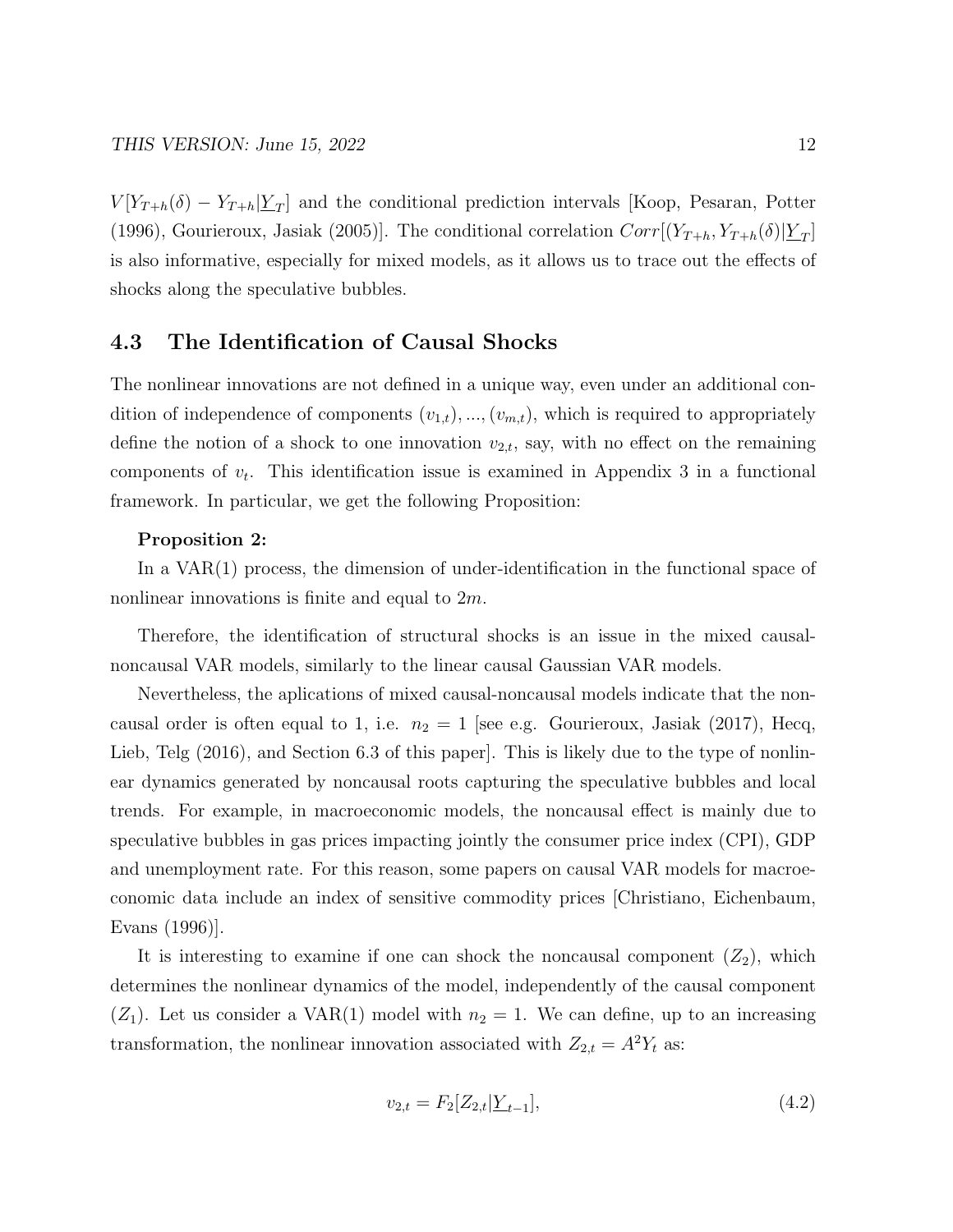which is the conditional cumulated distribution function (c.d.f) of  $Z_{2,t}$ . Next we can append it by vector  $\eta_{1,t} = A^1 \varepsilon_t$  of dimension  $n-1$  to obtain a complete vector of causal innovations  $v_t = (\eta'_{1,t}, v_{2,t})'$ . Obviously, there is a priori no reason for  $v_{1,t} = \eta_{1,t}$  to be independent of  $v_{2,t}$ , which is a necessary condition to perform the IRF of a (structural) shock to  $v_{2,t}$  without an effect on  $\eta_{1,t}$ . Therefore, before deriving the effect of a shock on the "noncausal" component, we need to check if the independence condition holds. The test of independence hypothesis can be applied to the residuals  $\hat{v}_{1,t} = \hat{\eta}_{1,t}, \hat{v}_{2,t}$ . A following alternative approach can also be used to check if the independence condition is satisfied. Let us consider the SVAR model  $(2.1)$ :

$$
Y_t = \Phi Y_{t-1} + \varepsilon_t = \Phi Y_{t-1} + P u_t, \tag{4.3}
$$

where the components  $(u_{1,t}), ..., (u_{m,t})$  are independent and defined up to permutation and scale effects. These independent errors are identifiable. Hence, we can check if one of the error processes  $u_{k,t}$ , say, satisfies a one-to-one (nonlinear) relationship with  $(v_{2,t})$ and the other errors satisfy one-to-one relationships with  $(\eta_{1,t})$ . The idea is to project nonlinearly the residual  $\hat{v}_{2,t}$  on the estimated errors  $\hat{u}_t$ .

As an example, let us consider a macroeconomic VAR model including oil prices. If  $n_2 = 1$  and  $v_2$  is identifiable (up to a nonlinear increasing function), and if the dynamics of  $Z_2$  resemble the oil prices, then the shock to  $v_2$  is seen as a shock to oil prices.

The nonlinear dynamics generated by the noncausal component can sometimes help identify the "noncausal" shock. Otherwise, there is an identification issue and the structural shocks to  $v$  have to be considered jointly, as the simultaneity cannot be eliminated.

## 5 Semi-Parametric Estimation

The mixed SVAR model can be estimated by the maximum likelihood method based on an assumed parametric distribution of  $\varepsilon_t$ , or  $u_t$  [see Breidt et al. (1991), Lanne, Saikkonen (2010), (2013), Davis, Song (2020), Bec et al (2020)]. This approach yields consistent estimators provided that the distributional assumption is valid.

Alternatively, the mixed (S)VAR model can be consistently estimated without any parametric assumptions on the error distribution by using either the (Generalized) Covariance (GCov) estimator [Gourieroux, Jasiak (2017), (2021) for the GCov estimator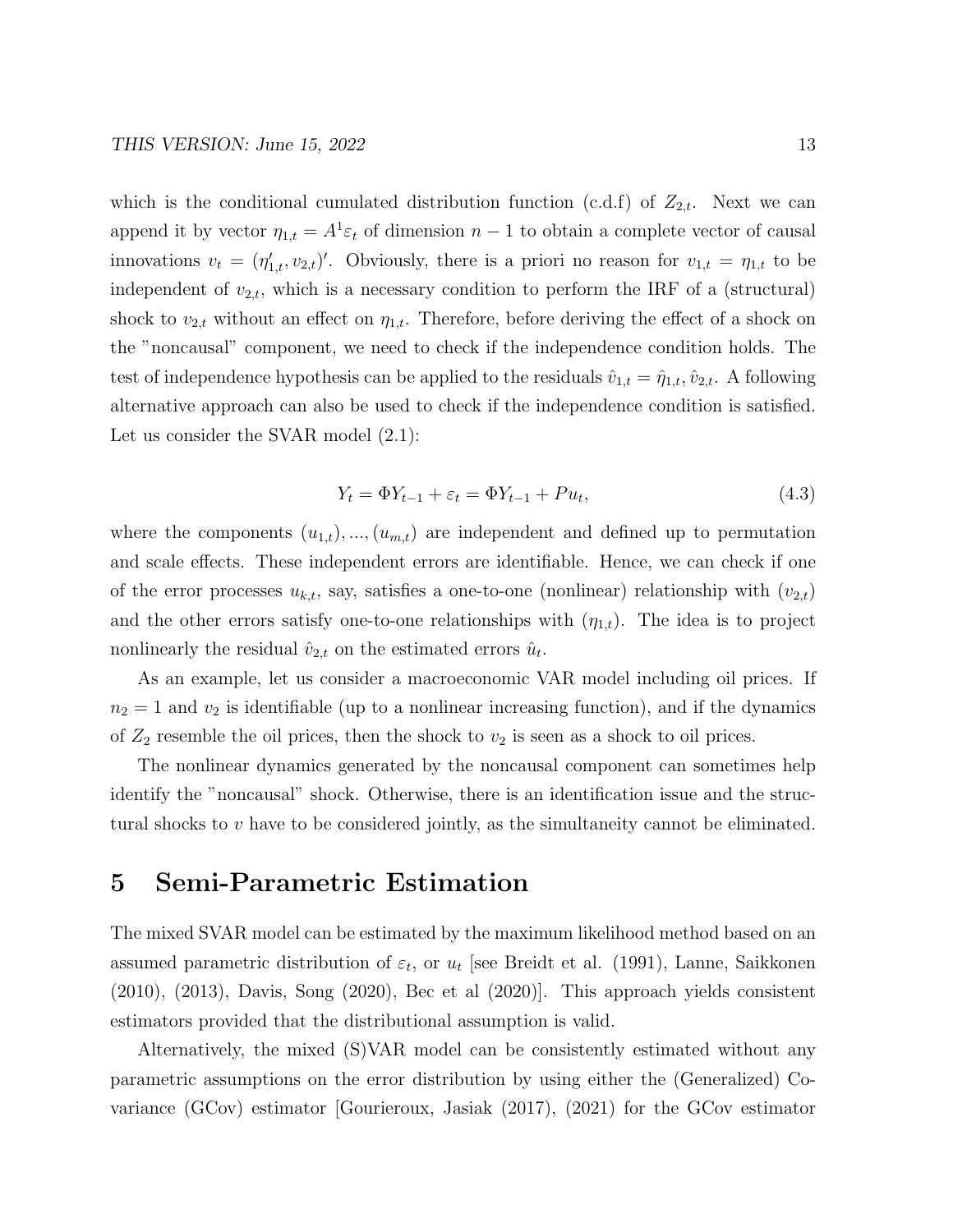and Gourieroux, Monfort, Renne (2017), (2020)], moment estimators [see, Guay (2021), Lanne, Luoto (2021)], or minimum distance estimators based on cumulant spectral density of order 3 and 4 [Velasco, Lobato (2019), Velasco (2022)].

The GCov estimator provides asymptotically normally distributed and semi-parametrically efficient estimators <sup>[6](#page-13-0)</sup>. The estimation approach can be applied along the following lines: step 1. Apply the GCov estimator to model (2.1) to obtain the estimators of matrices of autoregressive coefficients  $\hat{\Phi}_1, ..., \hat{\Phi}_p$ .

step 2. Use the  $\hat{\Phi}_i$ ,  $i = 1, ..., p$  estimators to compute the roots of the lag-polynomial and more generally an estimated Jordan representation:  $\hat{A}$ ,  $\hat{J}_1$ ,  $\hat{J}_2$ .

step 3. Compute the error approximations using the estimates obtained in Step 1:  $\hat{\varepsilon}_t = Y_t - \hat{\Phi}_1 Y_{t-1} - ... - \hat{\Phi}_p Y_{t-p}.$ 

step 4. Compute  $\hat{Z}_t = \hat{A}^{-1} \begin{pmatrix} Y_t \\ \tilde{Y} \end{pmatrix}$  $\tilde{Y}_{t-1}$  $\hat{\eta}_t = \hat{A}^{-1} \begin{pmatrix} \hat{\varepsilon}_t \\ 0 \end{pmatrix}$ 0  $\setminus$ .

step 5. If the GCov or the pseudo-maximum likelihood estimator are applied to estimate the SVAR model (2.2), an Independent Component Analysis (ICA) analysis can be applied to the errors  $\hat{\varepsilon}_t$ , to provide a consistent estimator  $\hat{P}$  of matrix P and the approximations  $\hat{u}_t$  of errors  $u_t$ .

step 6. The following densities can be estimated by kernel estimators applied to the approximated series:

- the density g of  $\varepsilon_t$  can be estimated from  $\hat{\varepsilon}_t$ ,  $t = 1, ..., T$ ;

- the density  $l_2$  of  $Z_{2,t}$  can be estimated from  $\hat{Z}_{2,t}$ ,  $t = 1, ..., T$ ;

- the densities of errors  $u_{j,t}$ ,  $j = 1, ..., m$  can be estimated from  $\hat{u}_{j,t}$ ,  $j = 1, ..., m$ ,  $t =$  $1, ..., T$ ;

step 7. The predictive density can be estimated by replacing in the formula of Proposition 2  $l_2$  by  $\hat{l}_2$ ,  $A^2$  by  $\hat{A}^2$ , and also  $J_2$  by  $\hat{J}_2$ , g by  $\hat{g}$ , and  $\Phi_1, ..., \Phi_p$  by  $\hat{\Phi}_1, ..., \hat{\Phi}_p$ . The mode of the predictive density provides the point forecasts and the quantiles of the predictive density can be used to obtain prediction intervals at horizon 1.

step 8. The nonlinear innovations  $\hat{v}_{2,t}$  can be computed from the estimated distributions as  $\hat{v}_{2,t} = \hat{F}_{2,T}(\hat{Z}_{2,t} | \underline{Y}_{t-1}).$ 

step 9. The independence between  $v_{2,t}$  and  $\eta_{1,t}$  can be tested.

<span id="page-13-0"></span> ${}^{6}$ See Gourieroux, Jasiak (2021) for regularity conditions.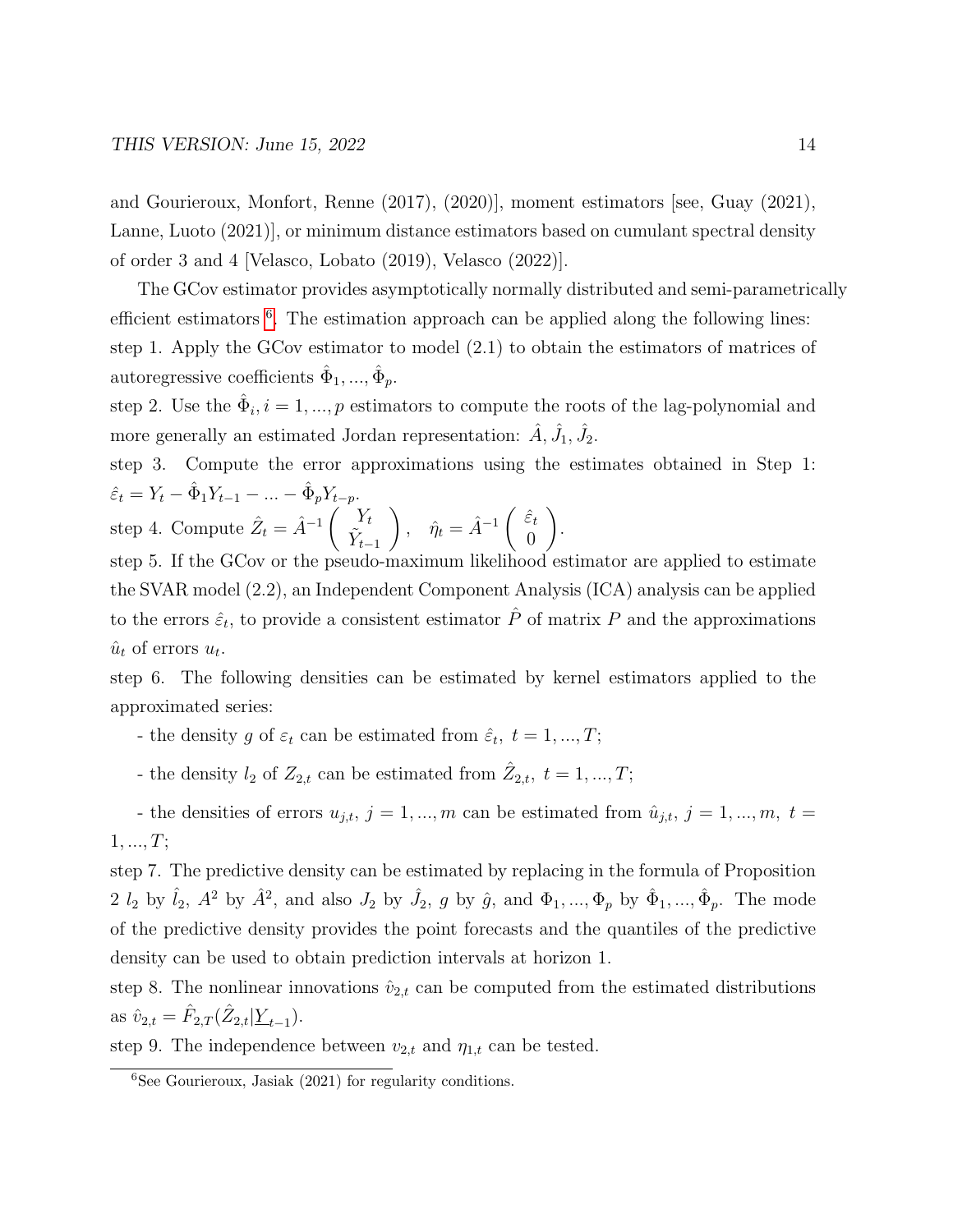step 10. The impulse response functions can be traced out and their term structures can be calculated.

## 6 Illustration

We illustrate the nonlinear forecasts and IRF in the causal-noncausal (S)VAR model. In the first part of this Section, we perform and discuss a Monte Carlo study. Next, we examine a forecast and IRF in an application to a bivariate series of Bitcoin/USD and Ethereum/USD exchange rates.

## 6.1 Simulation Study

#### 6.1.1 The Data Generating Process

We consider a simulated trajectory of length 600 of a bivariate causal-noncausal VAR(1) process with the following matrix of autoregressive coefficients:

$$
\Phi = \left(\begin{array}{cc} 0.7 & -1.3 \\ 0 & 2 \end{array}\right),
$$

with eigenvalues 0.7 and 2, located inside and outside the unit circle, respectively. The errors follow a bivariate noise with independent components both t-student distributed with  $\nu =4$  degrees of freedom, mean zero and variance equal to  $\nu/(\nu - 2) = 2$ .

Matrix A is as follows:

$$
A = \left(\begin{array}{cc} 1 & -1 \\ 0 & 1 \end{array}\right).
$$

The simulated paths of the series are displayed in Figure 1. The solid (black) line represents process  $Y_{1t}$  and the dashed (red) line represents process  $Y_{2t}$ .

[Insert Figure 1: Trajectory of the Bivariate Causal-Noncausal VAR(1) Process]

We calculate the error series defined as  $\varepsilon_t = Y_t - \Phi_1 Y_{t-1}$ . The two series are plotted in Figure 2. The sequence of bubbles is clearly visible in the noncausal component  $Z_{2t} = Y_{2t}$ which impacts the component  $Y_{1t}$  through the recursive form of matrix  $\Phi$ .

[Insert Figure 2: Trajectory of Error Processes]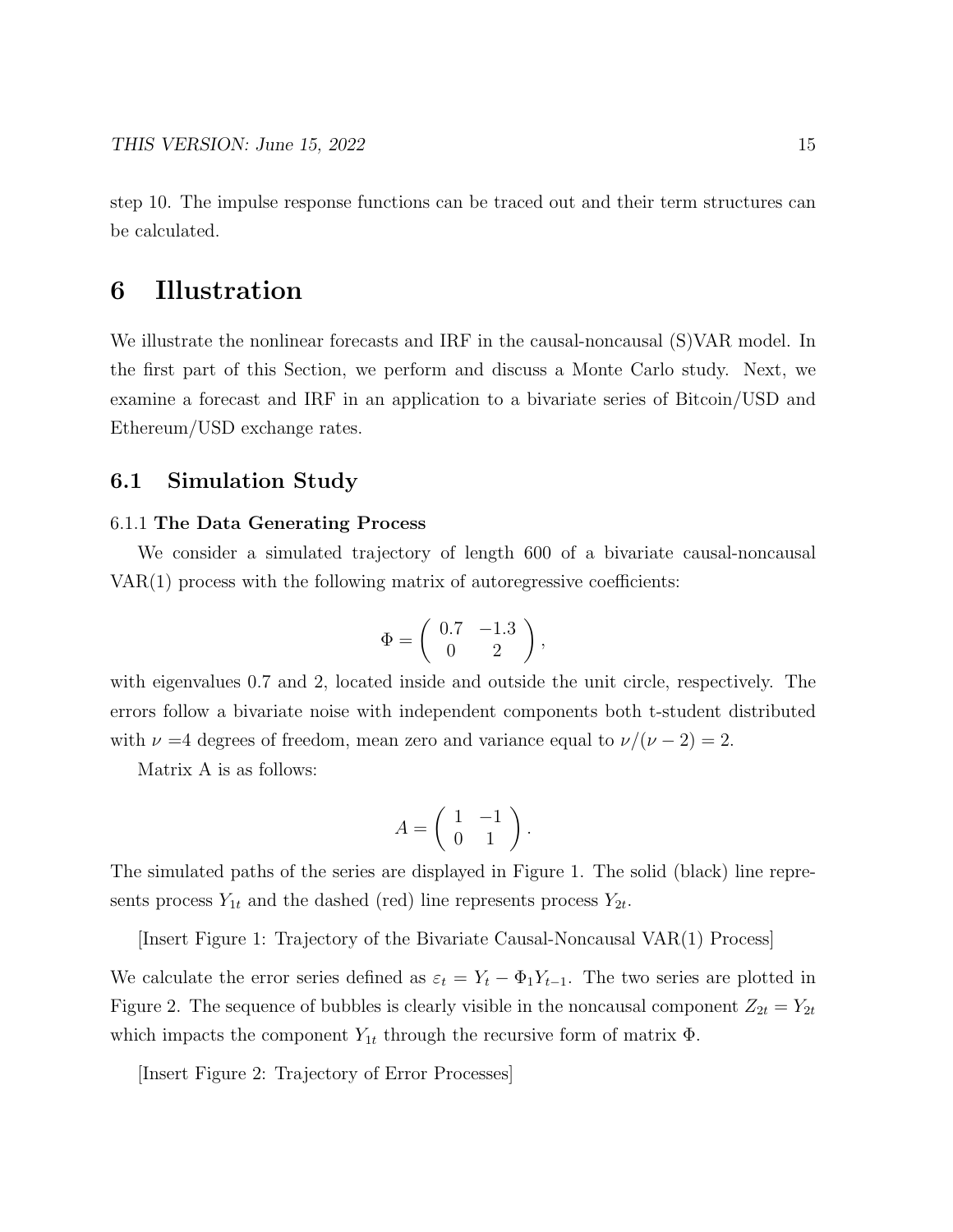The solid (black) line represents process  $\varepsilon_1$  and the dashed (red) line represents process ε2.

#### 6.1.2 Nonlinear Forecast

Let us consider the nonlinear forecast at horizon 1 performed at date  $T = 590$ . At time T=590, the process takes values -3.367 and -0.239. The true values of  $Y_1$  and  $Y_2$  at T+1=591 are -2.260 and -0.331, respectively. The nonlinear forecasts are summarized by the predictive density that can be used to compute the pointwise predictions of any nonlinear function of  $Y_{1,T+1}$  and  $Y_{2,T+1}$ . The predictive bivariate density is given in Figure 3 along with the predictive marginal densities of  $Y_{1,T+1}$  and  $Y_{2,T+1}$ , respectively <sup>[7](#page-15-0)</sup>.

[Insert Figure 3: Joint and Marginal Predictive Densities]

The predictive density provides the following point forecasts computed as the coordinates of the mode of the bivariate density. The point forecast of  $Y_{1.591}$  is -2.80 and the point forecast of  $Y_{2,591}$  is -0.50. The forecast intervals are determined from the predictive density: The forecast interval of  $Y_{1,591}$  at level 0.90 is  $[-5.0, -1.0]$  and the forecast interval of  $Y_{2,591}$ at level 0.90 is [-2.7, 2.1]. Both confidence intervals contain the true future values of the process.

We also perform 100 one-step-ahead forecasts along the trajectory, which are displayed in Figure 4. The RMSE for the two component processes are 1.414 and 1.381, respectively.

[Insert Figure 4: One-step Ahead Forecasts]

#### 6.1.3 Nonlinear Forecast with GCov Estimated Parameters

The Generalized Covariance (GCov) estimate of matrix  $\Phi$  is obtained by minimizing the portmanteau statistic computed from the auto- and cross-correlations up to and including lag  $H = 10$  of the errors  $\varepsilon_t = Y_t - \Phi_1 Y_{t-1}$  and their squared values [see Gourieroux, Jasiak  $(2017)$ ,  $(2021)$ <sup>[8](#page-15-1)</sup>.

The following estimated autoregressive matrix is obtained:

$$
\hat{\Phi} = \left( \begin{array}{cc} 0.724 & -1.452 \\ -0.030 & 1.993 \end{array} \right)
$$

<span id="page-15-0"></span><sup>&</sup>lt;sup>7</sup>The predictive density is estimated from formula  $(3.12)$  using a kernel estimator over a grid of 100 values of  $Y_1$  and  $Y_2$  with bandwidths  $h_2 = 1$  and  $h_{11} = s.d.(\varepsilon_1), h_{12} = s.d.(\varepsilon_2)$ .

<span id="page-15-1"></span><sup>8</sup>Alternatively, a minimum distance estimation based on cumulant spectral density can be used [Velasco (2022)].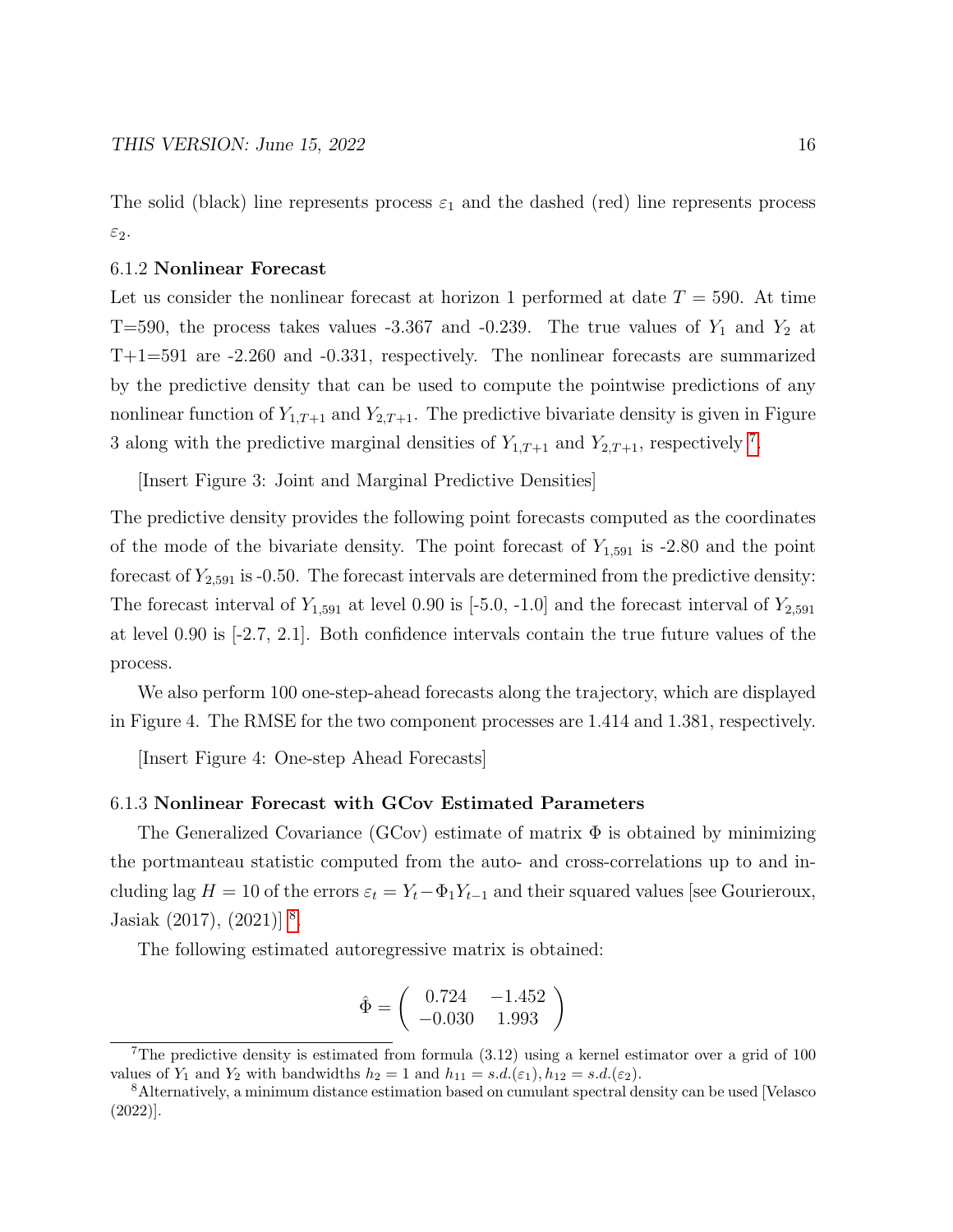with eigenvalues  $\lambda_1 = 0.690$ ,  $\lambda_2 = 2.027$  close to the true values  $J_1 = 0.7$  and  $J_2 = 2.0$ . The standard errors of  $\hat{\Phi}$  obtained by bootstrap are 0.023, 0.308, for the elements of the first row, and 0.009, 0.120 for the elements of the second row.

After estimating  $\Phi$ , the GCov residuals  $\hat{\varepsilon}_t = Y_t - \hat{\Phi} Y_{t-1}$  are computed and used for forecasting.

[Insert Figure 5: Trajectory of Residuals:  $\hat{\varepsilon}_1$ : solid line,  $\hat{\varepsilon}_2$ : dashed line ]

Matrices A and  $A^{-1}$  are identified from the spectral (Jordan) representation of matrix  $\Phi$ , up to scale factors. The estimated matrix  $\hat{A}^{-1}$  computed from the normalized Jordan decomposition of  $\hat{\Phi}$  is

 $\hat{A}^{-1} = \begin{pmatrix} 0.022 & 0.025 \\ -0.022 & 0.974 \end{pmatrix}$ . It corresponds to matrix  $A^{-1} = \begin{pmatrix} 1 & 1 \\ 0 & 1 \end{pmatrix}$  up to scale factors of about 0.02 and 0.97 for each column.

We use these estimates to approximate the causal and noncausal components displayed in Figure 6.

[Insert Figure 6: Trajectory of Components:  $\hat{Z}_1$ : solid line,  $\hat{Z}_2$ : dashed line ]

The point forecast of  $Y_{1,591}$  based on the estimated parameters is -2.80 and the point forecast of  $Y_{2,591}$  is -0.30. The forecast intervals at level 0.90 determined from the predictive density are as follows: The forecast interval of  $Y_{1,591}$  at level 0.90 is [-4.80, -0.80] and the forecast interval of  $Y_{2,591}$  is [-2.60, 2.10]. Both forecast intervals contain the true future values of the process.

[Insert Figure 7: Joint and Marginal Predictive Densities ]

The series of 100 one-step ahead forecasts along the trajectory is displayed in Figure 8.

[Insert Figure 8: Estimation-Based One-Step Ahead Forecasts]

The mean forecast error for  $y_1$  is -0.035 and the RMSE for  $y_1$  forecast is 1.453. The mean forecast error for  $y_2$  is 0.102 and the RMSE for  $y_2$  is 1.389.

## 6.2 Impulse Response Functions

This section illustrates steps 8-10 of the approach outlined in Section 5.

#### 6.2.1 Causal innovation of the noncausal component (step 8)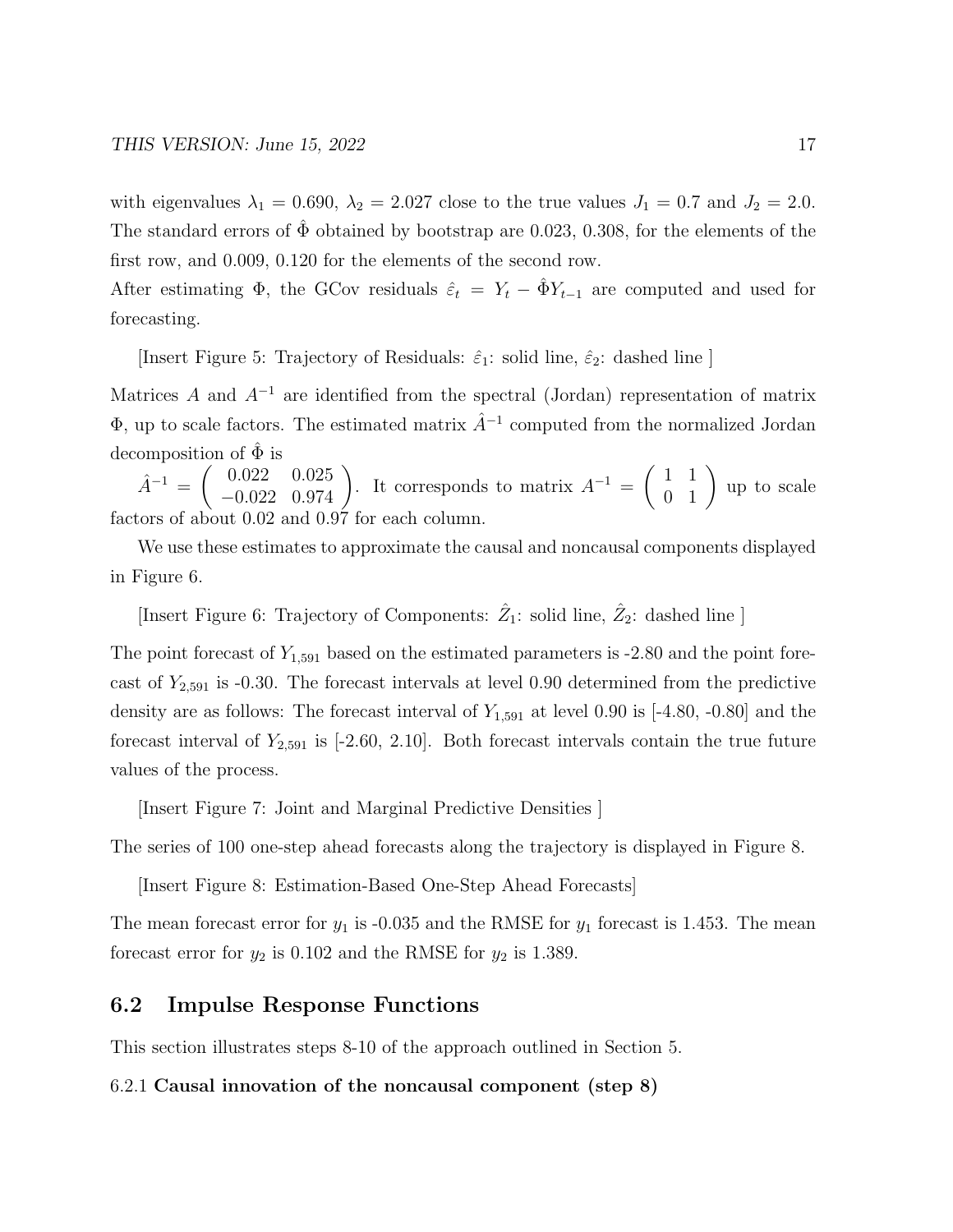The causal innovations  $\hat{v}_{2,t}$  are obtained by applying formula (4.2) with  $Z_{2,t}$  replaced by  $\hat{Z}_{2,t}$ , and by using the kernel estimate of the conditional c.d.f.  $F_2$ . The series of innovations  $\hat{v}_{2,t}$  is given in Figure 9.

[Insert Figure 9: Innovation of Noncausal Component]

#### 6.2.2 Link between the innovations (step 9)

We can now examine the joint dynamics of the innovations of causal and noncausal components  $(\hat{\eta}_{1,t}, \hat{v}_{2,t})$ . Figure 10 shows the ACF and cross-ACF of these series and Figure 11 presents their histograms.

[Insert Figure 10: ACF of Innovations]

[Insert Figure 11: Innovation Histograms]

As pointed out in Section 4.3, if these series were independent, structural separate shocks could be applied to the causal and noncausal components. Then, the shock effects could be easily interpreted. In Figure 10, we see that the contemporaneous correlation is statistically significant. Therefore, the shock effects have to be interpreted by taking into account the existing simultaneity between  $\eta_1$  and  $v_2$ .

#### 6.2.3 Term structure of impulse responses (step 10)

The method for deriving the IRF outlined in Section 4.2 is applied as follows. The IRFs performed at date T depend on:

- the scenario  $s, s = 1, ..., S$ , i.e. the i.i.d. draws in the joint distribution of  $(\eta_{1,t}, v_{2,t})$ .

- the size of the shock at time t and which innovation among  $(\eta_{1,1}, \nu_{2,1})$  the shock is applied to.

- the term h

Below, we illustrate the baseline and impulse responses of  $Y_1$  and  $y_2$  to a shock of size 0.3 applied to the noncausal innovation  $v_{2,1}$  at time 1. The baseline innovations at h=2,...,30,are drawn from their historical distributions, except for fixed values of  $\eta_{1,1}^s$  =  $0.0, v_{2,1}^s = 0.5$  at time 1.

[Insert Figure 12: IRF to Shock of Size 0.3 to  $v_{2,t}$ ]

We observe that  $Y_2$  responds stronger to the shock than  $Y_1$ , while the shock effect to  $Y_2$  is more long-lasting and dissipates at a slower rate.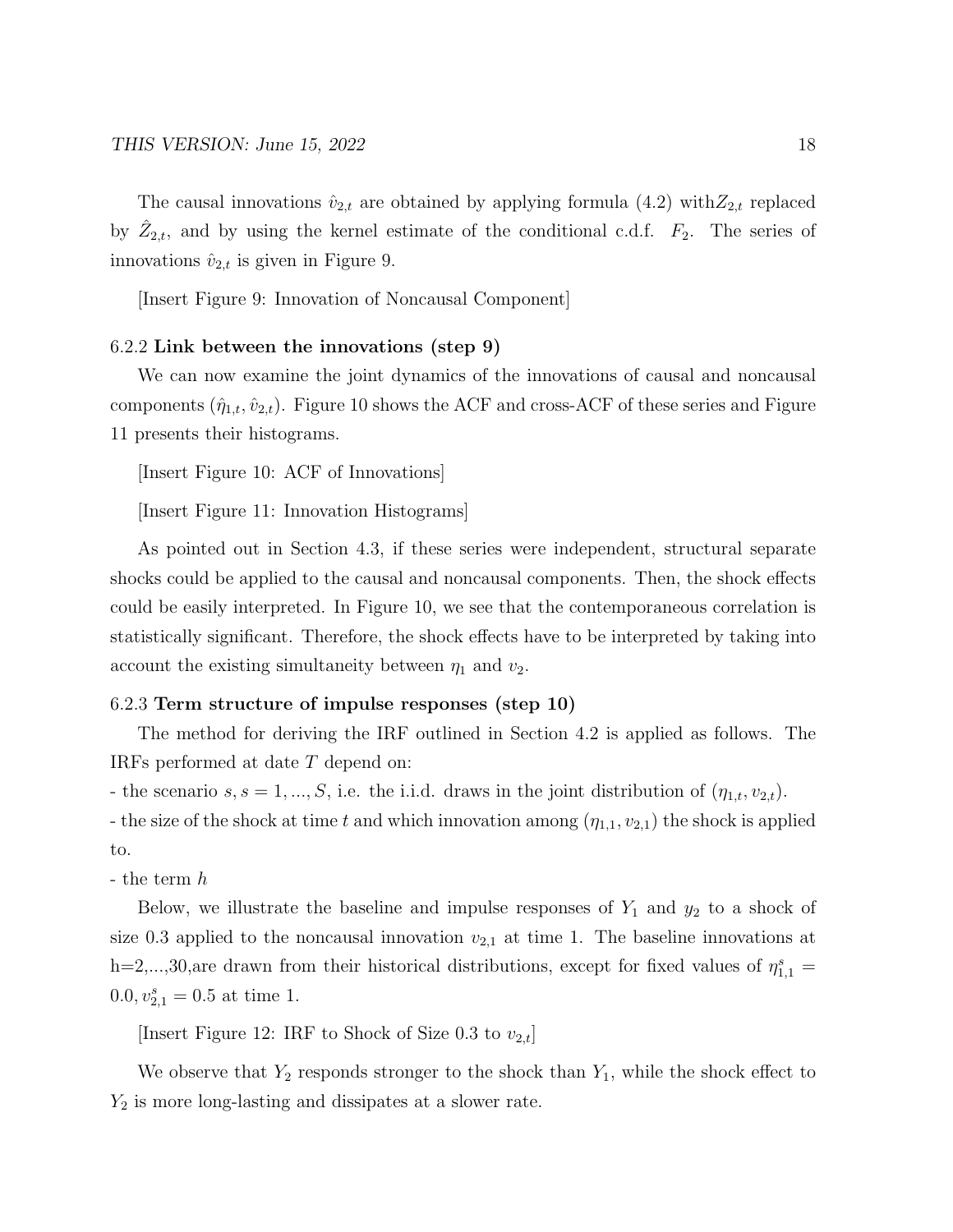In the next experiment, the shocks are independently and randomly drawn in the set  $(\hat{\eta}_{1,t}, \hat{v}_{2,t}), t = 1, ..., T$ , i.e. in their historical distribution, with  $\eta_{1,1}^s = 0.0$  and  $v_{2,1}^s = 0.5$ . The shocks  $\delta = 0.1, 0.2, 0.3$  are applied to innovation  $v_{2,1}^s$ . The benchmark value of  $v_2$  is the median of the innovation distribution and the shocked values  $v_2 + \delta$  are the quantiles 0.6, 0.7, 0.8. The IRFs are computed for  $h = 1, ..., H = 10$  and replicated 200 times. For a given scenario and a given term, the IRF is a function of  $\delta$ . It is a nonlinear function of the shock size. By considering different scenarios, the term structure of IRF is obtained, which is shown to be random. It becomes a bivariate spatial process indexed by  $(\delta, h)$ .

The random term structure of IRF as a bivariate spatial process indexed by  $(\delta, h)$  can be described in various ways. We focus on the marginal distribution of the differences between the simulated shocked and baseline values of  $Y_{t+h}$ , that is  $Y_{t+h}^s(\delta) - Y_{t+h}^s$ . Tables 1 and 2 provide the means, standard deviations and quantiles at 5% and 95% of the series  $Y_1$  and  $Y_2$ , respectively.

In the standard causal VAR model, the IRF to a transitory shock at date t tend rather quickly to 0 (when the eigenvalues of  $\Phi$  are real positive and less than 1). In the mixed VAR model, the dissipation rate is different because the noncausal component can create nonlinear bubble effects. We observe that the mean IRF is a nonlinear function of  $\delta$ , in contrast to the causal VAR framework where that relation is linear.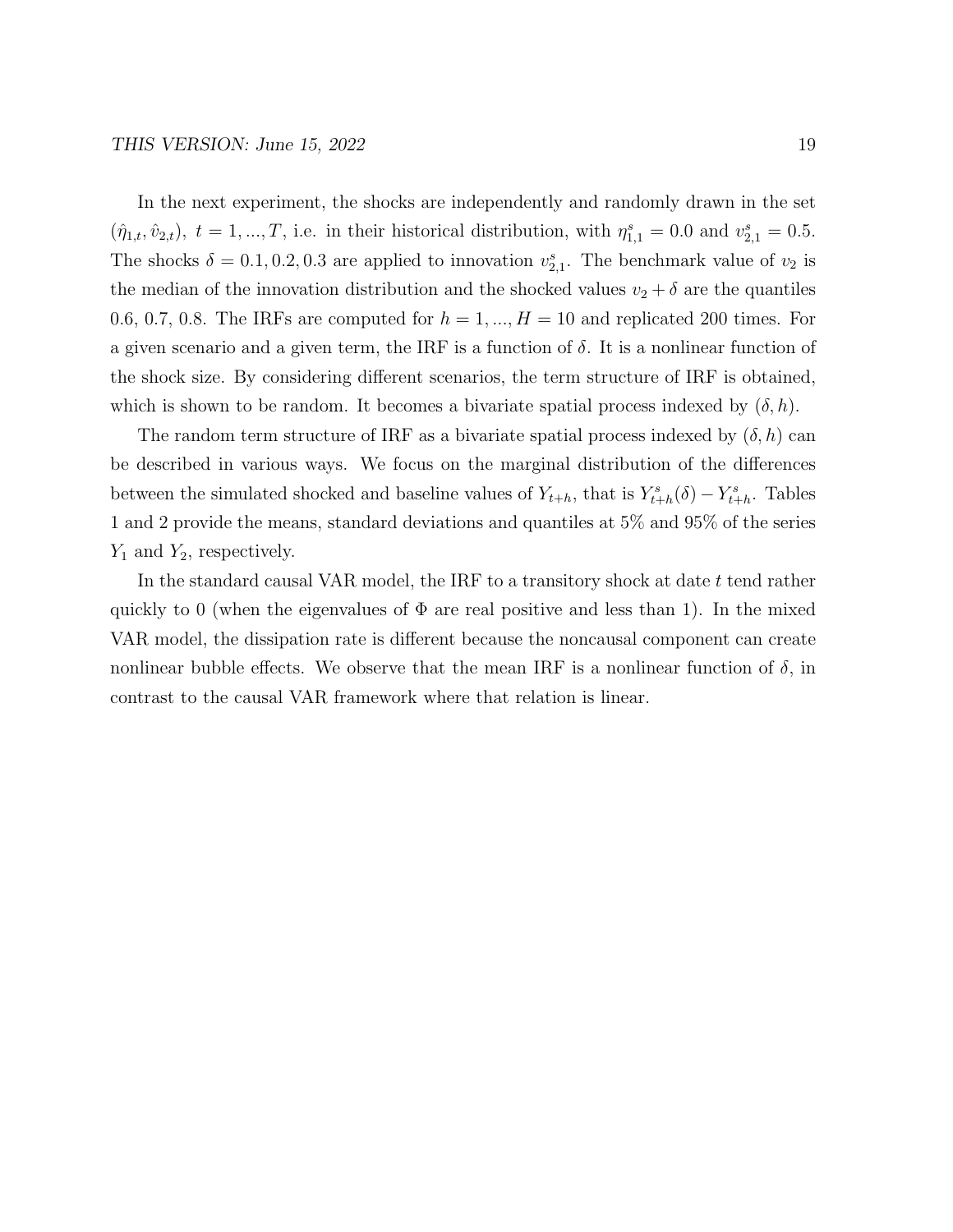| h                       | baseline                       |                         |                      |                |  |  |
|-------------------------|--------------------------------|-------------------------|----------------------|----------------|--|--|
|                         | mean                           | s.dev.                  | q(5)                 | q(95)          |  |  |
| $\mathbf 1$             | $-0.332$                       |                         |                      |                |  |  |
| $\overline{2}$          | $-0.175$                       | 2.054                   | $-3.647$             | 2.965          |  |  |
| 3                       | 0.270                          | 2.432                   | $-3.820$             | 4.511          |  |  |
| $\overline{4}$          | 0.605                          | 2.786                   | $-4.253$             | 5.045          |  |  |
| $\overline{5}$          | 0.613                          | 2.706                   | $-4.008$             | 4.802          |  |  |
| 6                       | 0.620                          | 2.939                   | $-4.201$             | 5.488          |  |  |
| $\overline{7}$          | 0.610                          | 2.766                   | $-3.834$             | 5.068          |  |  |
| 8                       | 0.508                          | 2.667                   | $-3.947$             | 5.166          |  |  |
| $\overline{9}$          | 0.751                          | 2.820                   | $-4.305$             | 5.050          |  |  |
| 10                      | 0.700                          | 2.899                   | $-4.714$             | 4.776          |  |  |
| $\overline{\mathbf{h}}$ |                                | $\overline{\delta=0.1}$ |                      |                |  |  |
|                         | mean                           | s.dev.                  | q(5)                 | q(95)          |  |  |
| $\mathbf 1$             | $-0.596$                       |                         |                      |                |  |  |
| $\overline{2}$          | $-0.469$                       | 1.994                   | $-4.035$             | 2.538          |  |  |
| 3                       | 0.0904                         | 2.447                   | $-3.804$             | 4.074          |  |  |
| $\overline{4}$          | 0.247                          | 2.486                   | $-3.840$             | 4.188          |  |  |
| $\overline{5}$          | 0.244                          | 2.659                   | $-3.972$             | 4.395          |  |  |
| 6                       | 0.110                          | 2.548                   | $-4.001$             | 4.358          |  |  |
| $\overline{7}$          | 0.407                          | 2.510                   | $-3.656$             | 4.756          |  |  |
| 8                       | 0.561                          | 2.717                   | $-3.598$             | 5.472          |  |  |
| 9                       | 0.496                          | 2.712                   | $-3.688$             | 4.875          |  |  |
| 10                      | 0.183                          | 2.700                   | $-4.162$             | 4.565          |  |  |
| h                       |                                | $\delta = 0.2$          |                      |                |  |  |
|                         | mean                           | s.dev.                  | q(5)                 | q(95)          |  |  |
| $\mathbf 1$             | $-0.868$                       |                         |                      |                |  |  |
| $\overline{2}$          | $-0.681$                       | 2.001                   | $-3.734$             | 2.564          |  |  |
| 3                       | $-0.085$                       | 2.236                   | $-3.623$             | 3.809          |  |  |
| $\overline{4}$          | 0.191                          | 2.663                   | $-4.398$             | 4.147          |  |  |
| $\overline{5}$          | 0.332                          | 2.544                   | $-3.616$             | 4.694          |  |  |
| 6                       | 0.319                          | 2.765                   | $-4.422$             | 5.038          |  |  |
| $\overline{7}$          | 0.433                          | 2.814                   | $-4.651$             | 4.748          |  |  |
| 8                       | 0.459                          | 2.816                   | $-4.217$             | 4.997          |  |  |
| 9                       | 0.139                          | 2.862                   | $-4.426$             | 4.492          |  |  |
| 10                      | 0.171                          | 2.871                   | $-4.116$             | 4.800          |  |  |
| h                       | $\overline{0.3}$<br>$\delta =$ |                         |                      |                |  |  |
|                         |                                |                         |                      |                |  |  |
|                         | mean                           | s.dev.                  | q(5)                 | q(95)          |  |  |
| 1                       | $-1.196$                       |                         |                      |                |  |  |
| $\overline{2}$          | $-0.815$                       | 1.973                   | $-4.036$             | 2.490          |  |  |
| 3                       | $-0.413$                       | 2.477                   | $-4.451$             | 3.991          |  |  |
| $\overline{4}$          | $-0.001$                       | 2.620                   | $-4.678$             | 4.073          |  |  |
| $\overline{5}$          | 0.252                          | 2.805                   | $-4.240$             | 4.842          |  |  |
| 6                       | 0.544                          | 2.776                   | $-3.268$             | 5.294          |  |  |
| 7                       | 0.530                          | 2.774                   | $-3.797$             | 4.949          |  |  |
| 8                       | 0.743                          | 2.698                   | $-3.849$             | 4.880          |  |  |
| $\boldsymbol{9}$<br>10  | 0.719<br>0.697                 | 2.850<br>2.967          | $-3.916$<br>$-3.740$ | 4.866<br>5.400 |  |  |

Table 1: Impulse Response of  $y_1$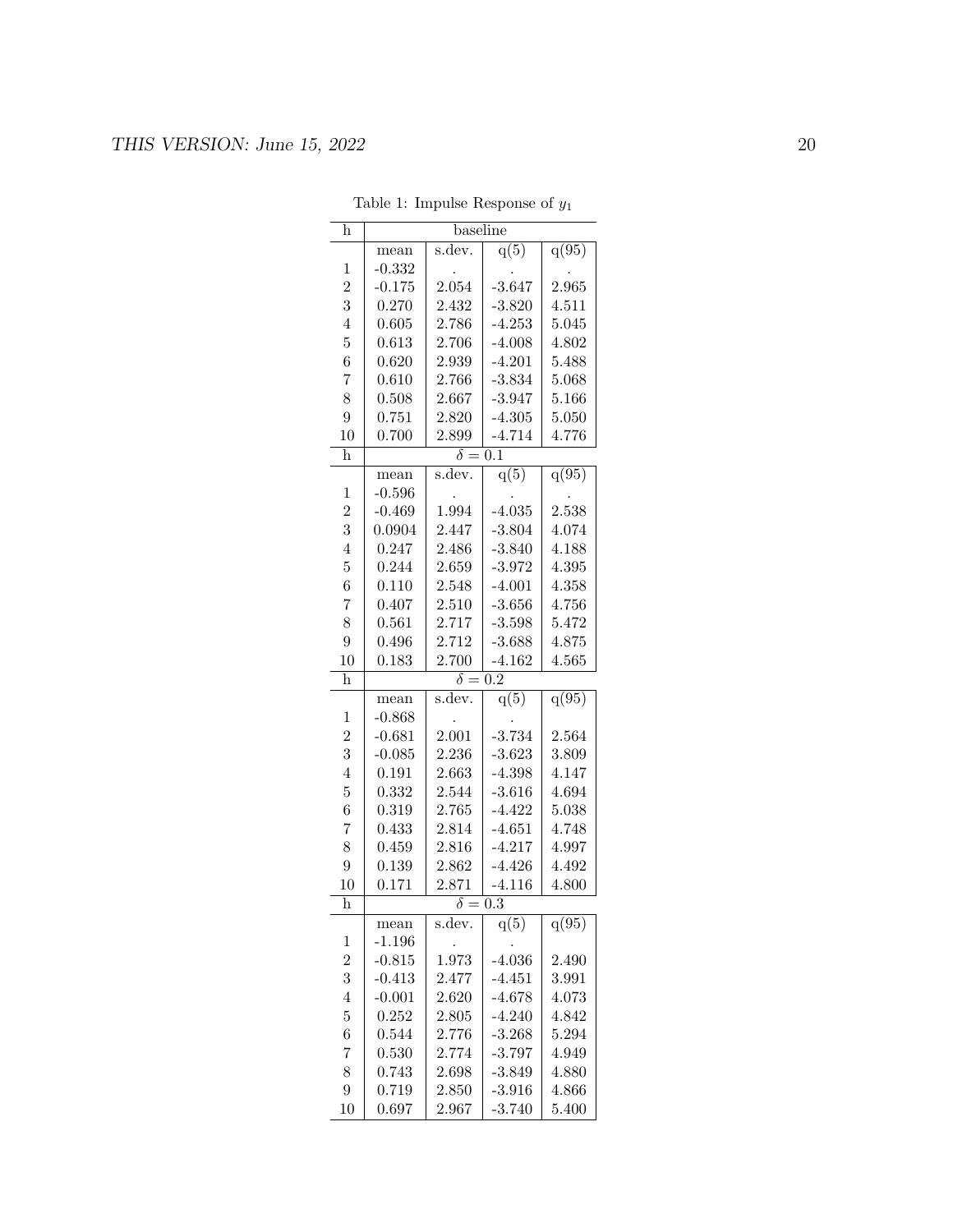| h              | baseline                |                |                      |                |  |  |
|----------------|-------------------------|----------------|----------------------|----------------|--|--|
|                | mean                    | s.dev.         | q(5)                 | q(95)          |  |  |
| $\mathbf{1}$   | 0.0                     |                |                      |                |  |  |
| $\overline{2}$ | 0.024                   | 1.002          | $-1.528$             | 1.592          |  |  |
| 3              | $-0.064$                | 1.222          | $-1.968$             | 1.888          |  |  |
| $\overline{4}$ | $-0.065$                | 1.239          | $-2.000$             | 1.728          |  |  |
| $\overline{5}$ | $-0.035$                | 1.322          | $-2.480$             | 2.120          |  |  |
| 6              | $-0.011$                | 1.322          | $-2.200$             | 2.208          |  |  |
| $\overline{7}$ | $-0.040$                | 1.395          | $-2.504$             | 2.200          |  |  |
| 8              | 0.024                   | 1.343          | $-2.224$             | 2.160          |  |  |
| $\overline{9}$ | 0.010                   | 1.318          | $-2.208$             | 2.216          |  |  |
| 10             | $-0.084$                | 1.251          | $-2.000$             | 2.128          |  |  |
| $\bold{h}$     | $\overline{\delta=0.1}$ |                |                      |                |  |  |
|                | mean                    | s.dev.         | q(5)                 | q(95)          |  |  |
| $\mathbf{1}$   | 0.264                   |                |                      |                |  |  |
| $\overline{2}$ | 0.277                   | 1.066          | $-1.472$             | 1.992          |  |  |
| 3              | 0.077                   | 1.158          | $-1.952$             | 1.912          |  |  |
| $\overline{4}$ | $-0.043$                | 1.256          | $-2.016$             | 1.936          |  |  |
| $\overline{5}$ | 0.035                   | 1.281          | $-2.136$             | 2.176          |  |  |
| 6              | 0.153                   | 1.187          | $-1.712$             | 2.176          |  |  |
| $\overline{7}$ | 0.042                   | 1.256          | $-1.840$             | 2.040          |  |  |
| 8              | 0.055                   | 1.307          | $-2.248$             | 2.152          |  |  |
| 9              | 0.247                   | 1.238          | $-1.984$             | 2.032          |  |  |
| 10             | 0.286                   | 1.255          | $-1.848$             | 2.344          |  |  |
| h              |                         | $\delta =$     | $\overline{0.2}$     |                |  |  |
|                |                         |                |                      |                |  |  |
|                | mean                    | s.dev.         | q(5)                 | q(95)          |  |  |
| $\mathbf{1}$   | 0.536                   |                |                      |                |  |  |
| $\overline{2}$ | 0.368                   | 1.010          | $-1.424$             | 1.928          |  |  |
| 3              | 0.233                   | 1.166          | $-1.912$             | 2.096          |  |  |
| $\overline{4}$ | 0.137                   | 1.251          | $-2.224$             | 1.856          |  |  |
| $\overline{5}$ | 0.071                   | 1.266          | $-1.888$             | 2.240          |  |  |
| 6              | $-0.040$                | 1.316          | $-2.336$             | 2.192          |  |  |
| $\overline{7}$ | $-0.119$                | 1.352          | $-2.248$             | 2.232          |  |  |
| 8              | $-0.034$                | 1.310          | $-2.136$             | 2.024          |  |  |
| 9              | 0.012                   | 1.283          | $-2.344$             | 2.008          |  |  |
| 10             | $-0.070$                | 1.311          | $-2.456$             | 2.120          |  |  |
| h              |                         | $\delta =$     | $\overline{0.3}$     |                |  |  |
|                | шеап                    | s.dev.         | q(5)                 | q(95)          |  |  |
| 1              | 0.864                   |                |                      |                |  |  |
| $\overline{2}$ | 0.664                   | 0.955          | $-0.920$             | 2.224          |  |  |
| 3              | 0.468                   | 1.248          | $-1.400$             | 2.656          |  |  |
| $\overline{4}$ | 0.155                   | 1.296          | $-1.888$             | 2.248          |  |  |
| $\overline{5}$ | 0.043                   | 1.305          | $-2.096$             | 2.080          |  |  |
| 6              | $-0.083$                | 1.297          | $-2.232$             | 1.992          |  |  |
| $\overline{7}$ | 0.080                   | 1.268          | $-1.976$             | 2.280          |  |  |
| 8              | $-0.115$                | 1.269          | $-2.336$             | 2.224          |  |  |
| 9<br>10        | $-0.084$<br>$-0.096$    | 1.303<br>1.221 | $-2.192$<br>$-2.200$ | 2.032<br>2.016 |  |  |

Table 2: Impulse Response of  $y_2$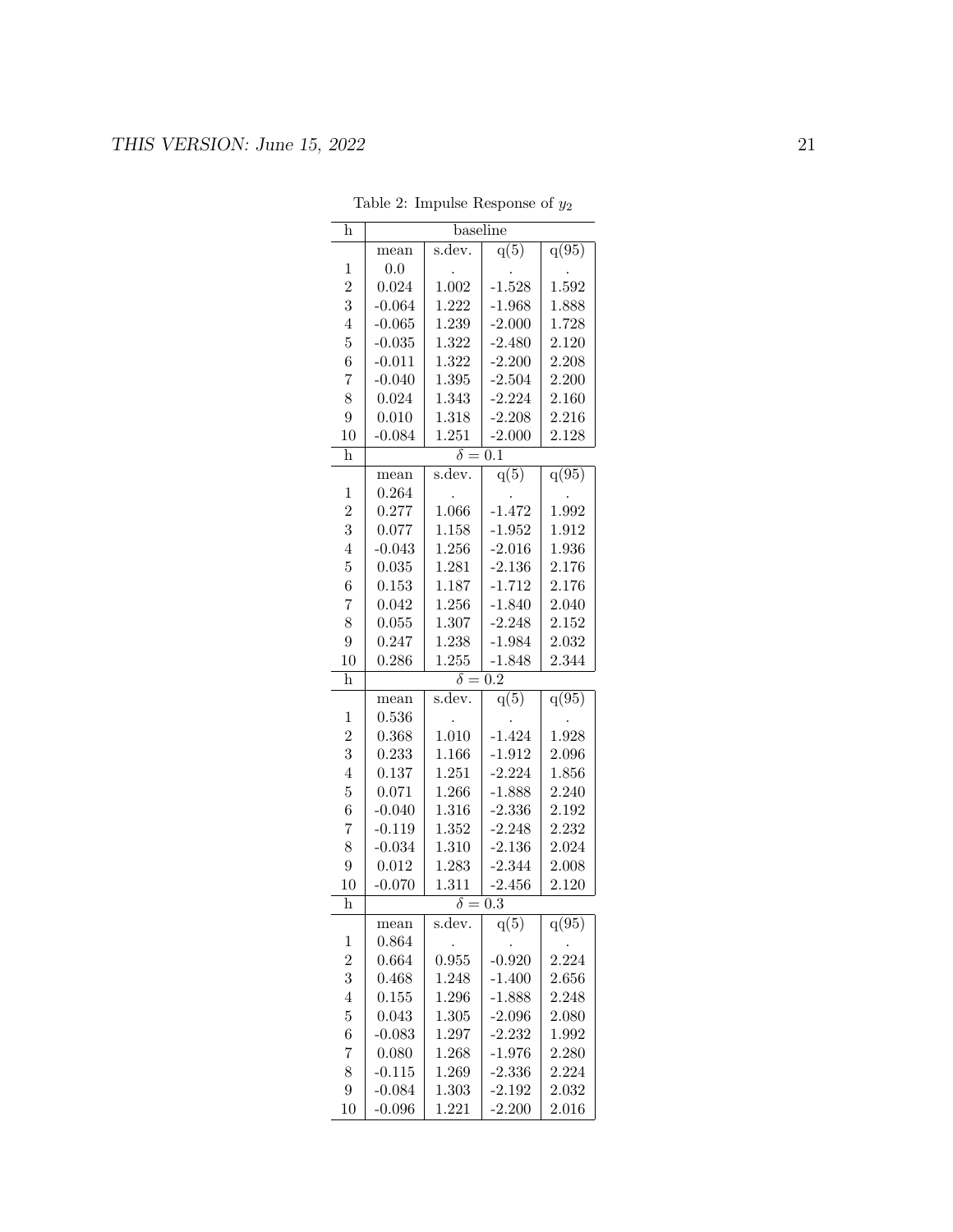## 6.3 Application to Cryptocurrency Prices

This section examines the bivariate series of Bitcoin and Ethereum prices in US Dollars. The Bitcoin (BTC) and Ethereum (ETH) are the main cryptocurrencies with market capitalizations of about 765 and 364 trillions of Dollars, respectively. The bivariate series of 257 daily adjusted closing BTC/USD and ETH/USD exchange rates recorded between July 21, 2021 and April, 04, 2022<sup>[9](#page-21-0)</sup> are displayed in Figure 13:

[Insert Figure 13: BTC/USD and ETH/USD Daily Closing Rates]

We observe that both series display comovements over time and their dynamics are characterized by spikes and local trends/bubbles.

The bivariate VAR model is estimated from the data rescaled and adjusted by a polynomial function of time of order 2 for the hump-shaped pattern in the middle of the sampling period. The estimation is performed without imposing any distributional assumptions on the errors. We use the semi-parametrically efficient GCov estimator with nonlinear transformations including powers two, three and four of the errors summed up to lag 10. The estimated matrix  $\hat{\Phi}$  is:

$$
\hat{\Phi} = \left( \begin{array}{cc} -0.0901 & 1.1998 \\ 0.4183 & 0.7724 \end{array} \right),
$$

with eigenvalues -0.488 and 1.171. Hence, there is a single noncausal component that captures the codependent successive bubbles observed in Figure 13. The standard errors of  $\hat{\Phi}_{1,1}$  and  $\hat{\Phi}_{1,2}$  are 0.014 and 0.013. For  $\hat{\Phi}_{2,1}$  and  $\hat{\Phi}_{2,2}$  the standard errors take values 0.022 and 0.019, respectively. Figures 14 and 15 display the autocorrelations of the residuals and squared residuals of the VAR(1) model indicating that the residuals are close to a bivariate white noise and the model provides a satisfactory fit.

[Insert Figure 14: Residual ACF]

[Insert Figure 15: ACF of Squared Residuals]

The Jordan decomposition of matrix  $\hat{\Phi}$  is:

$$
\hat{\Phi} = \hat{A}\hat{J}\hat{A}^{-1}
$$

<span id="page-21-0"></span><sup>9</sup>Data Source: Yahoo Finance Canada https://ca.finance.yahoo.com/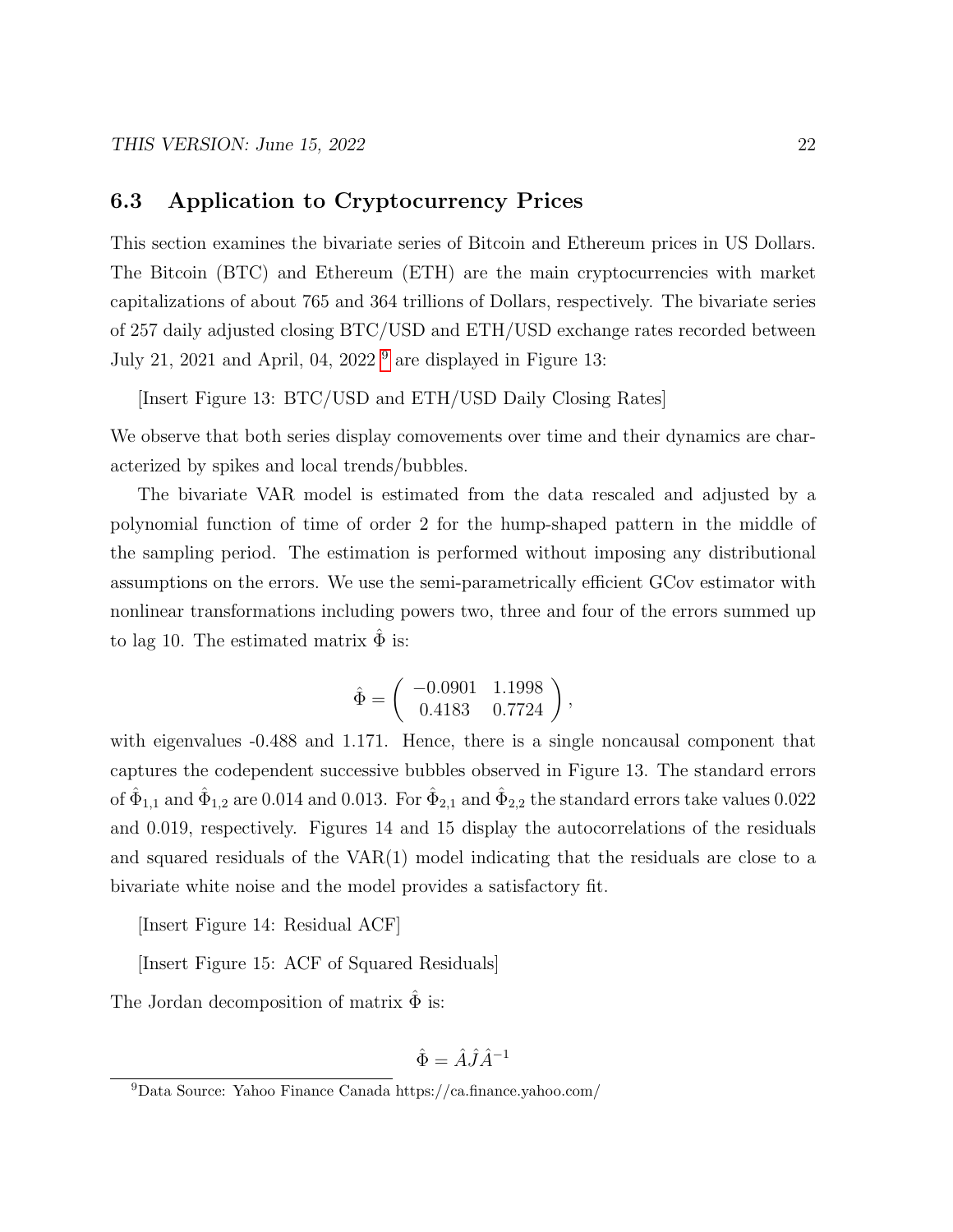with

 $\hat{A} = \begin{pmatrix} -3.013 & 0.951 \ 1 & 1 \end{pmatrix}, \ \hat{J} = \begin{pmatrix} -0.488 & 0 \ 0 & 1.171 \end{pmatrix}, \ \hat{A}^{-1} = \begin{pmatrix} -0.252 & 0.240 \ 0.252 & 0.759 \end{pmatrix}.$ We forecast the adjusted closing BTC/USD and ETH/USD exchange rates on April 4, 2022 [10](#page-22-0) equal to 46622.67 and 3521.24, respectively. The point forecast of demeaned and rescaled  $y_{1,T+1}$  is -740.00, and the forecast of demeaned  $y_{2,T+1}$  is 105.00. The forecast interval of  $y_1$  at 0.90% is  $[-940.00 \text{ and } -150.00]$  and contains the true value  $-844.81$ . The forecast interval of  $y_2$  at 0.90% is [57.00, 174.00] and contains the true value 126.68. After adjusting for the mean and scale, we obtain forecasts of 46727.0 for Bitcoin and 3499.56 for Ethereum prices, which are off by 105 and 22 Dollars, respectively, outperforming a combined "no-change" forecast based on the previous day values.

The histograms of nonlinear innovations are presented in Figure 16.

[Insert Figure 16: Innovation Histograms]

The histogram of  $v_1$  reveals a close to symmetric density with a long left tail, while the histogram of  $v_2$  is close to a uniform density shape. Following the approach outlined in Section 6.2, we evaluate the impulse responses of adjusted data to a shock of size 0.3 to  $v_{2,1}$ . The baseline is equal to 30 values of the causal and noncausal innovations drawn in their historical distributions. The impulse response functions are plotted in Figure 17.

[Insert Figure 17: Impulse Responses]

The shocks to Bitcoin and ETH rates have about the same duration of 8 periods(days) before dissipating fully, and generate strong responses in both series.

## 7 Concluding Remarks

This paper examines nonlinear forecast and impulse response functions (IRF) in the framework of a causal-noncausal (S)VAR model. It provides the closed-form expression of the (causal) predictive distribution of the VAR model and introduces (past-dependent) causal nonlinear innovations. As the causal nonlinear innovations are not uniquely defined, their identification is examined in detail. We show how the stochastic term structure of IRF can be computed, from selected causal nonlinear innovations.

<span id="page-22-0"></span><sup>10</sup>This last observation is excluded from the estimation.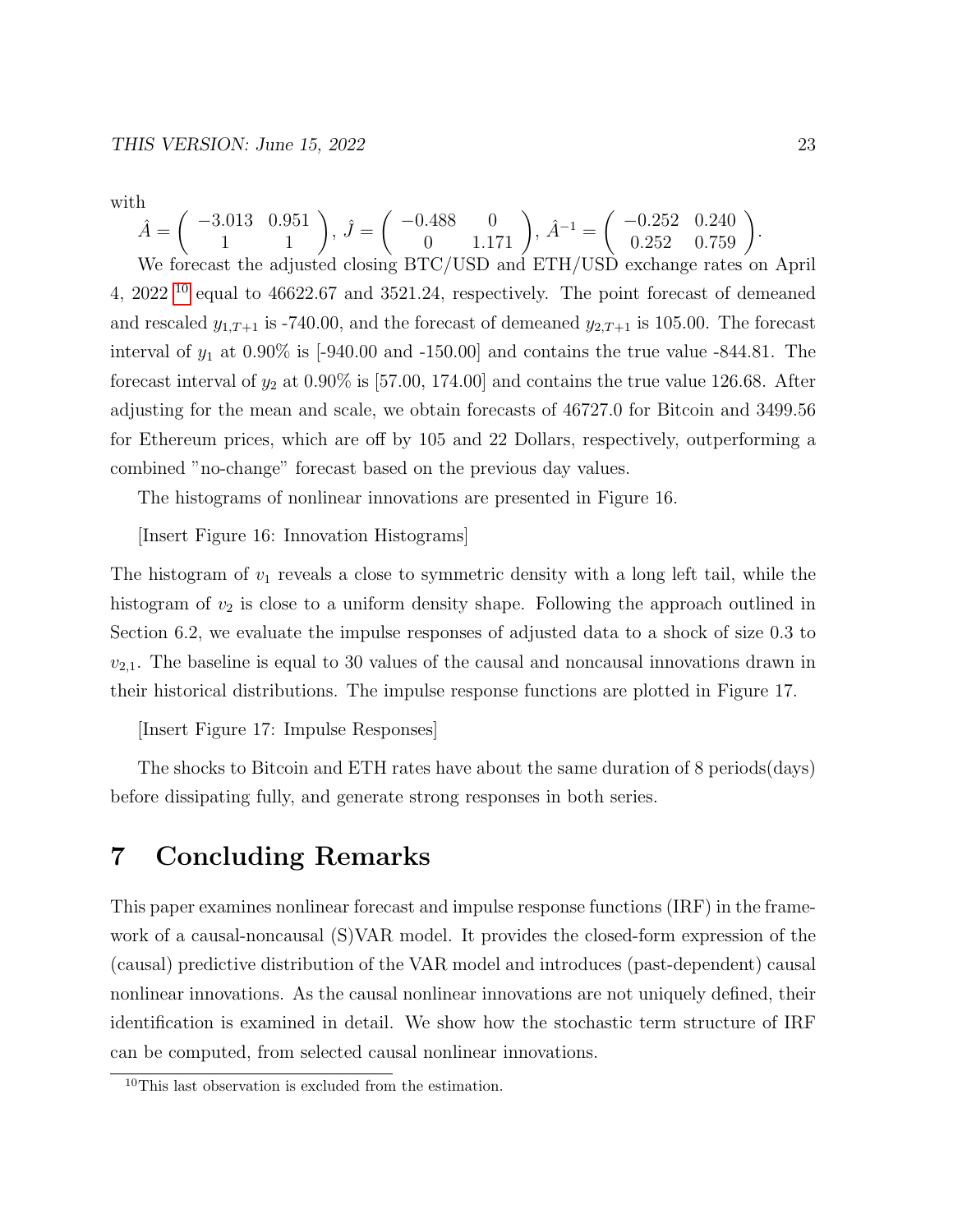The approach is illustrated by a simulation study highlighting the differences between the errors, residuals and innovations of a mixed (S)VAR model. The proposed approach is applied to cryptocurrency prices providing nonlinear forecast and impulse response functions.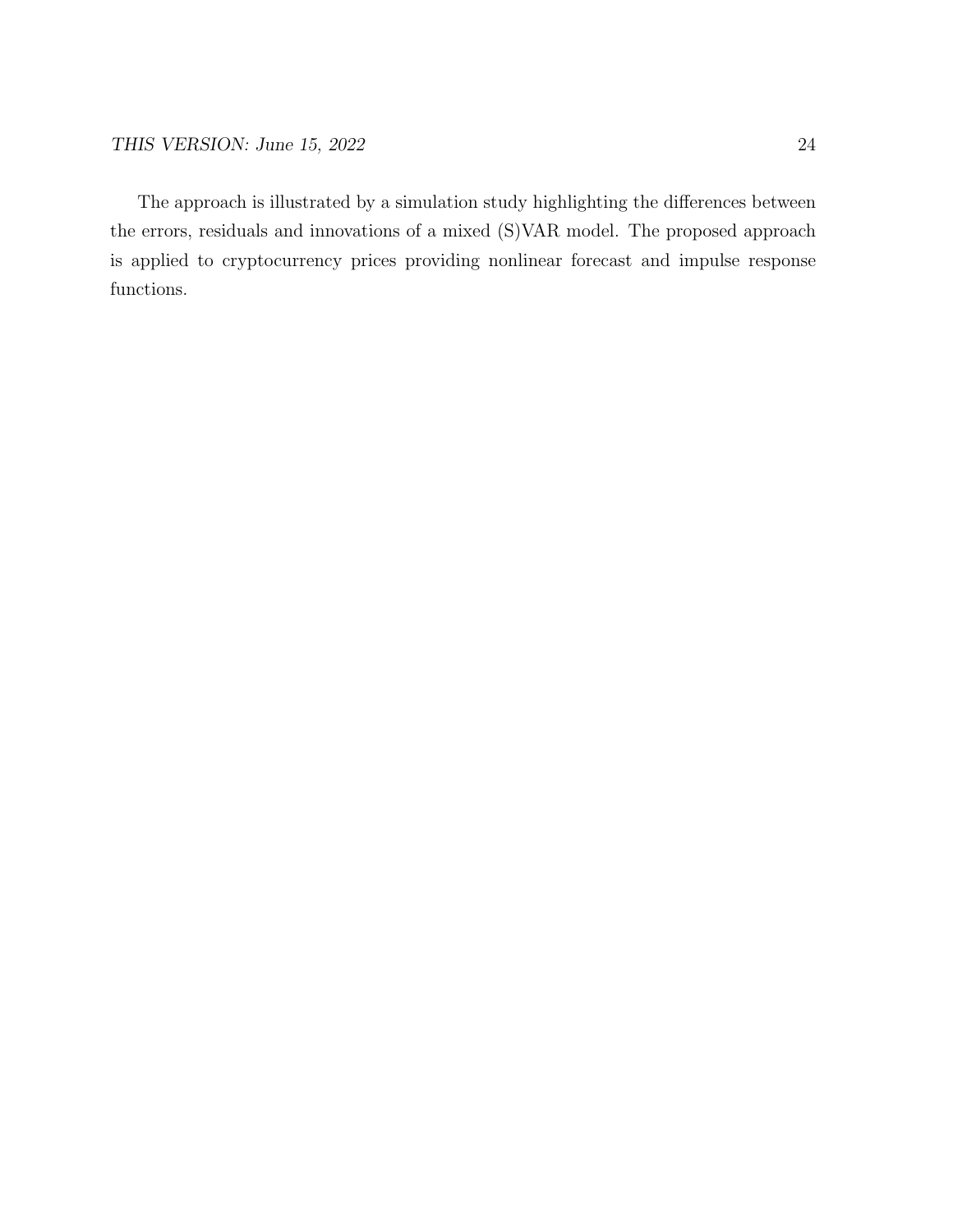#### R E F E R E N C E S

Bec, F., Nielsen, H. and S. Saidi (2020): "Mixed Causal-Noncausal Autoregression: Bimodality Issues in Estimation and Unit Root Testing", Oxford Bulletin of Economics and Statistics, 82, 1413-1428.

Blanchard, O. and D. Quah (1989): "The Dynamic Effects of Aggregate Demand and Supply Disturbances", American Economic Review, 79, 655-673.

Breidt, F., Davis, R., Lii, K. and M. Rosenblatt (1991) : "Maximum Likelihood Estimation for Noncausal Autoregressive Processes", Journal of Multivariate Analysis, 36, 175-198.

Cambanis, S. and I. Fakhre-Zakeri (1994): "On Prediction of Heavy-Tailed Autoregressive Sequences Forward versus Reversed Time, Theory of Probability and its Applications, 39, 217-233.

Chan, K., Ho, L. and H. Tong (2006) : "A Note on Time-Reversibility of Multivariate Linear Processes", Biometrika, 93, 221-227.

Cochrane, J. (1994): "Shocks", Carnegie-Rochester Conference Series on Public Policy", 41, 295-324.

Christiano, L, Eichenbaum, M. and C. Evans (1996): "The Effects of Monetary Policy Shocks: Evidence from the Flow of Funds", Review of Economics and Statistics, 78, 16-34.

Comon, P. (1994): "Independent Component Analysis: A New Concept?", Signal Process., 36, 287-314.

Cordoni, F. and F. Corsi (2019): "Identification of Singular and Noisy Structural VAR Models: The Collapsing ICA Approach", D.P. University of Pisa.

Davis, R. and L. Song (2020) : "Noncausal Vector AR Processes with Application to Economic Time Series", Journal of Econometrics, 216, 246-267.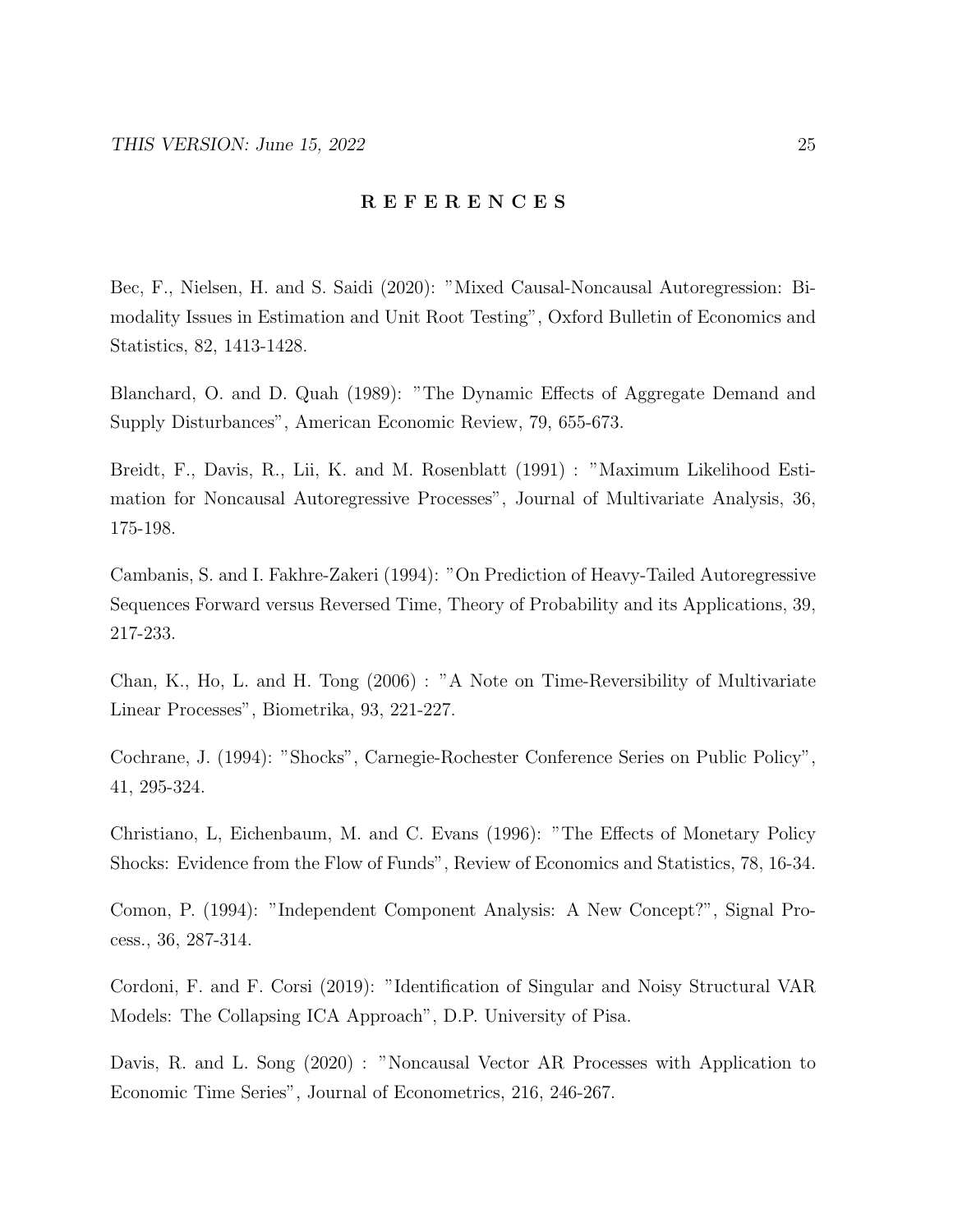Eriksson, J. and V. Koivunen (2004): "Identifiability, Separability and Uniqueness of Linear ICA Models", IEEE Signal Processing Letter, 11, 601-604.

Faust, J. and E. Leeper (1997): "When Do Long Run Identifying Restrictions Give Reliable Results", Journal of Business and Economic Statistics, 15, 345-353.

Funovits, B. and J. Nyholm (2016): "Multivariate All-Pass Time Series Models: Modelling and Estimation Strategies", D.P. University of Helsinki

Gelfand, A. and A. Smith (1992): "Bayesian Statistics without Tears: A Sampling-Resampling Perspective", Annals of Statistics, 46, 84-88.

Gonzalves, S., Herrera, A., Kilian, L. and E. Pesavento (2021): 'Impulse Response Analysis for Structural Dynamic Models with Nonlinear Regressors", Journal of Econometrics, 225, 107-130.

Gonzalves, S., Herrera, A., Kilian, L. and E. Pesavento (2022): "When Do State-dependent Local Projections Work?", McGill U, working paper.

Gourieroux, C. and A. Hencic (2015) : "Noncausal Autoregressive Model in Application to Bitcoin/USD Exchange Rates", Econometrics of Risk, Studies in Computational Intelligence, 583:17-40

Gourieroux, C. and J. Jasiak (2005) : "Nonlinear Innovations and Impulse Responses with Application to VaR Sensitivity", Annals of Economics and Statistics, 78, 1-31.

Gourieroux, C. and J. Jasiak (2016): "Filtering, Prediction, and Simulation Methods for Noncausal Processes", Journal of Time Series Analysis, 37, 405-430.

Gourieroux, C. and J. Jasiak (2017): "Noncausal Vector Autoregressive Process: Representation, Identification and Semi-Parametric Estimation", Journal of Econometrics, 200, 118-134.

Gourieroux, C. and J. Jasiak (2021): "Generalized Covariance Estimator", CREST.

Gourieroux, C., Monfort, A. and J.P. Renne (2017) : "Statistical Inference for Indepen-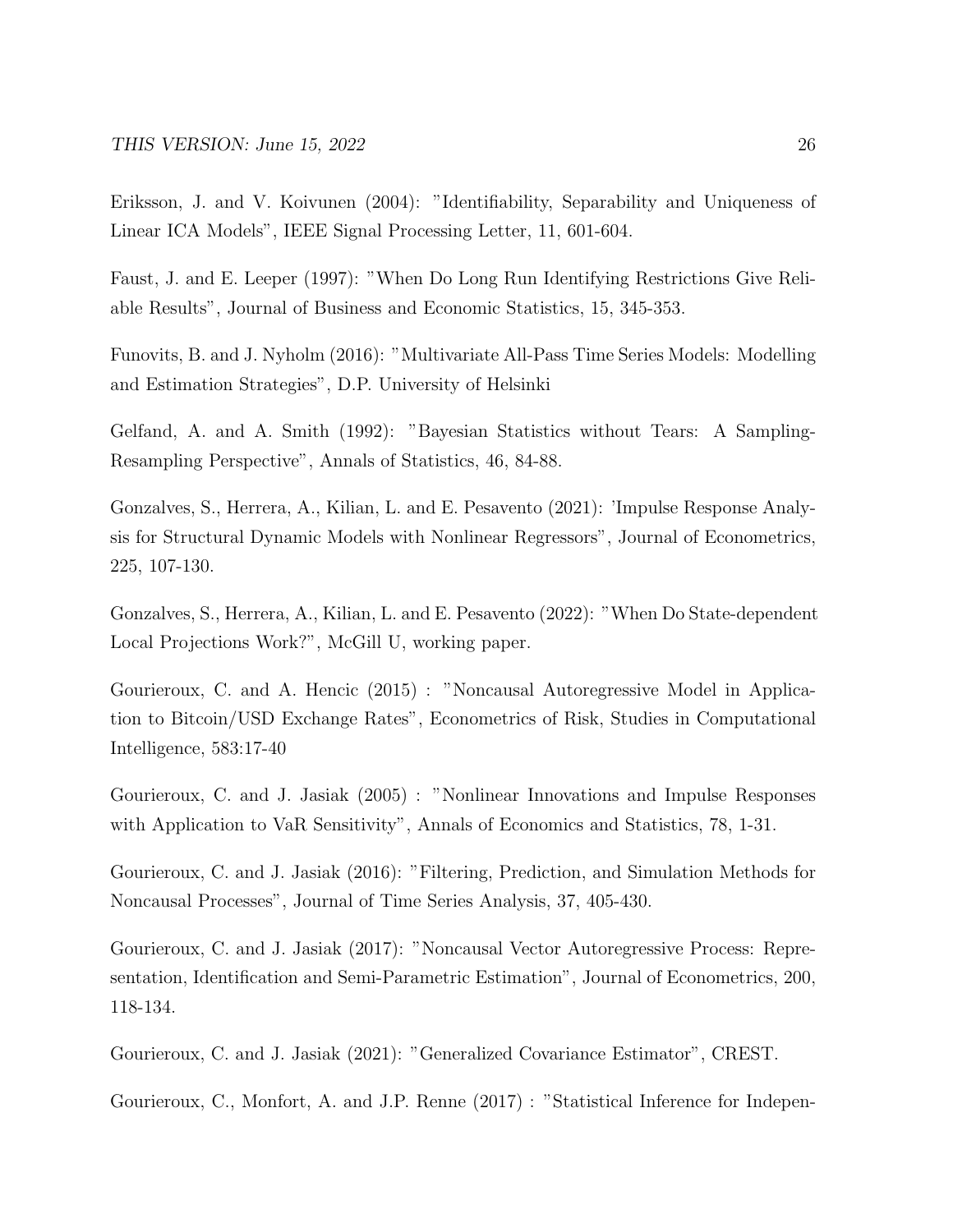dent Component Analysis", Application to Structural VAR Models", Journal of Econometrics, 196, 111-126.

Gourieroux, C., Monfort A. and J.P. Renne (2020): "Identification and Estimation in Nonfundamental Structural VARMA Models", Review of Economic Studies, 87, 1915- 1953.

Gourieroux, C. and J.M. Zakoian (2017) : "Local Explosion Modelling by Noncausal Process", Journal of the Royal Statistical Society, B, 79, 737-756.

Granzeria, E., Moon, H. and F., Schorfheide (2018): "Inference for VARs Identified with Sign Restrictions", Quantitative Economics, 9, 1087-1121.

Guay, A. (2021): "Identification of Structural Vector Autoregressions Through Higher Unconditional Moments", Journal of Econometrics, 225, 27-45.

Hamilton, J. (1994): "Time Series Analysis", Princeton, New Jersey.

Hecq, A. , Lieb, L. and S. Telg (2016): "Identification of Mixed Causal-Noncausal Models in Finite Samples", Annals of Economics and Statistics, 123/124, 307-331.

Keweloh, S. (2021): "A Generalized Method of Moments Estimator for Structural Vector Autoregressions Based on Higher Moments", Journal of Business and Economic Statistics, 39, 772-782.

Koop, G., Pesaran, H. and S. Potter (1996): "Impulse Response Analysis in Nonlinear Multivariate Models", Journal of Econometrics, 74, 119-147.

Lanne, M. and J. Luoto (2021): "GMM Estimation of Non-Gausian Structural Vector Autoregressions", Journal of Business and Economic Statistics, 39, 69-81.

Lanne, M., Luoto J. and P. Saikkonen (2012) : 'Optimal Forecasting of Noncausal Autoregressive Time Series", International Journal of Forecasting, 28, 623-631.

Lanne, M. and P. Saikkonen (2008): "Modelling Expectations with Noncausal Autoregressions", European University Institute, D.P. 2008/20.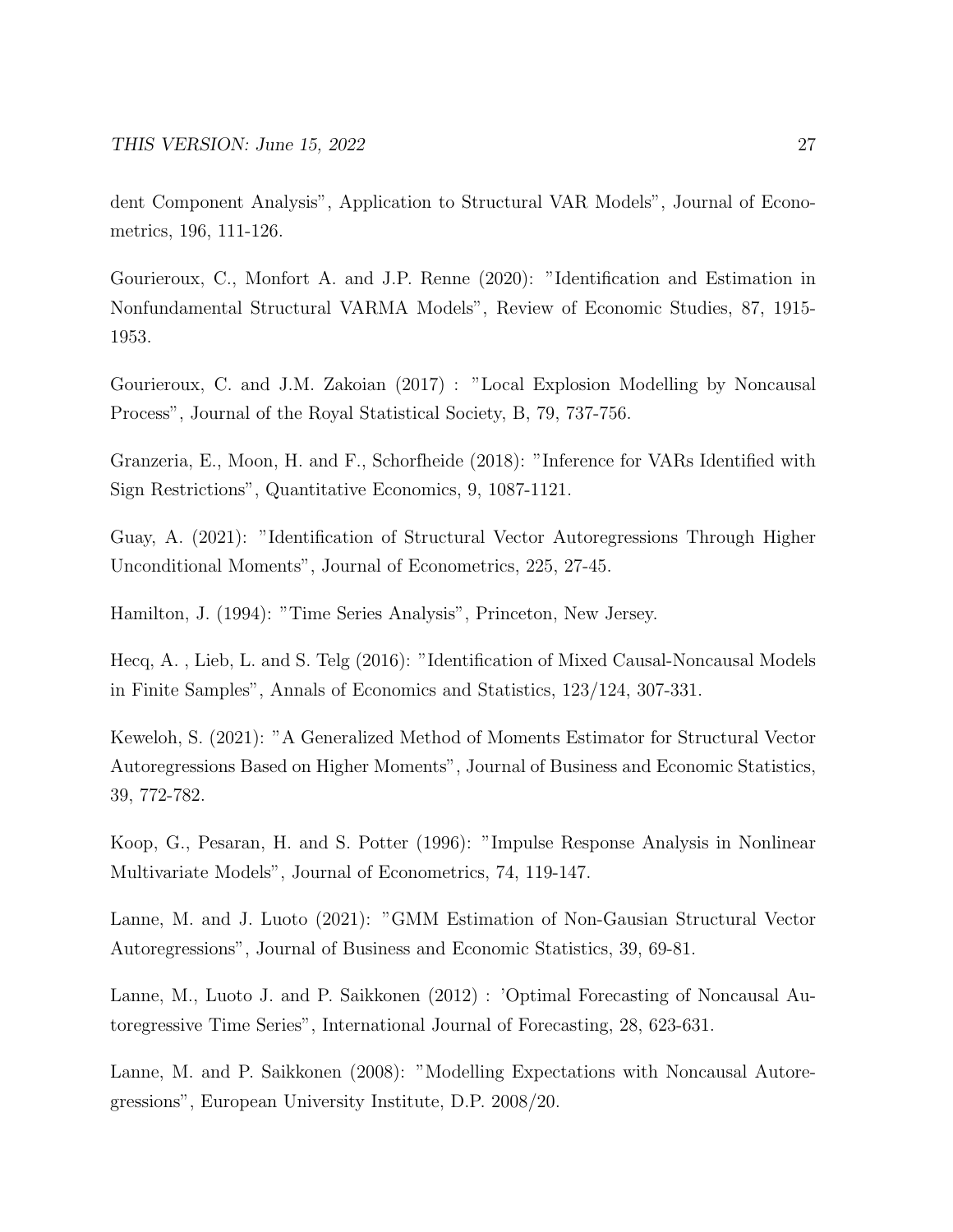Lanne, M. and P. Saikkonen (2010) : "Noncausal Autoregressions for Economic Time Series", Journal of Time Series Econometrics, 3, 1-39.

Lanne, M. and P. Saikkonen (2011) : "GMM Estimators with Non-Causal Instruments", Oxford Bulletin of Economics and Statistics, 71, 581-591.

Lanne, M. and P. Saikkonen (2013) : "Noncausal Vector Autoregression", Econometric Theory, 29, 447-481.

Leeper, E., Walker, T. and S. Yang (2013) : "Fiscal Foresight and Information Flows", Econometrica, 81, 1115-1145.

Lutkepohl, H. (1990): "Asymptotic Distribution of Impulse Response Functions and Forecast Error Variance Decomposition of Vector Autoregressive Models", Review of Economics and Statistics, 72, 116-125.

Nyberg, H. and P. Saikkonen (2014): 'Forecasting with a Noncausal VAR Model", Computational Statistics and Data Analysis, 76, 536-555.

Perko, L. (2001): "Differential Equations and Dynamical Systems", Springer, New York.

Potter, S. (2000): "Nonlinear Impulse Response Functions", Journal of Economic Dynamics and Control, 24, 1425-1426.

Rosenblatt, M. (2012) : "Gaussian and Non-Gaussian Linear Time Series and Random Fields", Springer Verlag.

Rubio-Ramirez, J. F., Waggoner, D. F. and T. Zha, (2010): "Structural Vector Autoregressions: Theory of Identification and Algorithms for Inference", Review of Economic Studies, 77, 665-696.

Sims, C. (1980): "Macroeconomics and Reality", Econometrica, 48, 1-48.

Sims, C. (2002): "Structural VAR's", Econ 513, Time Series Econometrics, Princeton.

Swensen, A. (2022): "On Causal and Non-Causal Cointegrated Vector Autoregressive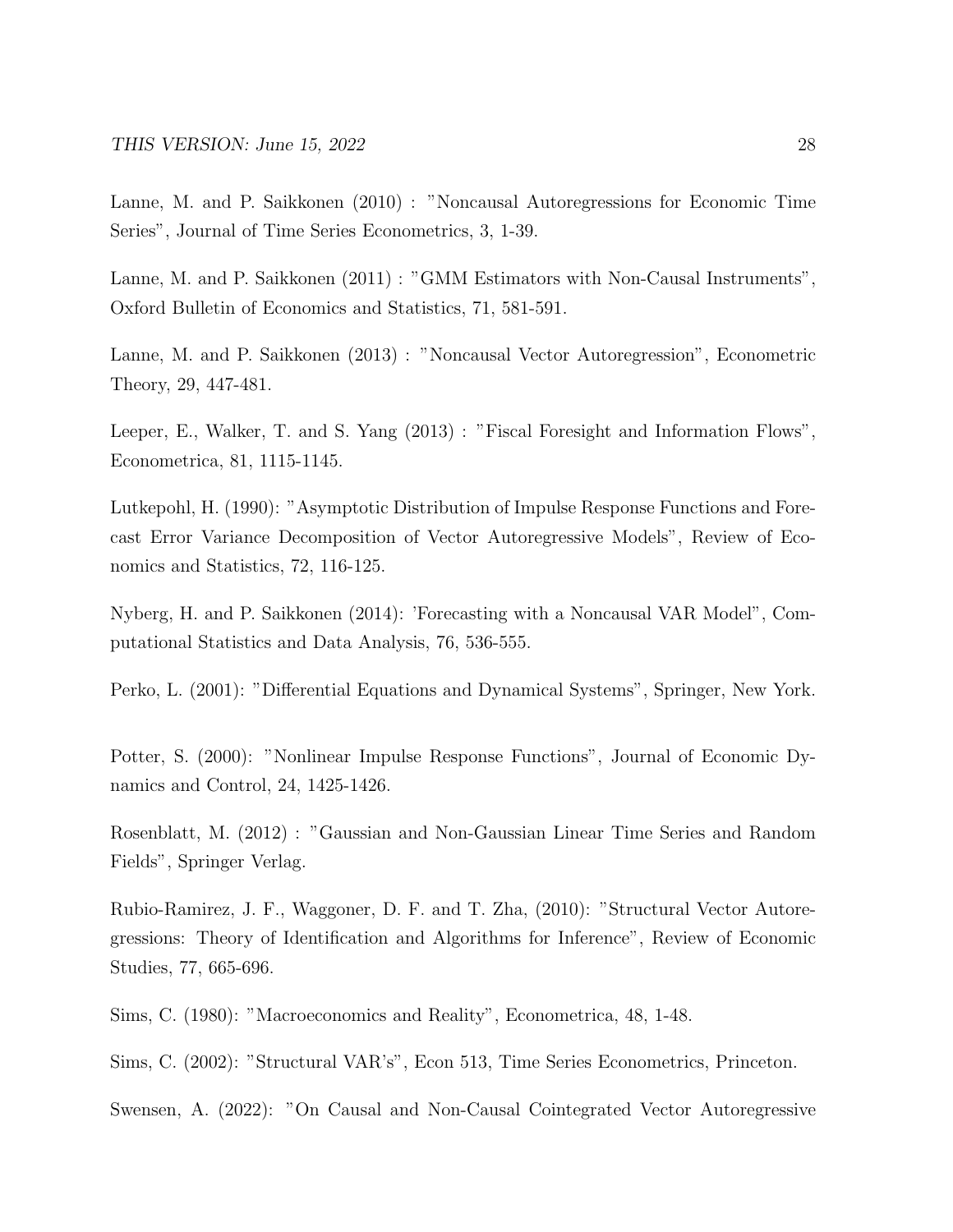Time Series", Journal of Time Series Analysis, 42, 178-196.

Tanner, M. (1993): "Tools for Statistical Inference", Springer Series in Statistics, 2nd edition, Springer, New York.

Uhlig, H. (2005): "What are the Effects of Monetary Policy on Output? Result from an Agnostic Identification Procedure", Journal of Monetary Economics, 52, 381-419.

Velasco, C. (2022): "Identification and Estimation of Structural VARMA Models Using Higher Order Dynamics", Journal of Business and Economic Statistics, forthcoming.

Velasco, C., and I. Lobato (2018): "Frequency Domain Minimum Distance Inference for Possibly Noninvertible and Noncausal ARMA Models", Annals of Statistics, 46, 555-579.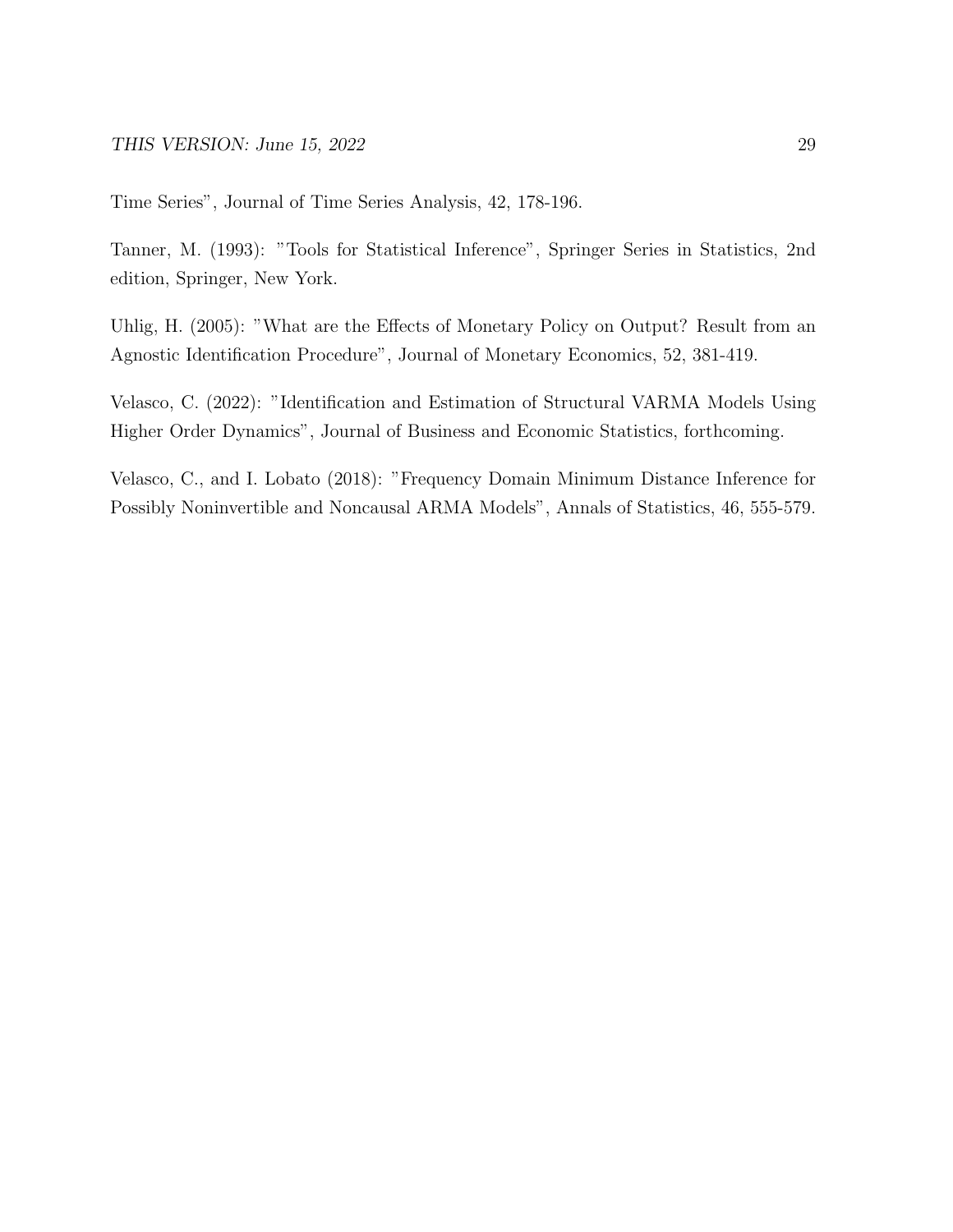

Figure 1: Trajectory of the Bivariate Causal-Noncausal VAR(1) Process:  $Y_1$ : solid line,  $Y_2$ : dashed line



Figure 2: Trajectory of Error Processes:  $\epsilon_1$ : solid line,  $\epsilon_2$ : dashed line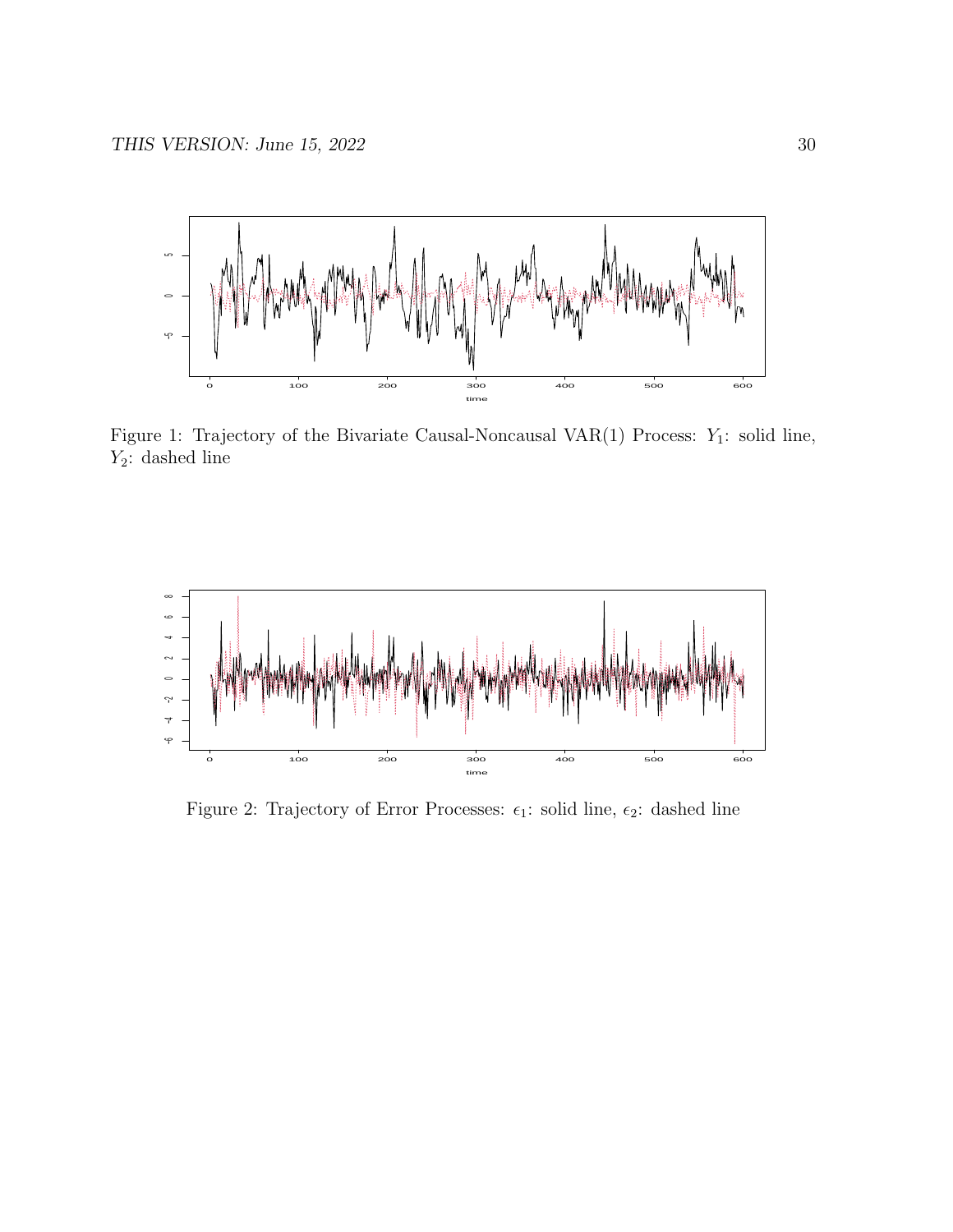

(a) Joint Predictive Density



(b) Marginal Predictive Density of  $Y_{1,t}$  (c) Marginal Predictive Density of  $Y_{2,t}$ Figure 3: Predictive Joint and Marginal Densities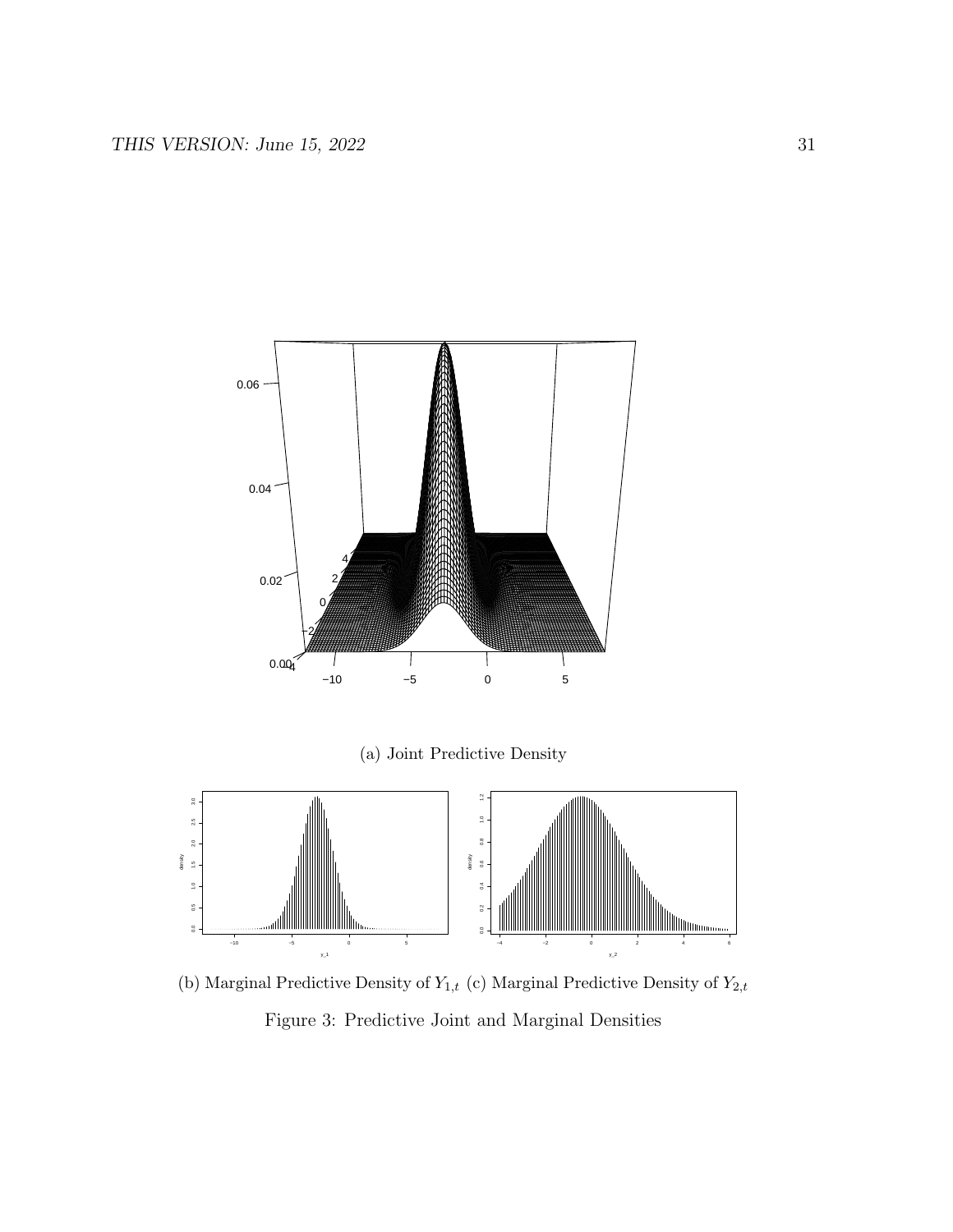

(a) Forecasts of  $Y_{1,t}$ 



(b) Forecasts of  $Y_{2,t}$ 

Figure 4: One-step Ahead Forecasts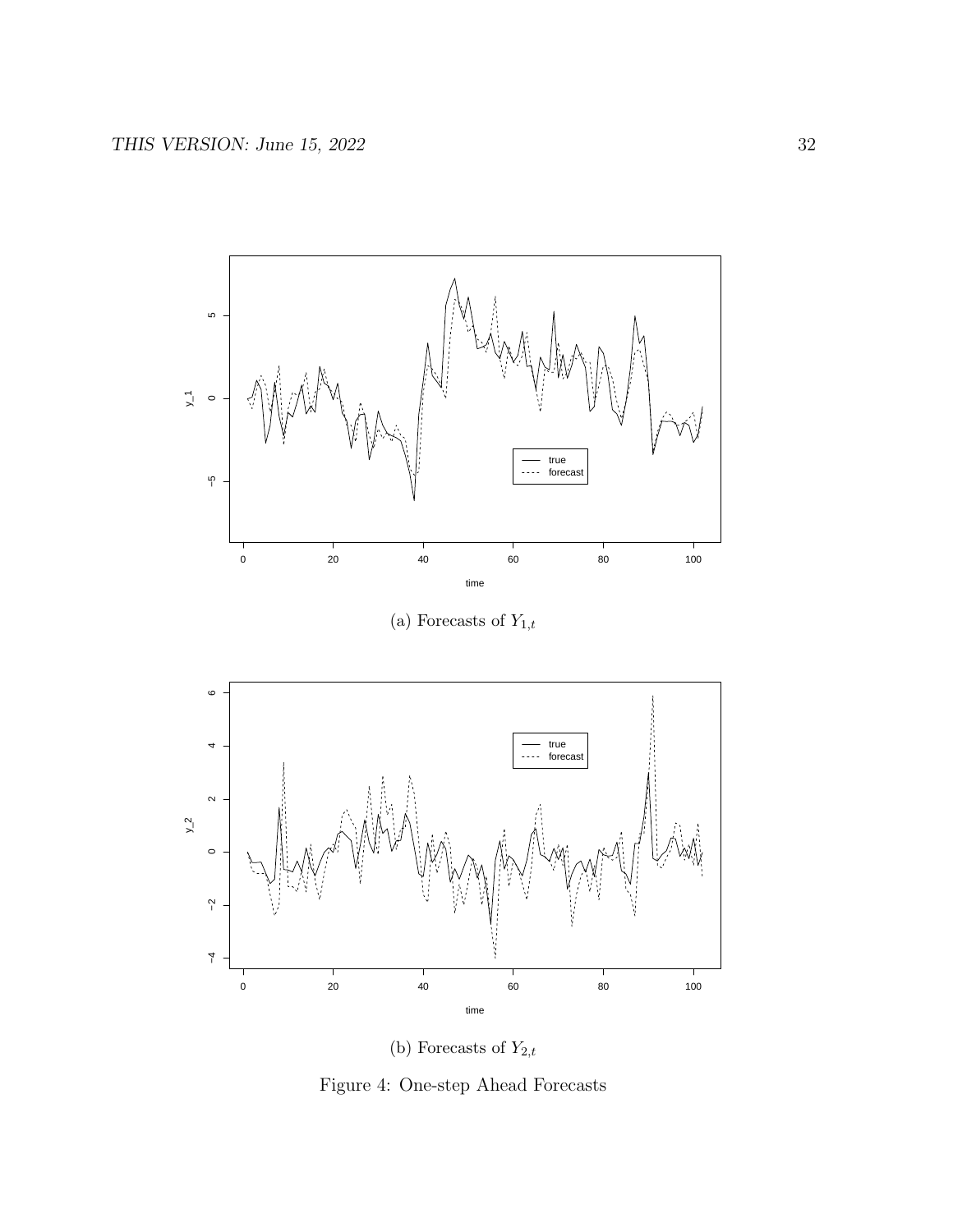

Figure 5: Trajectory of Residuals:  $\hat{\epsilon}_1$ : solid line,  $\hat{\epsilon}_2$ : dashed line



Figure 6: Trajectory of Components:  $\hat{Z}_1$ : solid line,  $\hat{Z}_2$ : dashed line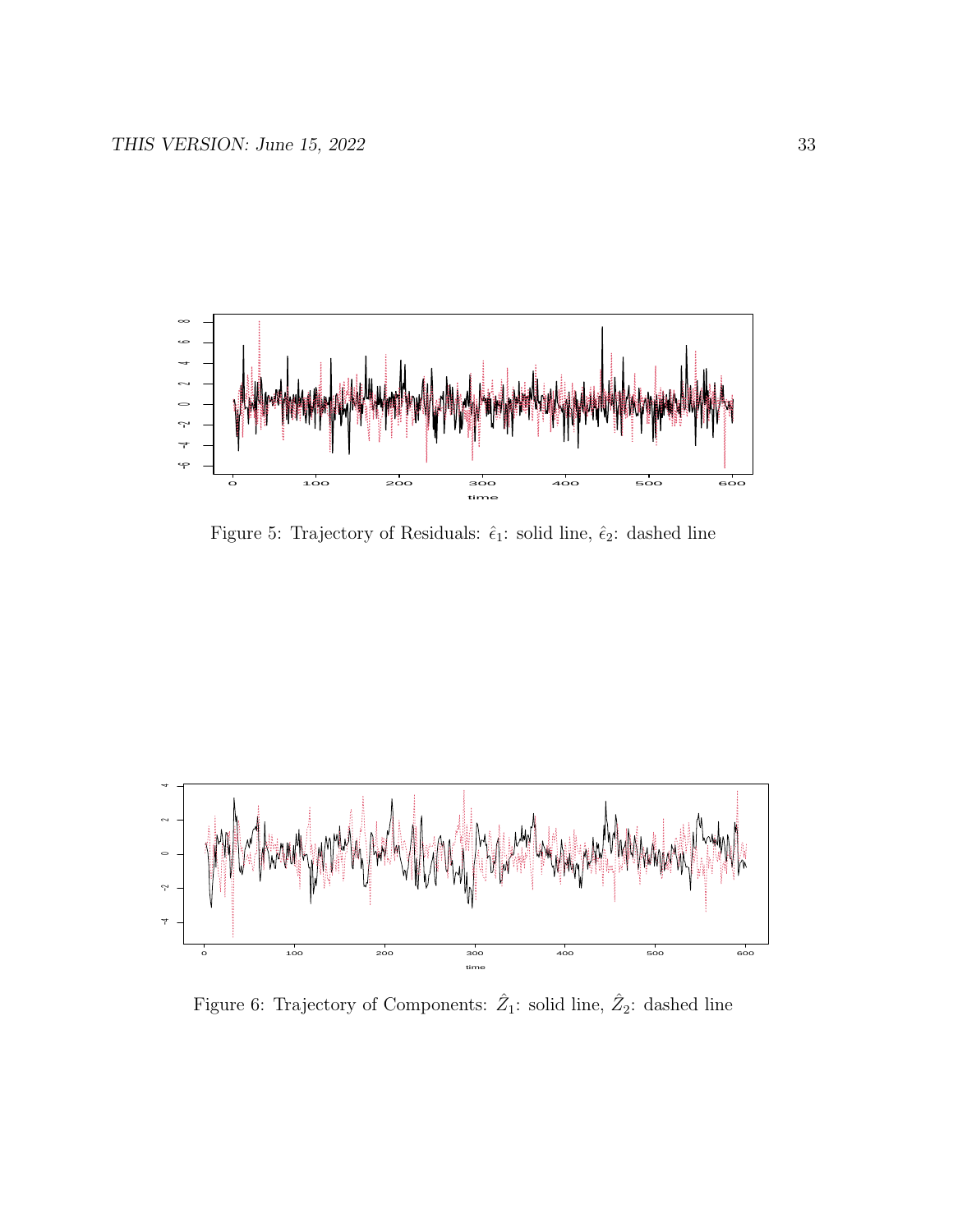

(a) Estimated Joint Predictive Density



(b) Estimated Marginal Predictive (c) Estimated Marginal Predictive Density of  $Y_{1,t}$ Density of  $Y_{2,t}$ 

Figure 7: Estimated Predictive Joint and Marginal Densities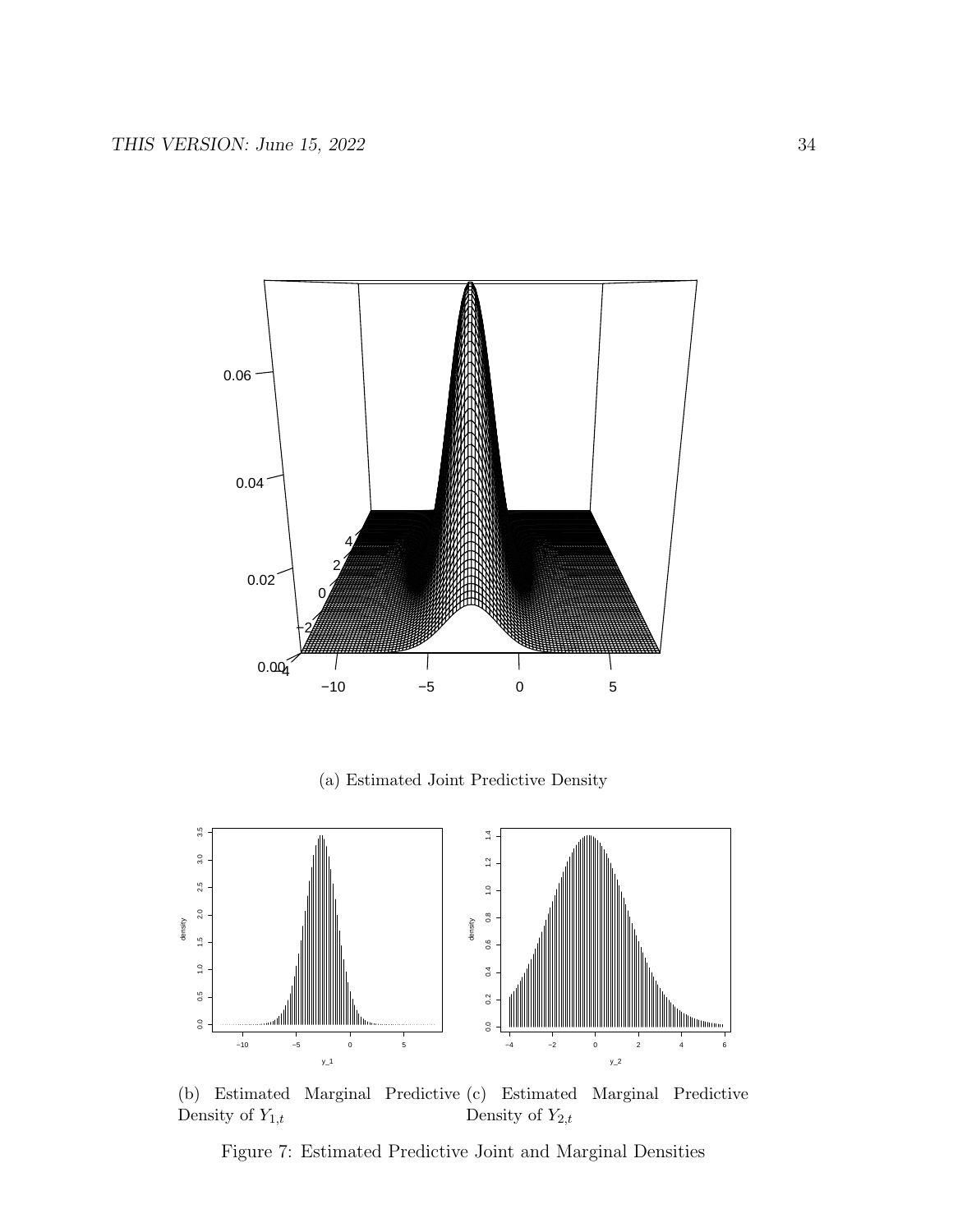

(a) Estimation-Based Forecasts of  $Y_{1,t}$ 





Figure 8: Estimation-Based One-Step Ahead Forecasts true:solid line, forecast:dashed line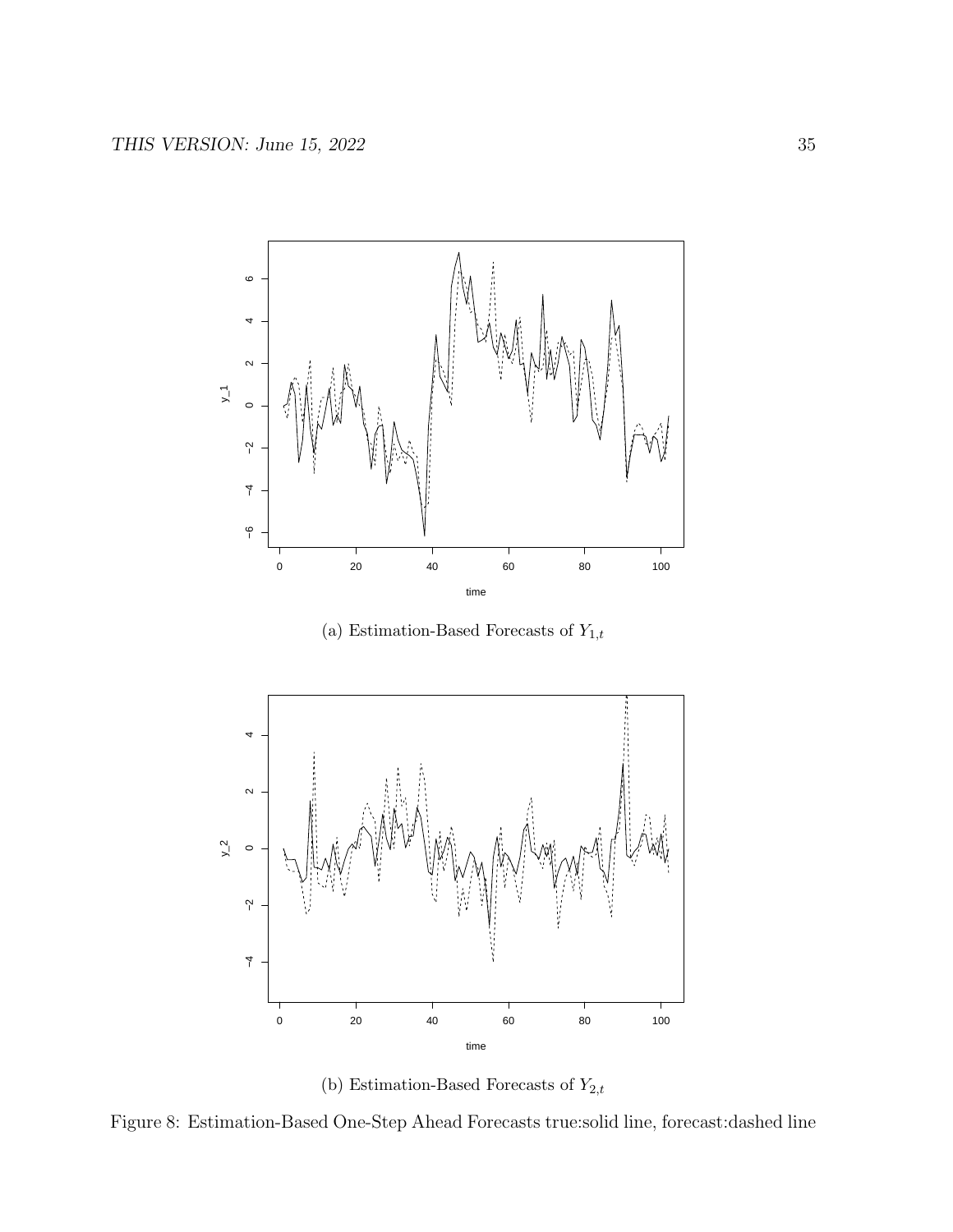

Figure 9: Innovation of Noncausal Component



Figure 10: ACF of Innovations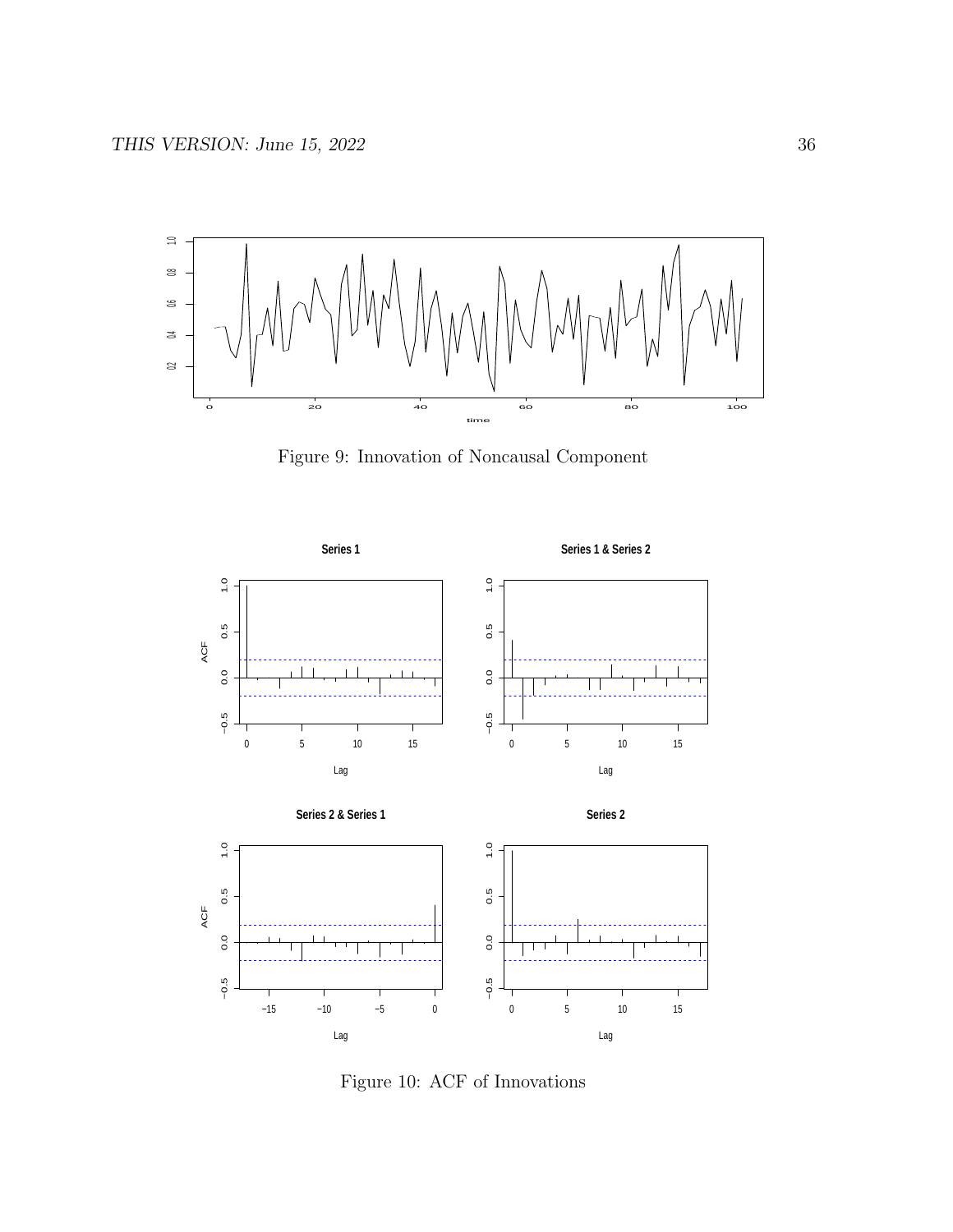

Figure 11: Innovation Histograms



Figure 12: IRF to Shock of Size 0.3 to  $v_{2,t}$ ; Baseline: black solid line, IRF: dashed red line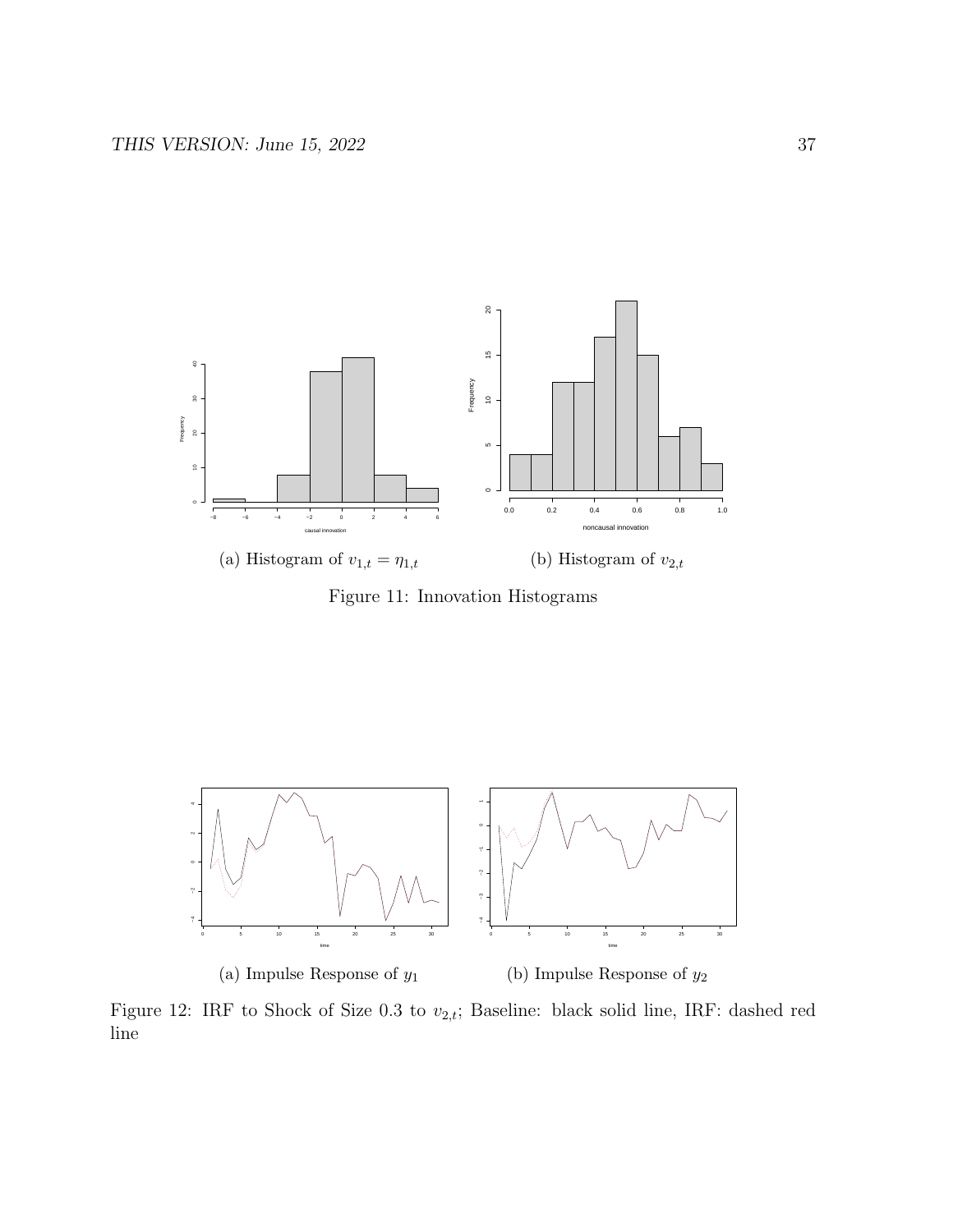

Figure 13: BTC/USD and ETH/USD Daily Closing Rates, July 21, 2021 to April 04, 2022 BTC/USD: solid black line, ETH/USD (times 30): dashed red line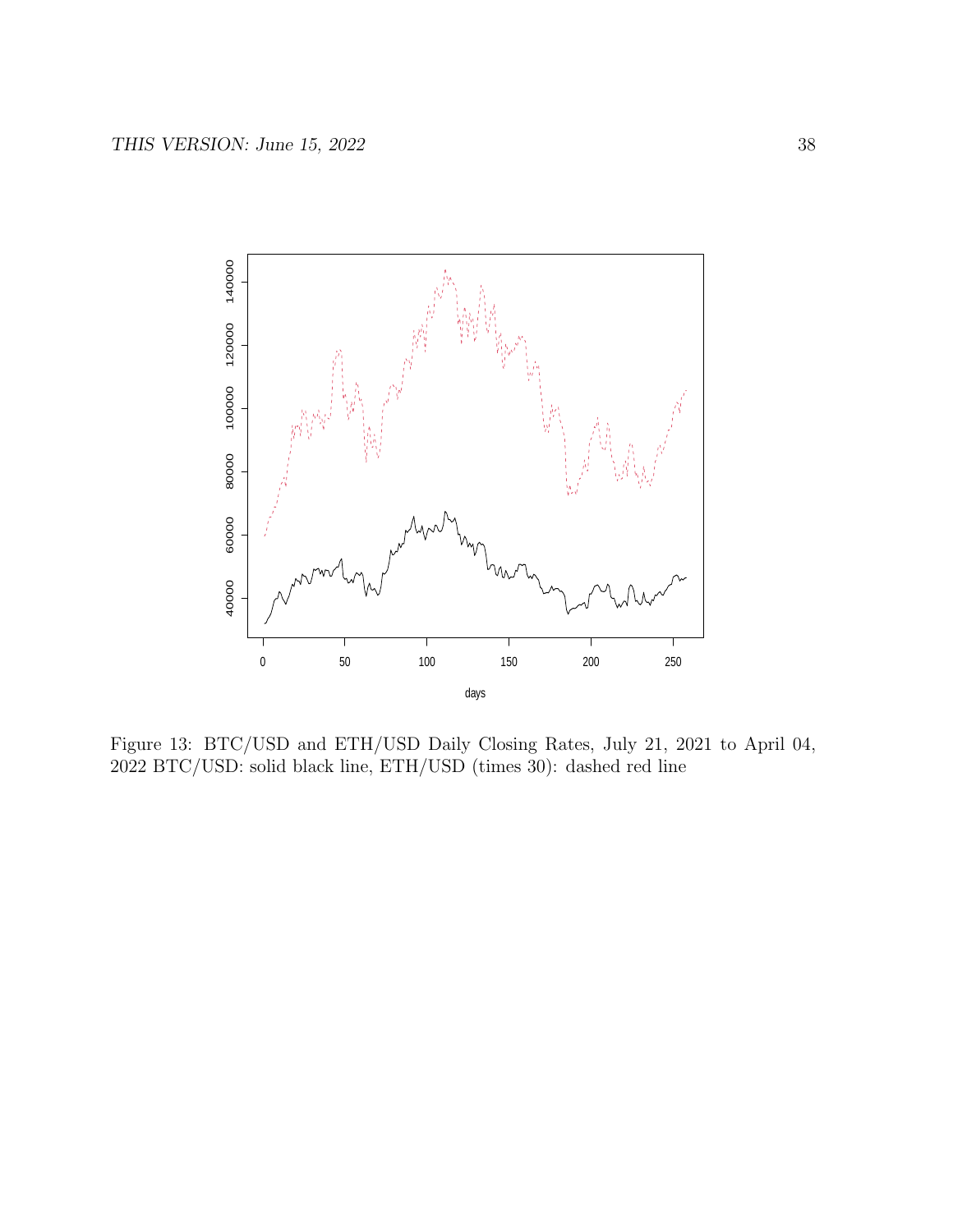

Figure 14: Residual ACF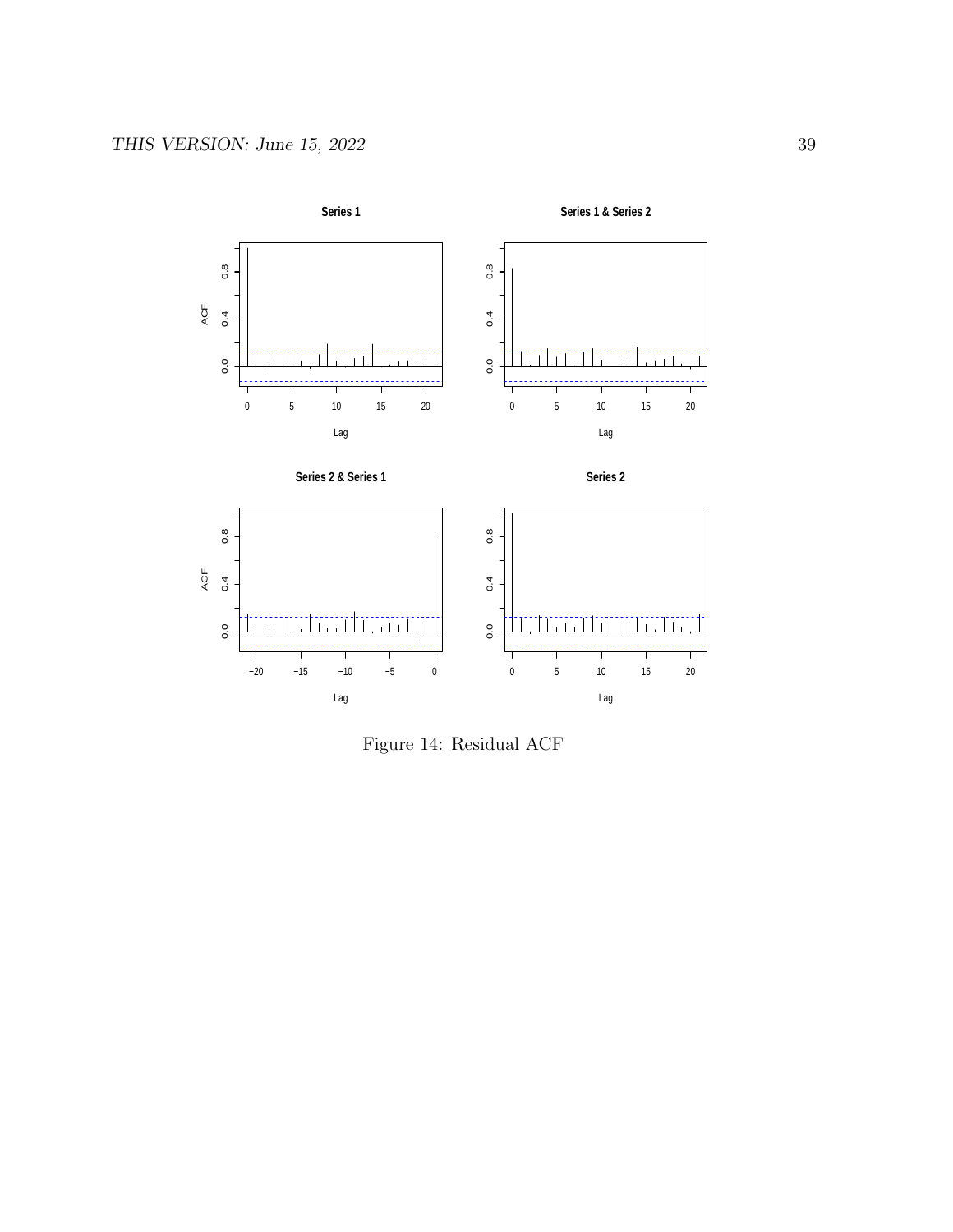

Figure 15: ACF of Squared Residuals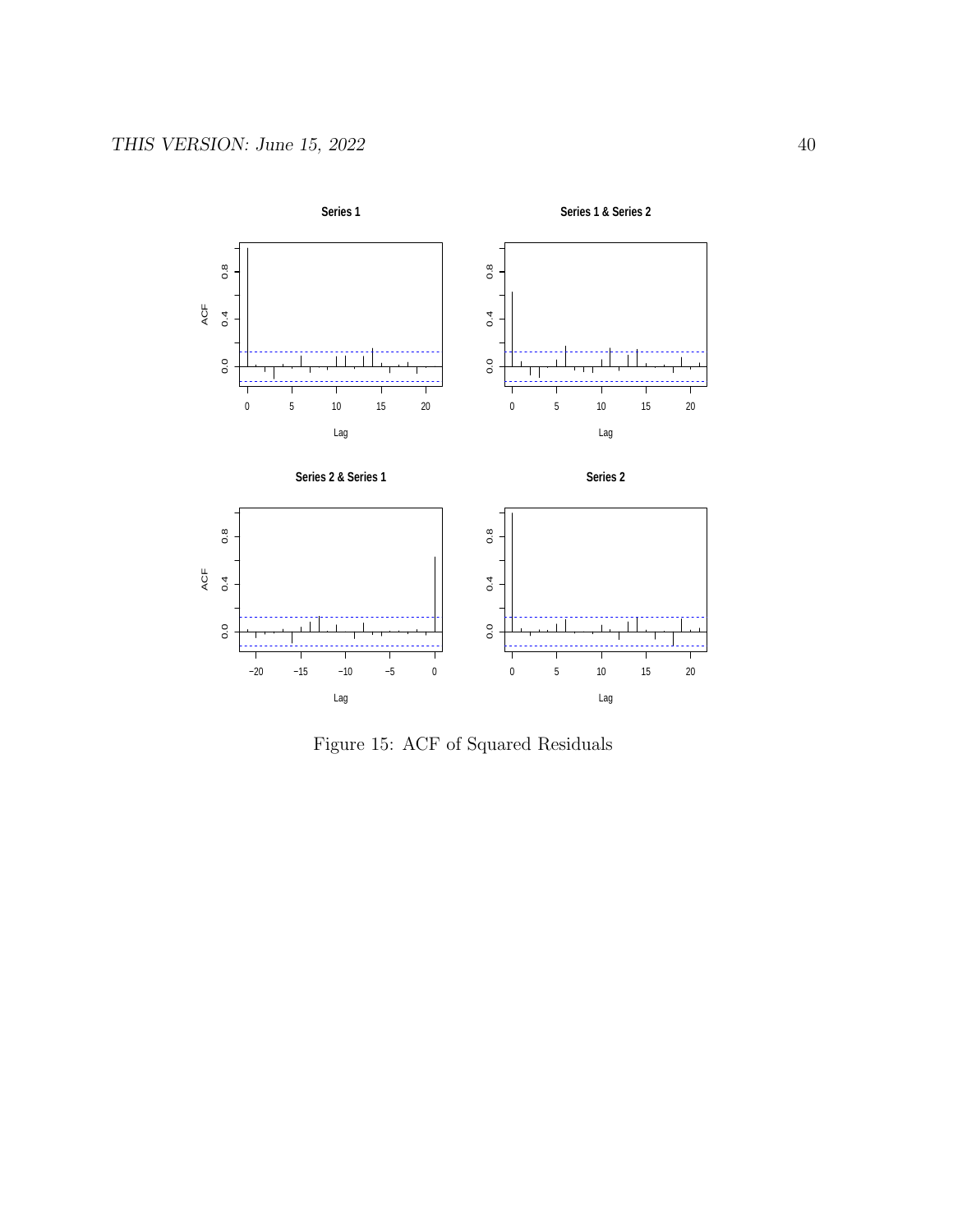

Figure 16: Innovation Histograms



(a) Impulse Response of Demeaned  $y_1$  (b) Impulse Response of Demeaned  $y_2$ 

Figure 17: IRF to Shock of Size 0.3 to  $v_{2,t}$ ; Baseline: black solid line, IRF: dashed red line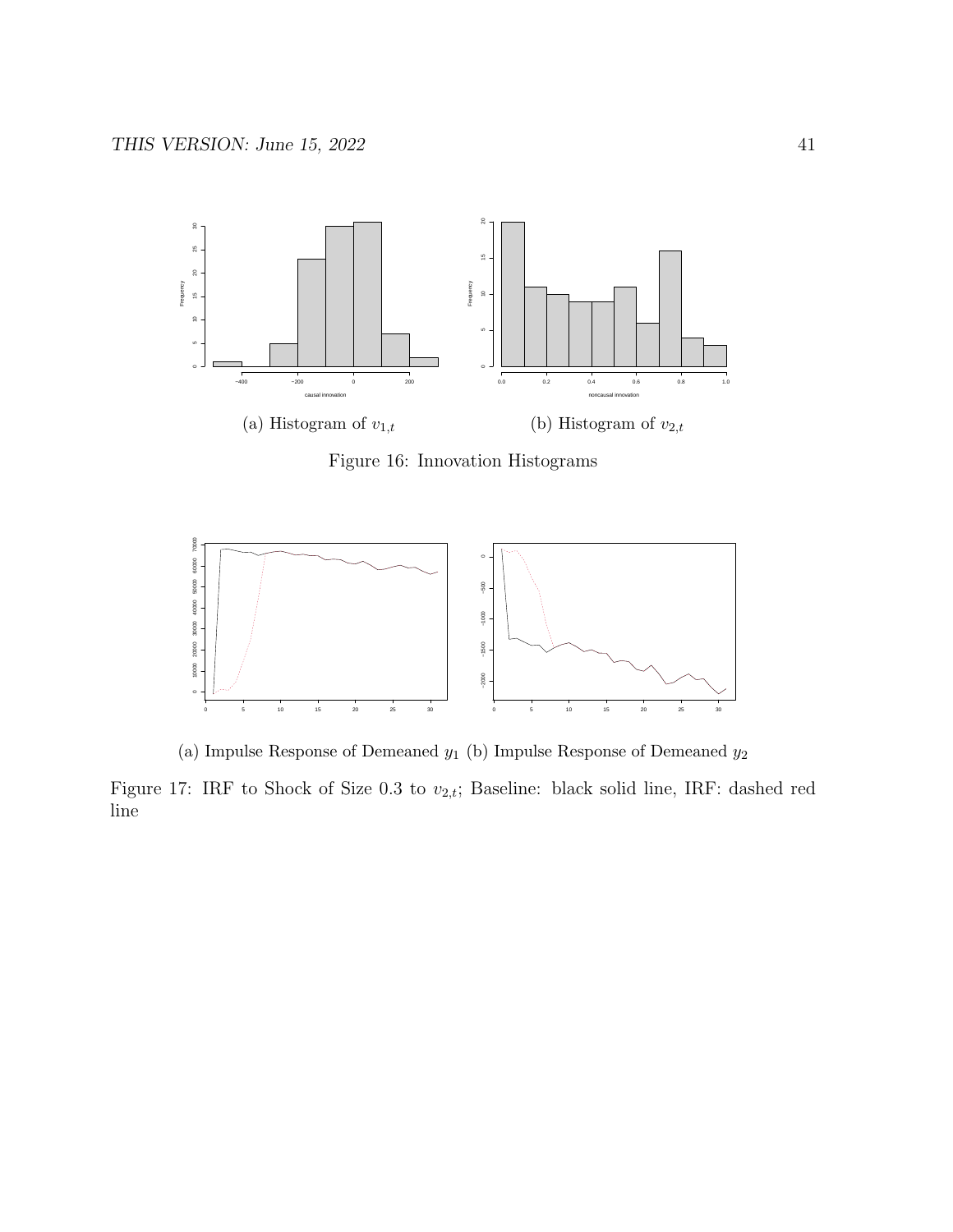## APPENDIX 1 Proof of Proposition 1

The proof follows the same lines as in Gourieroux, Jasiak (2016), (2017).

1) Let us consider the information set:

$$
I_{T+1} = (Y_1, ..., Y_T, Y_{T+1}).
$$

This set is equivalent to the set generated by  $(Z_1, Z_2, ..., Z_{T+1})$  and the set generated by  $(Z_{1,2}, \eta_3, \eta_4, \ldots, \eta_T, \eta_{1,T+1}, Z_{2,T}, Z_{2,T+1})$  by using the recursive equations (3.10). Since  $(\eta_{1,T+1}, Z_{2,T}, Z_{2,T+1})$  is independent of  $\xi_T$ , we see that the conditional density  $l(\eta_{1,T+1}, Z_{2,T}, Z_{2,T+1} | \underline{\varepsilon}_T) = l(\eta_{1,T+1}, Z_{2,T}, Z_{2,T+1})$  is equal to the marginal density.

It follows that the conditional density is:

$$
l(\eta_{1,T+1}, Z_{2,T+1}|Z_{2,T}, \underline{\varepsilon}_T) = l(\eta_{1,T+1}, Z_{2,T+1}|I_T) = l(\eta_{1,T+1}, Z_{2,T+1}|Z_{2,T}).
$$
 (a.1)

The last conditional density needs to be rewritten with a conditioning variable being the future  $Z_2$ . From the Bayes theorem, it follows that:

$$
l(\eta_{1,T+1}, Z_{2,T+1}|I_T) = \frac{l_2(Z_{2,T+1})}{l_2(Z_{2,T})} l(\eta_{1,T+1}, Z_{2,T}|Z_{2,T+1}),
$$
\n
$$
(a.2)
$$

where  $l_2$  is the marginal density of  $Z_{2,t}$ .

2) Let us now consider the vector  $\eta_t = A^{-1} \begin{pmatrix} \varepsilon_t \\ 0 \end{pmatrix}$ 0  $\setminus$ . This random vector takes values on the subspace  $E = A^{-1}(I\!\!R^m \times I\!\!R^{n-m})$ . Its distribution admits a density  $g_{\eta}(\eta_1, \eta_2)$  with respect to the Lebesgue measure on subspace  $E$ . Moreover, we have:

$$
\eta_{T+1} = \begin{pmatrix} \eta_{1,T+1} \\ Z_{2,T+1} - J_2 Z_{2,T} \end{pmatrix} = \begin{pmatrix} Id & 0 \\ 0 & -J_2 \end{pmatrix} \begin{pmatrix} \eta_{1,T+1} \\ Z_{2,T} \end{pmatrix} + \begin{pmatrix} 0 \\ Z_{2,T+1} \end{pmatrix}.
$$
 (a.3)

Then, conditional on  $Z_{2,T+1}$ , vector  $\begin{pmatrix} \eta_{1,T+1} \\ Z_{2,T} \end{pmatrix}$ takes values in the affine subspace  $F =$  $\int Id$  0 0  $-J_2$  $\setminus^{-1}$  [  $E \begin{pmatrix} 0 \\ Z_{2,T+1} \end{pmatrix}$  with a density with respect to the Lebesgue measure on F. Since the transformation from  $\eta_{T+1}$  to  $\begin{pmatrix} \eta_{1,T+1} \\ Z_{2,T} \end{pmatrix}$ is linear affine invertible, we can apply the Jacobian formula to get: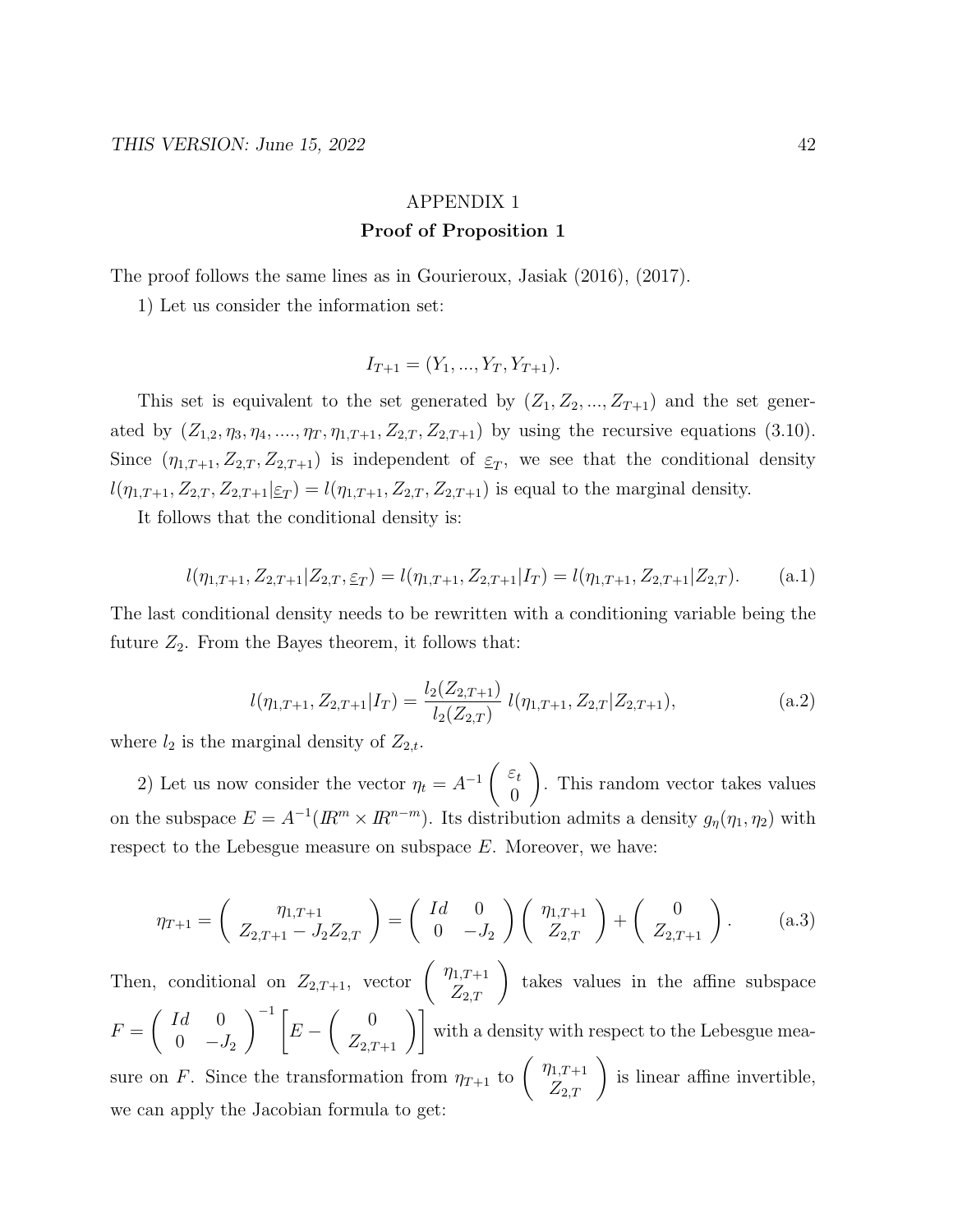$$
l(\eta_{1,T+1}, Z_{2,T}|Z_{2,T+1}) = |\det J_2| g_{\eta}(\eta_{1,T+1}, Z_{2,T+1} - J_2 Z_{2,T}).
$$
\n
$$
(a.4)
$$

Then from (a.2), (a.4) and  $Z_{1,T+1} = J_1 Z_{1,T} + \eta_{1,T+1}$ , it follows that:

$$
l(Z_{1,T+1}, Z_{2,T+1}|I_T) = \frac{l_2(Z_{2,T+1})}{l_2(Z_{2,T})} | \det J_2 | g_{\eta}(Z_{1,T+1} - J_1 Z_{1,T}, Z_{2,T+1} - J_2 Z_{2,T}). \tag{a.5}
$$

Let us now derive the predictive density of  $Y_{T+1}$  given  $I_T$ . We get a succession of affine transformations of variables with values in different affine subspaces (depending on the conditioning set) along the following scheme:

$$
\begin{pmatrix}\n\varepsilon_{T+1} \\
0\n\end{pmatrix}\n\stackrel{A^{-1}}{\rightarrow}\n\eta_{T+1}\n\stackrel{Id}{\rightarrow}\nZ_{T+1}\n\stackrel{A}{\rightarrow}\n\begin{pmatrix}\nY_{T+1} \\
\tilde{Y}_T\n\end{pmatrix}.
$$
\n(given  $Z_T$ )\n(given  $\tilde{Y}_T$ )

Then, we can apply three times the Jacobian formula on manifolds. Since  $|\det A^{-1}|| \det A|$  $\frac{|\det A|}{|\det A|} = 1$ , the Jacobians cancel out and the predictive density becomes:

$$
l(y|Y_T) = \frac{l_2 \left[ A^2 \begin{pmatrix} y \\ \tilde{Y}_{T-1} \end{pmatrix} \right]}{l_2 \left[ A^2 \begin{pmatrix} Y_T \\ \tilde{Y}_{T-1} \end{pmatrix} \right]} | \det J_2 | g(y - \Phi_1 Y_T - \dots - \Phi_p Y_{T-p+1}),
$$

which yields the formula in Proposition 1.

#### APPENDIX 2

#### The Causal-Noncausal Model in Multiplicative Form

The multiplicative causal-noncausal model is:

$$
\Phi(L)\Psi(L^{-1})Y_t = \varepsilon_t^*,
$$

where both autoregressive polynomials have roots outside the unit circle and i.i.d. errors  $\varepsilon_t^*$ . This model is used in Lanne, Luoto, Saikkonen (2012), Lanne, Saikkonen (2013) and Nyberg, Saikkonen (2014). While the multiplicative representation is equivalent to the general  $AR(p)$  model for univariate time series, it is not the case in the multivariate framework.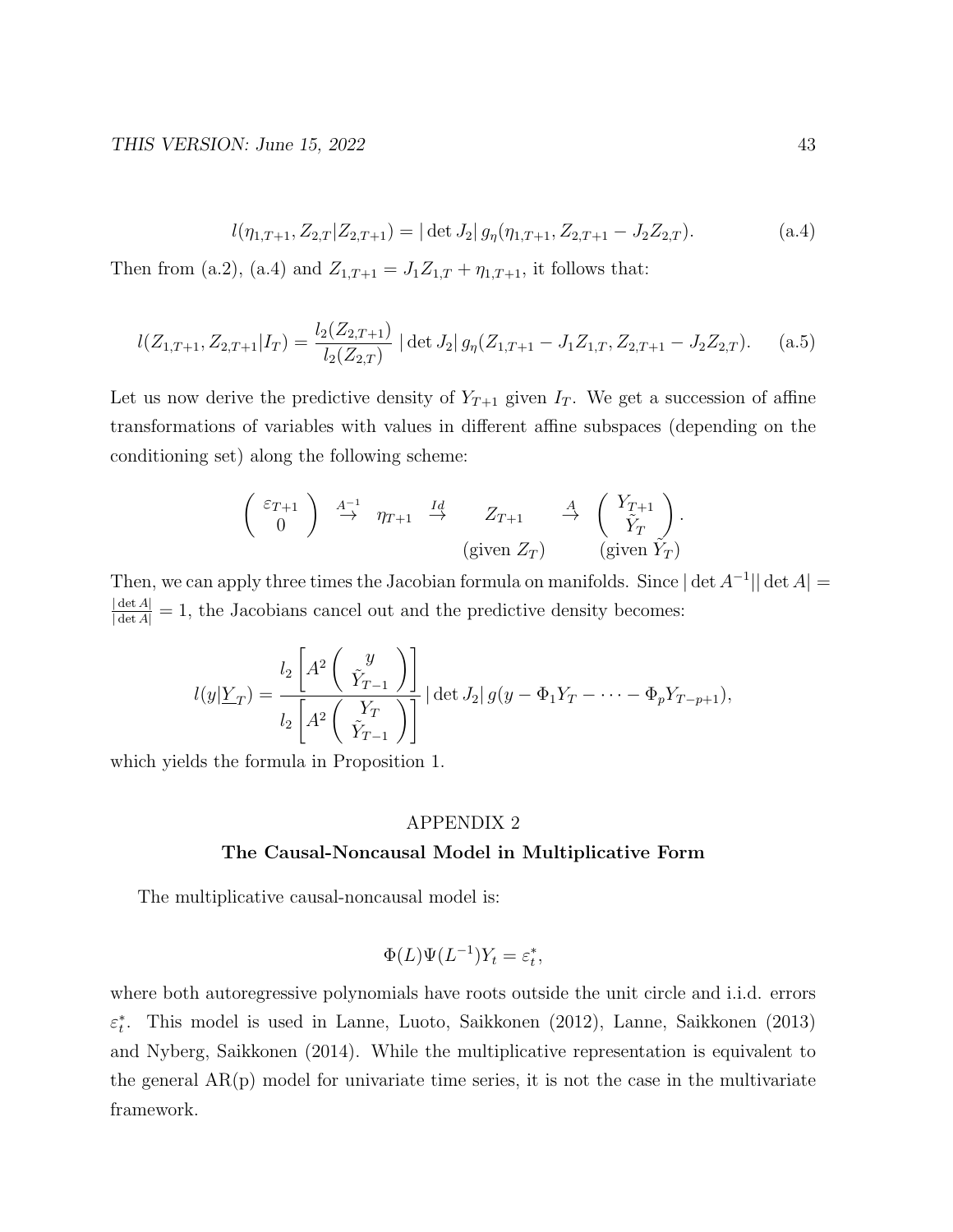As pointed out in Davis, Song (2020), p. 247, this decomposition implies restrictions on the autoregressive coefficients  $\Phi_1, ..., \Phi_p$  of the past-dependent representation.

Moreover, it is not compatible with the SVAR specification (2.1). To illustrate this problem, let us consider the multiplicative bivariate model:

$$
\begin{pmatrix} 1 - \phi L & 0 \\ 0 & 1 \end{pmatrix} \begin{pmatrix} 1 & 0 \\ 0 & 1 - \psi L^{-1} \end{pmatrix} Y_t = \varepsilon_t^*.
$$

It follows that:

$$
Y_{1,t} - \phi Y_{1,t-1} = \varepsilon_{1,t}^*,
$$
  

$$
Y_{2,t} - \psi Y_{2,t+1} = \varepsilon_{2,t}^*,
$$

or equivalently:

$$
Y_{1,t} - \phi Y_{1,t-1} = \varepsilon_{1,t}^*,
$$
  
\n
$$
Y_{2,t} - \frac{1}{\psi} Y_{2,t-1} = -\frac{1}{\psi} \varepsilon_{2,t-1}^*,
$$
  
\n
$$
\iff Y_t = \begin{pmatrix} \phi & 0 \\ 0 & \frac{1}{\psi} \end{pmatrix} Y_{t-1} + \varepsilon_t,
$$

where  $\varepsilon_t =$  $\begin{pmatrix} \varepsilon_{1,t} \\ \varepsilon_{2,t} \end{pmatrix}$  with  $\varepsilon_{1,t} = \varepsilon_{1,t}^*$  and  $\varepsilon_{2,t} = -\frac{1}{\psi}$  $\frac{1}{\psi} \varepsilon_{2,t-1}^*$ .

We observe that, if  $\varepsilon_{1,t}^*, \varepsilon_{2,t}^*$  are correlated, then  $\varepsilon_{1,t}$  and  $\varepsilon_{2,t+1}$  are correlated too. Therefore the condition of i.i.d. errors in the SVAR model (2.1) cannot be satisfied.

This major difficulty is a consequence of a different normalization. For example, if  $\Phi(L) = Id - \Phi L$  and  $\Psi(L^{-1}) = Id - \Psi L^{-1}$ , then the multiplicative model is such that:

$$
\Phi(L)\Psi(L^{-1})Y_t = -\Psi Y_{t+1} + (Id + \Phi\Psi)Y_t - \Phi Y_{t-1} = \epsilon_t^*,
$$

which cannot be transformed into:

$$
Y_t = \Phi_1 Y_{t-1} + \Phi_2 Y_{t-2} + \varepsilon_t,
$$

if matrix  $\Psi$  is not invertible.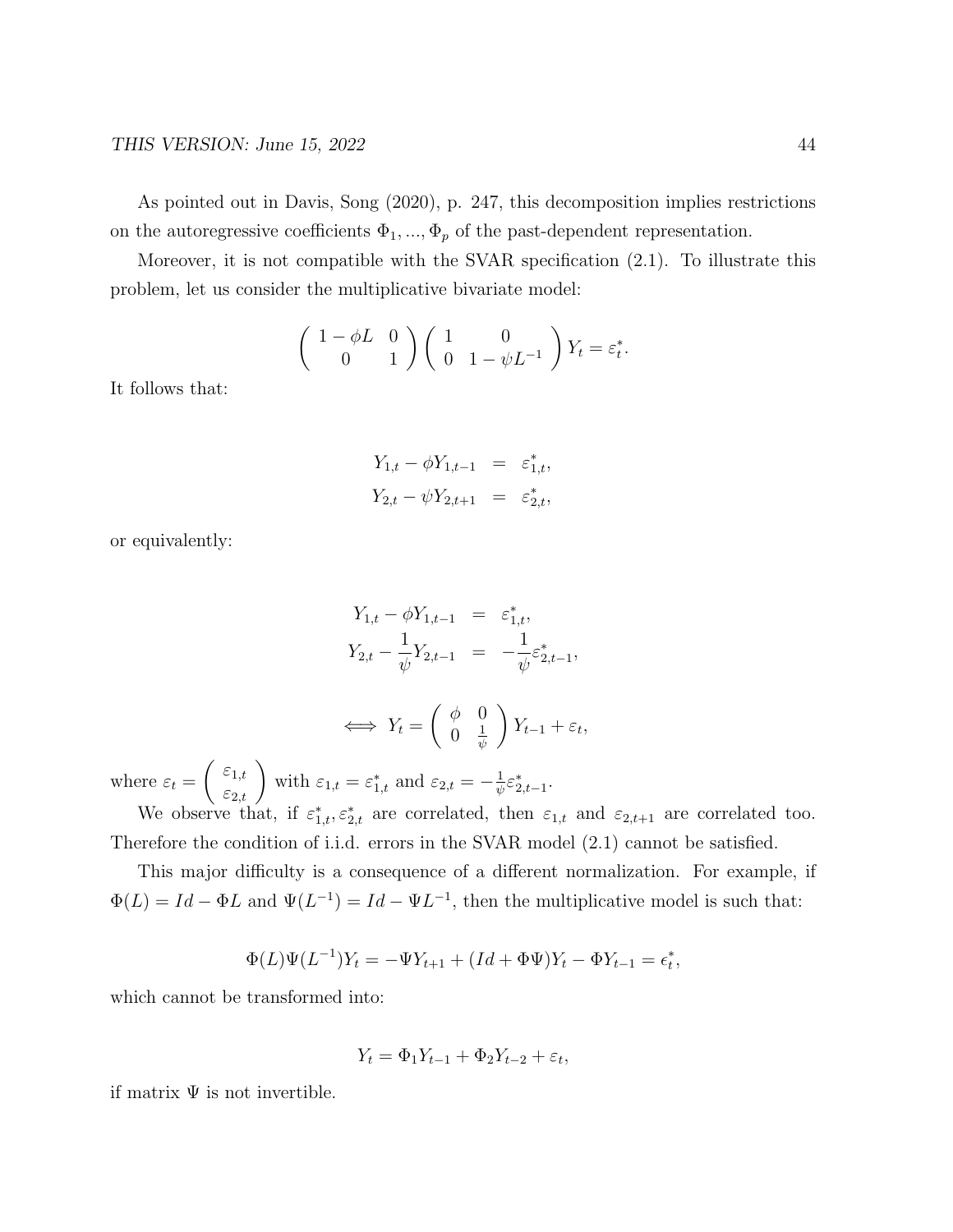#### APPENDIX 3

### Identification of Nonlinear Causal Innovations

For ease of exposition, let us consider a bivariate VAR(1) model, which is a Markov process. By analogy to the recursive (i.e. causal) approach for defining the shocks, we start from the first component.

i) Let  $F_1[y_1|Y_{T-1}]$  denote the conditional c.d.f. of  $Y_{1,T}$  given  $Y_{T-1}$  and define:

$$
v_{1,T} = F_1[Y_{1,T}|Y_{T-1}].
$$
\n
$$
(a.6)
$$

Then,  $v_{1,T}$  follows a uniform distribution  $U_{[0,1]}$  for any  $Y_{T-1}$ . In particular,  $v_{1,T}$  is independent of  $Y_{T-1}$ .

ii) Let  $F_2[y_2|Y_{1,T}, Y_{T-1}]$  denote the conditional c.d.f. of  $Y_{2,T}$  given  $Y_{1,T}, Y_{T-1}$ , and define:

$$
v_{2,T} = F_2[Y_{2,T}|Y_{1,T}, Y_{T-1}].
$$
\n
$$
(a.7)
$$

It follows that  $v_{2,T}$  follows a uniform distribution on [0,1], for any  $Y_{1,T}$ ,  $Y_{T-1}$ , or equivalently for any  $v_{1,T}$ ,  $Y_{T-1}$ . Therefore,  $v_{2,T}$  is independent of  $v_{1,T}$ ,  $Y_{T-1}$ .

iii) By inverting equations  $(a.6)-(a.7)$ , we obtain a nonlinear autoregressive representation:  $Y_T = g(Y_{T-1}, v_T)$ , where the  $v_T$ 's are i.i.d. such that  $(v_{1,T})$ ,  $(v_{2,T})$  are independent.

Clearly, this brings us back to the standard shock identification issue, called the Wold causality ordering, encountered in linear Gaussian models. Indeed, the same approach can be applied to the alternative ordering:  $Y_{2,T}$  followed by  $Y_{1,T}$  given  $Y_{2,T}$ . More generally, for any invertible nonlinear transformation  $Y_T^* = c(Y_T)$ , the above approach can be applied first to  $Y_{1,T}^*$  and next to  $Y_{2,T}^*$  conditional on  $Y_{1,T}^*$ .

Let us now describe in detail all the identification issues. First, we can assume that  $v_{1,T}, v_{2,T}$  are i.i.d and independent of one another with uniform distributions on [0,1]. We need to find out if there exists another pair of variables  $w_{1,T}$ ,  $w_{2,T}$ , which are independent and uniformly distributed such that:

$$
g(Y_{T-1}, w_T) = g(Y_{T-1}, v_T), \ \forall Y_{T-1},
$$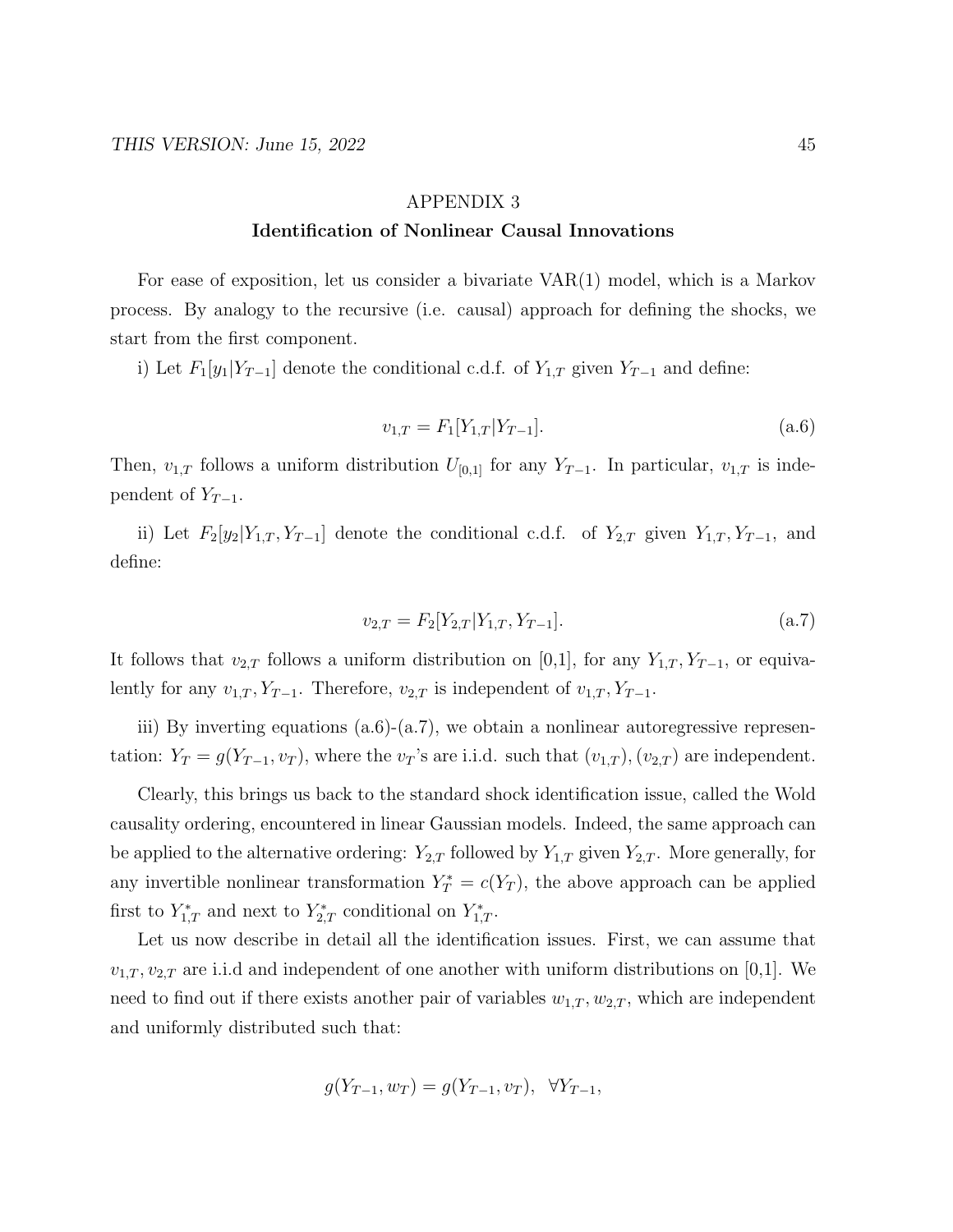or, equivalently, a pair of variables  $w_T$  that satisfy a (nonlinear) one-to-one relationship with  $v_T$ . Let  $w = a(v)$  denote this relationship. We have the following Lemma:

#### Lemma A.1:

Let us assume that a is continuous, twice differentiable and that the Jacobian matrix  $\partial a(v)/\partial v$  has distinct eigenvalues. Then, the components of a are harmonic functions, that is:

$$
\frac{\partial^2 a_j(v)}{\partial v_1^2} + \frac{\partial^2 a_j(v)}{\partial v_2^2} = 0, \ \ j = 1, 2.
$$

#### Proof:

i) We can apply the Jacobian formula to get the density of  $w$  given the density of  $v$ . Since both joint densities are uniform, it follows that  $|\det \frac{\partial a(v)}{\partial v}| = 1$ ,  $\forall v \in [0, 1]^2$ .

ii) Let us consider the eigenvalues  $\lambda_1(v), \lambda_2(v)$  of the Jacobian matrix  $\frac{\partial a(v)}{\partial v}$ . The eigenvalues are continuous functions of this matrix, and therefore continuous functions of  $v$ (whenever these eigenvalues are different). Then, two cases can be distinguished:

case 1: The eigenvalues are real.

case 2: The eigenvalues are complex conjugates.

iii) In case 1, we have  $\lambda_2(v) = 1/\lambda_1(v)$  ( or  $-1/\lambda_1(v)$ ), where  $\lambda_1(v)$  is less or equal to 1 in absolute value for any v, and then  $\lambda_2(v)$  is larger than or equal to 1 in absolute value for any v. Since  $a(v) \in [0,1]^2$  for any  $v \in [0,1]^2$ , it follows that  $\lambda_2(v)$  cannot be explosive.

iv) Therefore case 2 is the only relevant one. Let us consider the case det  $\frac{\partial a(v)}{\partial v} = 1$ ,  $\forall v \in [0,1]^2$  (the analysis of det  $\frac{\partial a(v)}{\partial v} = -1$  is similar). Then, the Jacobian matrix is a rotation matrix:

$$
\frac{\partial a(v)}{\partial v} = \begin{pmatrix} \frac{\partial a_1(v)}{\partial v_1} & \frac{\partial a_1(v)}{\partial v_2} \\ \frac{\partial a_2(v)}{\partial v_1} & \frac{\partial a_2(v)}{\partial v_2} \end{pmatrix} \equiv \begin{pmatrix} \cos \theta(v) & -\sin \theta(v) \\ \sin \theta(v) & \cos \theta(v) \end{pmatrix}.
$$

We deduce that:

$$
\frac{\partial a_1(v)}{\partial v_1} = \frac{\partial a_2(v)}{\partial v_2}, \n\frac{\partial a_1(v)}{\partial v_2} = -\frac{\partial a_2(v)}{\partial v_1}.
$$
\n(a.8)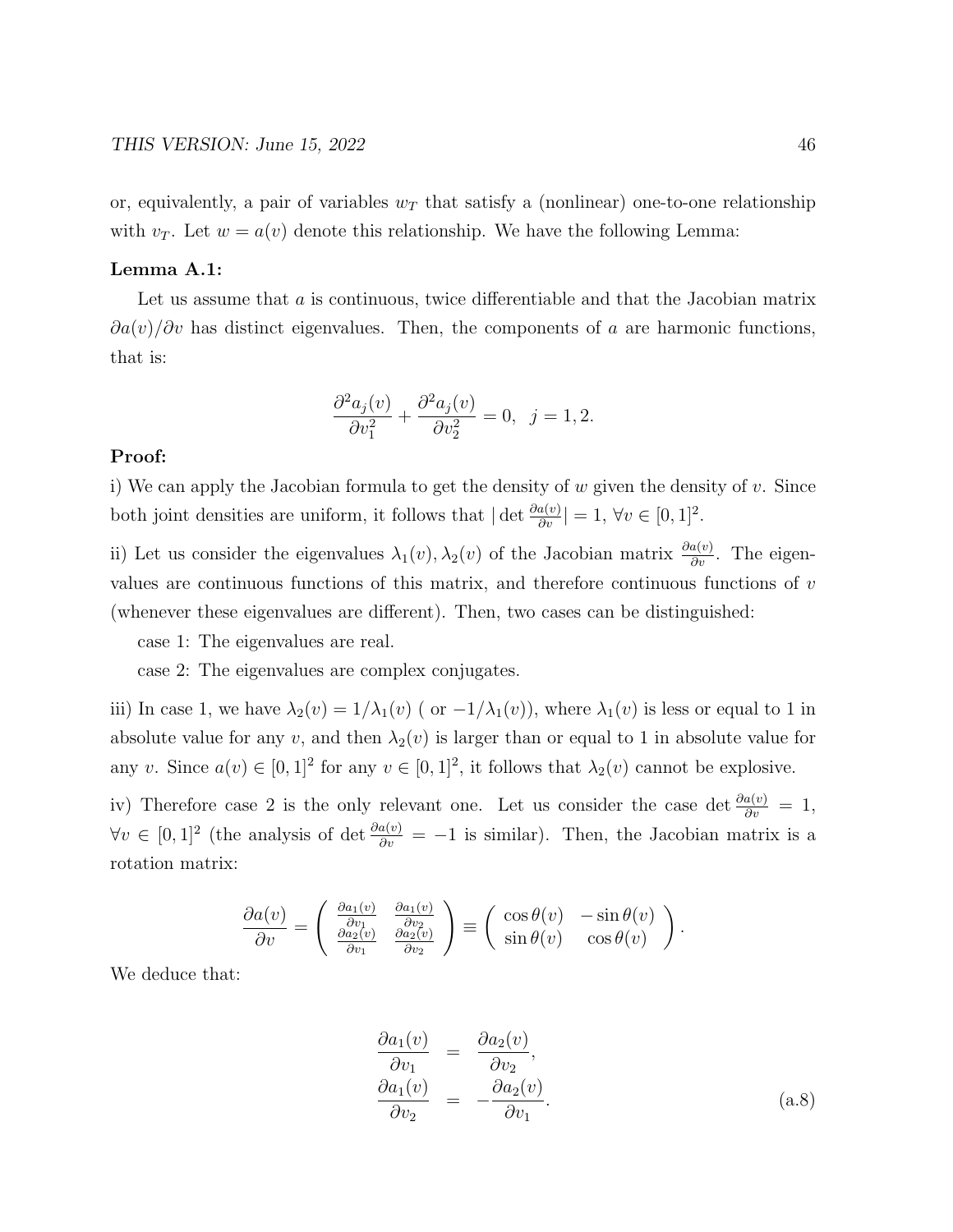Let us differentiate the first equation with respect to  $v_1$  and the second one with respect to  $v_2$ . We get:

$$
\frac{\partial^2 a_1(v)}{\partial v_1^2} = \frac{\partial^2 a_2(v)}{\partial v_1 \partial v_2} \text{ and } \frac{\partial^2 a_1(v)}{\partial v_2^2} = -\frac{\partial^2 a_2(v)}{\partial v_1 \partial v_2},
$$
\n(a.9)

and by adding these equalities:

$$
\frac{\partial^2 a_1(v)}{\partial v_1^2} + \frac{\partial^2 a_1(v)}{\partial v_2^2} = 0.
$$
\n
$$
(a.10)
$$

Therefore  $a_1$  is a harmonic function that satisfies the Laplace equation. Similarly,  $a_2$  is also a harmonic function. QED

Harmonic functions are regular functions: they are infinitely differentiable and have series representations that can be differentiated term by term [Axler et al. (2001)]:

$$
a_1(v) = \sum_{h=0}^{\infty} \sum_{k=0}^{\infty} (a_{1hk} v_1^k v_2^h),
$$
  
\n
$$
a_2(v) = \sum_{h=0}^{\infty} \sum_{k=0}^{\infty} (a_{2hk} v_1^k v_2^h).
$$
\n(a.11)

Moreover, these series representations are unique. Then, we can apply the conditions (a.8) to these expansions to derive the constraints on the series coefficients and the link between functions  $a_1$  and  $a_2$ .

Let us define:

$$
\frac{\partial a_1(v)}{\partial v_1} = \frac{\partial a_2(v)}{\partial v_2} \equiv \sum_{h=0}^{\infty} \sum_{k=0}^{\infty} (c_{hk} v_1^h v_2^k).
$$

Then, by integration, we get:

$$
a_1(v) \equiv \sum_{h=0}^{\infty} \sum_{k=0}^{\infty} [c_{hk} \frac{v_1^{h+1}}{h+1} v_2^k] + \sum_{k=0}^{\infty} d_{1k} v_2^k,
$$
  

$$
a_2(v) \equiv \sum_{h=0}^{\infty} \sum_{k=0}^{\infty} [c_{hk} v_1^h \frac{v_2^{k+1}}{k+1}] + \sum_{h=0}^{\infty} d_{2h} v_1^h,
$$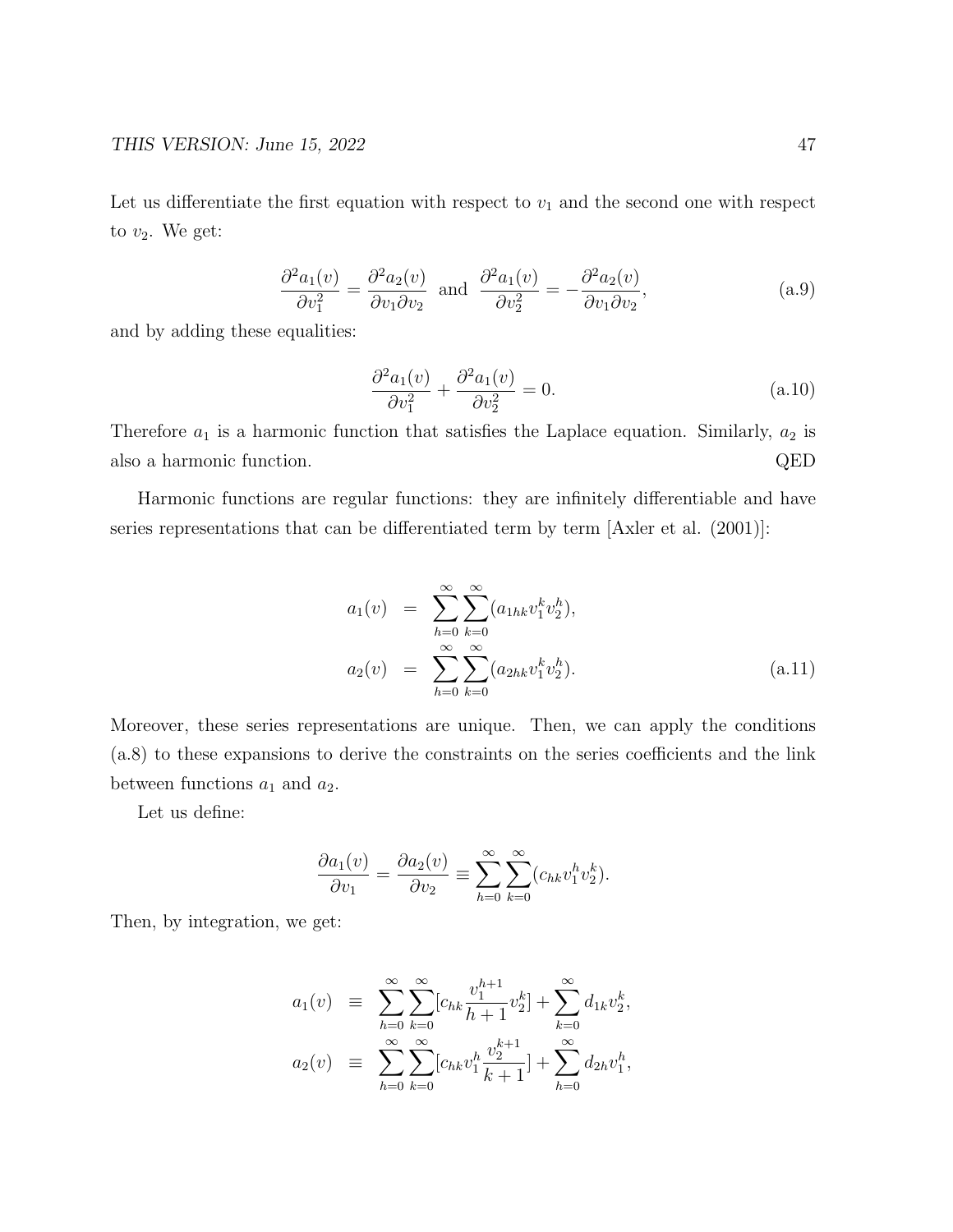where the second sums on the right hand sides are the integration "constants". Equivalently, we have:

$$
a_1(v) \equiv \sum_{k=0}^{\infty} d_{1k} v_2^k + \sum_{h=1}^{\infty} \sum_{k=0}^{\infty} [c_{h-1,k} \frac{v_1^h}{h} v_2^k],
$$
  

$$
a_2(v) \equiv \sum_{h=0}^{\infty} d_{2h} v_1^h + \sum_{h=0}^{\infty} \sum_{k=1}^{\infty} [c_{h,k-1} v_1^h \frac{v_2^k}{k}].
$$

Let us now write the second equality in  $(a.8)$ , i.e.

$$
\frac{\partial a_1(v)}{\partial v_2} = -\frac{\partial a_2(v)}{\partial v_1}.
$$

This yields:

$$
\frac{k+1}{h}c_{h-1,k+1} = -\frac{h+1}{k}c_{h+1,k-1}, \quad h \ge 1, k \ge 1,
$$
\n
$$
\frac{1}{h}c_{h-1,1} = -(h+1)d_{2,h+1} \quad h \ge 1,
$$
\n
$$
\frac{1}{h}c_{1,k-1} = -(k+1)d_{1,k+1} \quad k \ge 1,
$$
\n
$$
d_{11} = -d_{21}.
$$
\n(8.12)

The set of restrictions (a.12) provides information on the dimension of underidentification. As the dimension concerns functional spaces, we describe it from the series expansions (a.11) and the number of independent parameters  $a_{1,h,k}$ ,  $a_{2,h,k}$  with  $h + k \leq m$ . This number is equal to  $(m + 1)(m + 2)/2$ .

#### Proposition A.2

The space of parameters  $(a_{1,h,k}, a_{2,h,k}, h+k \leq m)$  is of dimension  $2m$ . Proof:

Let us consider an alternative parametrization of (a.12) with parameters  $c_{h,k}, d_{1,h}, d_{2,h}$ . The parameters  $a_{1,h,k}$ ,  $a_{2,h,k}$  with  $h+k=j$  are linear functions of parameters  $c_{h,k}$ ,  $h+k=j$  $j + 1, d_{1,j+1}d_{2,j+1}$ . The restrictions (a.12) imply a degree of freedom equal to 2 on this subset. The result follows.

QED